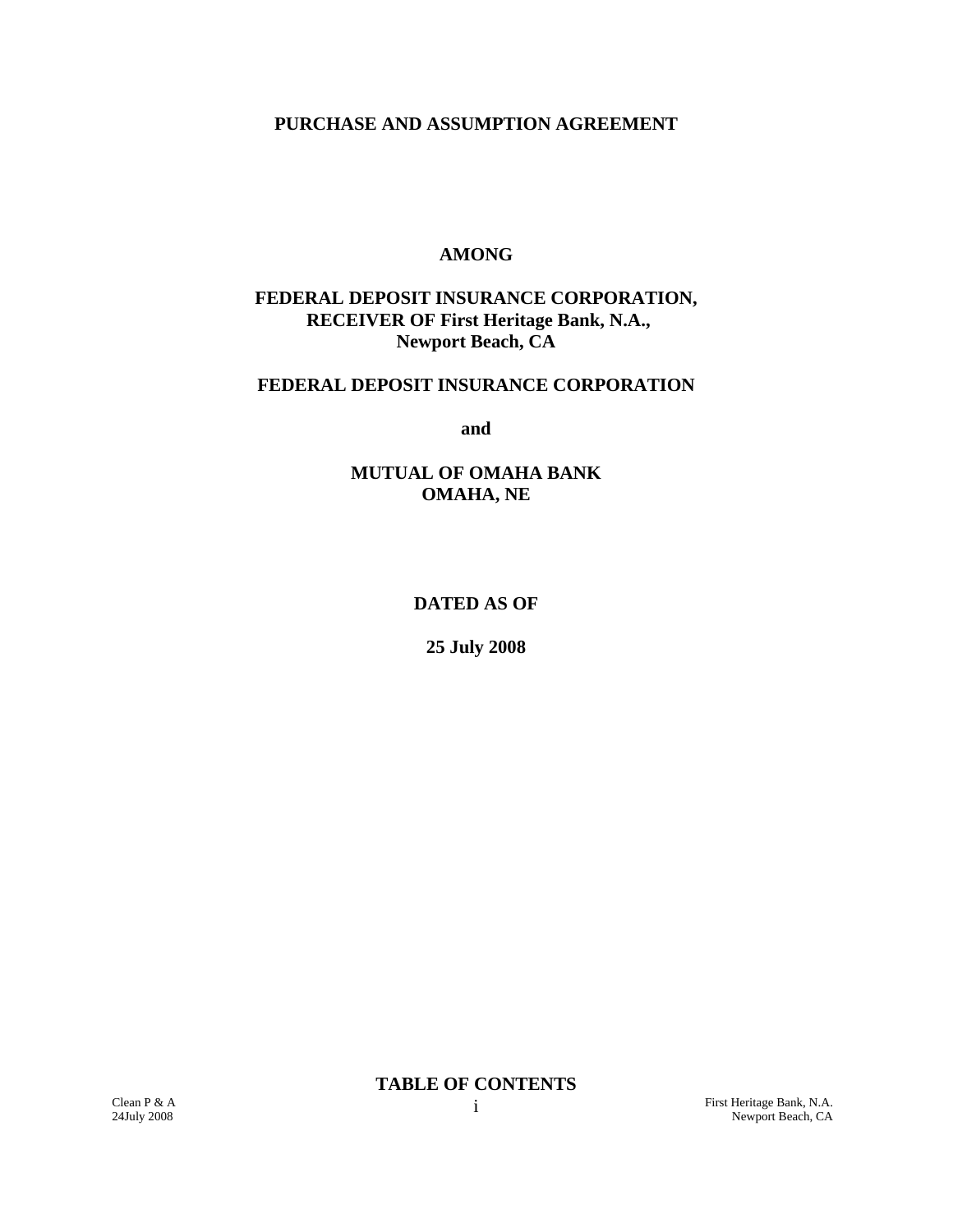| <b>ARTICLE I</b>   |                                                                  |  |  |
|--------------------|------------------------------------------------------------------|--|--|
| <b>ARTICLE II</b>  |                                                                  |  |  |
| 2.1                |                                                                  |  |  |
| 2.2                |                                                                  |  |  |
| 2.3                |                                                                  |  |  |
| 2.4                |                                                                  |  |  |
| <b>ARTICLE III</b> |                                                                  |  |  |
| 3.1                |                                                                  |  |  |
| 3.2                |                                                                  |  |  |
| 3.3                | Manner of Conveyance; Limited Warranty;                          |  |  |
|                    |                                                                  |  |  |
| 3.4                |                                                                  |  |  |
| 3.5                |                                                                  |  |  |
| 3.6                |                                                                  |  |  |
| <b>ARTICLE IV</b>  | <b>ASSUMPTION OF CERTAIN DUTIES AND OBLIGATIONS 17</b>           |  |  |
| 4.1                |                                                                  |  |  |
| 4.2                |                                                                  |  |  |
| 4.3                |                                                                  |  |  |
| 4.4                |                                                                  |  |  |
| 4.5                |                                                                  |  |  |
| 4.6                |                                                                  |  |  |
| 4.7                | Agreement with Respect to Leased Data                            |  |  |
|                    |                                                                  |  |  |
| 4.8                | Agreement with Respect to Certain                                |  |  |
|                    |                                                                  |  |  |
| 4.9                |                                                                  |  |  |
| 4.10               |                                                                  |  |  |
| 4.11               |                                                                  |  |  |
| 4.12               | Agreement with Respect to Continuation of                        |  |  |
|                    | Group Health Plan Coverage for                                   |  |  |
|                    |                                                                  |  |  |
| 4.13               |                                                                  |  |  |
| 4.14               | Agreement with Respect to Accounting and Data Processing Service |  |  |
| 25                 |                                                                  |  |  |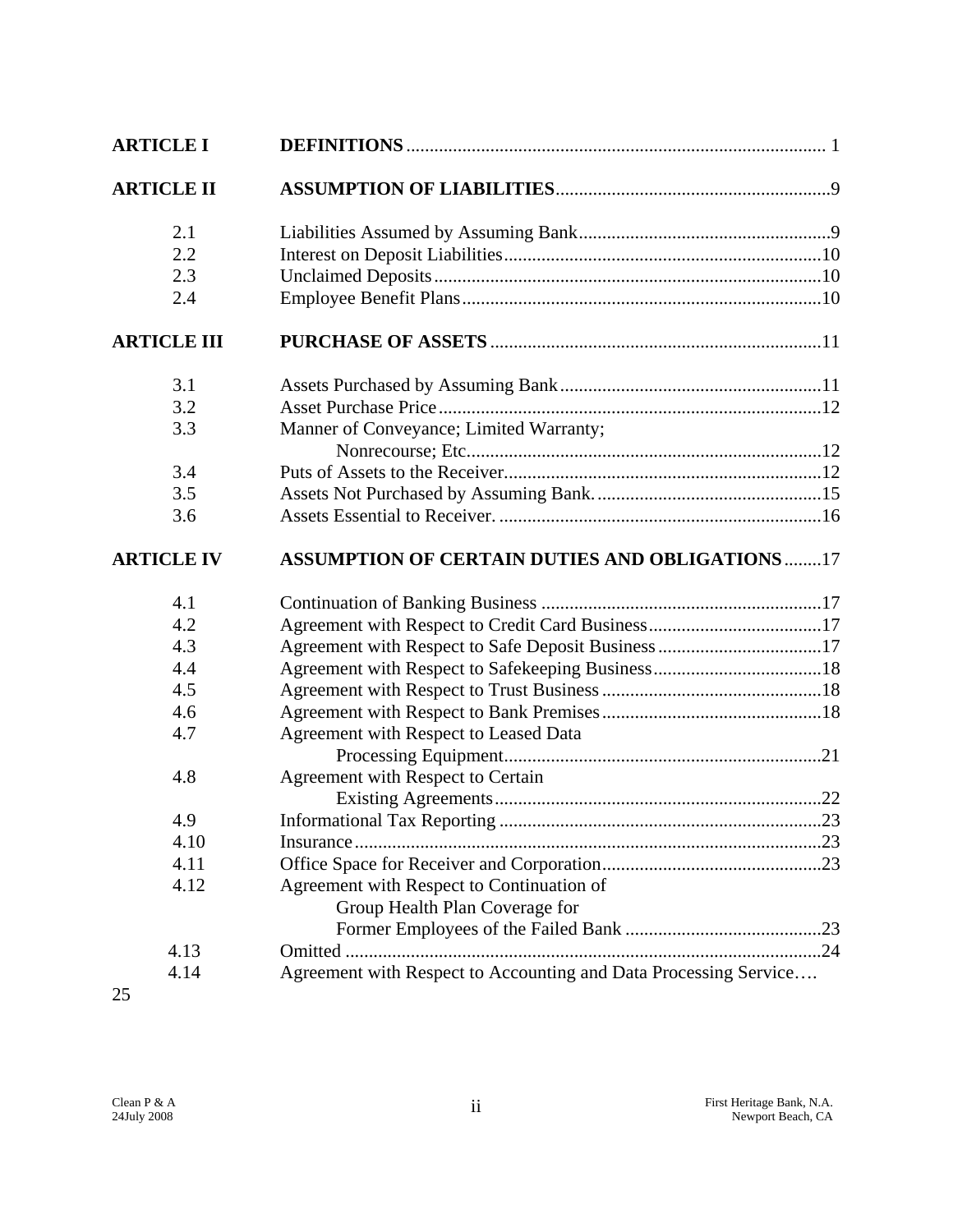| <b>ARTICLE V</b>    | DUTIES WITH RESPECT TO DEPOSITORS                     |  |  |
|---------------------|-------------------------------------------------------|--|--|
| 5.1                 |                                                       |  |  |
| 5.2                 |                                                       |  |  |
| 5.3                 |                                                       |  |  |
| <b>ARTICLE VI</b>   |                                                       |  |  |
| 6.1                 |                                                       |  |  |
| 6.2                 |                                                       |  |  |
| 6.3                 |                                                       |  |  |
| 6.4                 |                                                       |  |  |
| <b>ARTICLE VII</b>  |                                                       |  |  |
| <b>ARTICLE VIII</b> |                                                       |  |  |
| 8.1                 |                                                       |  |  |
| 8.2                 | Correction of Errors and Omissions; Other Liabilities |  |  |
| 8.3                 |                                                       |  |  |
| 8.4                 |                                                       |  |  |
| 8.5                 |                                                       |  |  |
| <b>ARTICLE IX</b>   |                                                       |  |  |
| 9.1                 |                                                       |  |  |
| 9.2                 |                                                       |  |  |
| 9.3                 |                                                       |  |  |
| 9.4                 |                                                       |  |  |
| 9.5                 |                                                       |  |  |
| 9.6                 | Proceedings with Respect to Certain Assets            |  |  |
| 9.7                 |                                                       |  |  |
| <b>ARTICLE X</b>    |                                                       |  |  |
| <b>ARTICLE XI</b>   | REPRESENTATIONS AND WARRANTIES OF THE                 |  |  |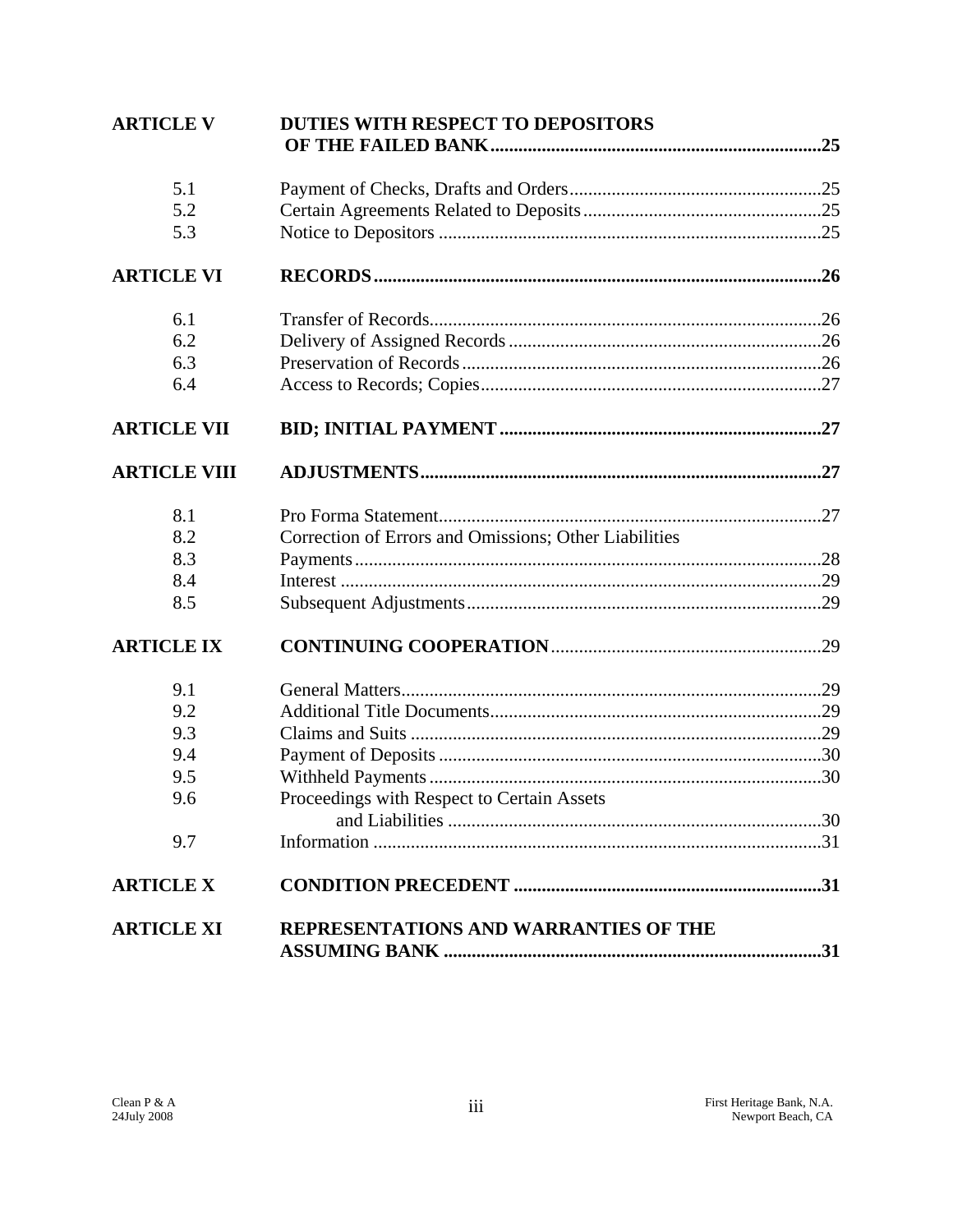| <b>ARTICLE XII</b>  |  |  |
|---------------------|--|--|
| 12.1                |  |  |
| 12.2                |  |  |
| 12.3                |  |  |
| 12.4                |  |  |
| 12.5                |  |  |
| 12.6                |  |  |
| 12.7                |  |  |
| 12.8                |  |  |
| <b>ARTICLE XIII</b> |  |  |
| 13.1                |  |  |
| 13.2                |  |  |
| 13.3                |  |  |
| 13.4                |  |  |
| 13.5                |  |  |
| 13.6                |  |  |
| 13.7                |  |  |
| 13.8                |  |  |
| 13.9                |  |  |
| 13.10               |  |  |
| 13.11               |  |  |
| 13.12               |  |  |
| 13.13               |  |  |
|                     |  |  |

## **SCHEDULES**

| 2.1    |  |
|--------|--|
| 3.1    |  |
| 3.1(e) |  |
| 3.1(i) |  |
| 3.2    |  |
| 3.5(k) |  |
|        |  |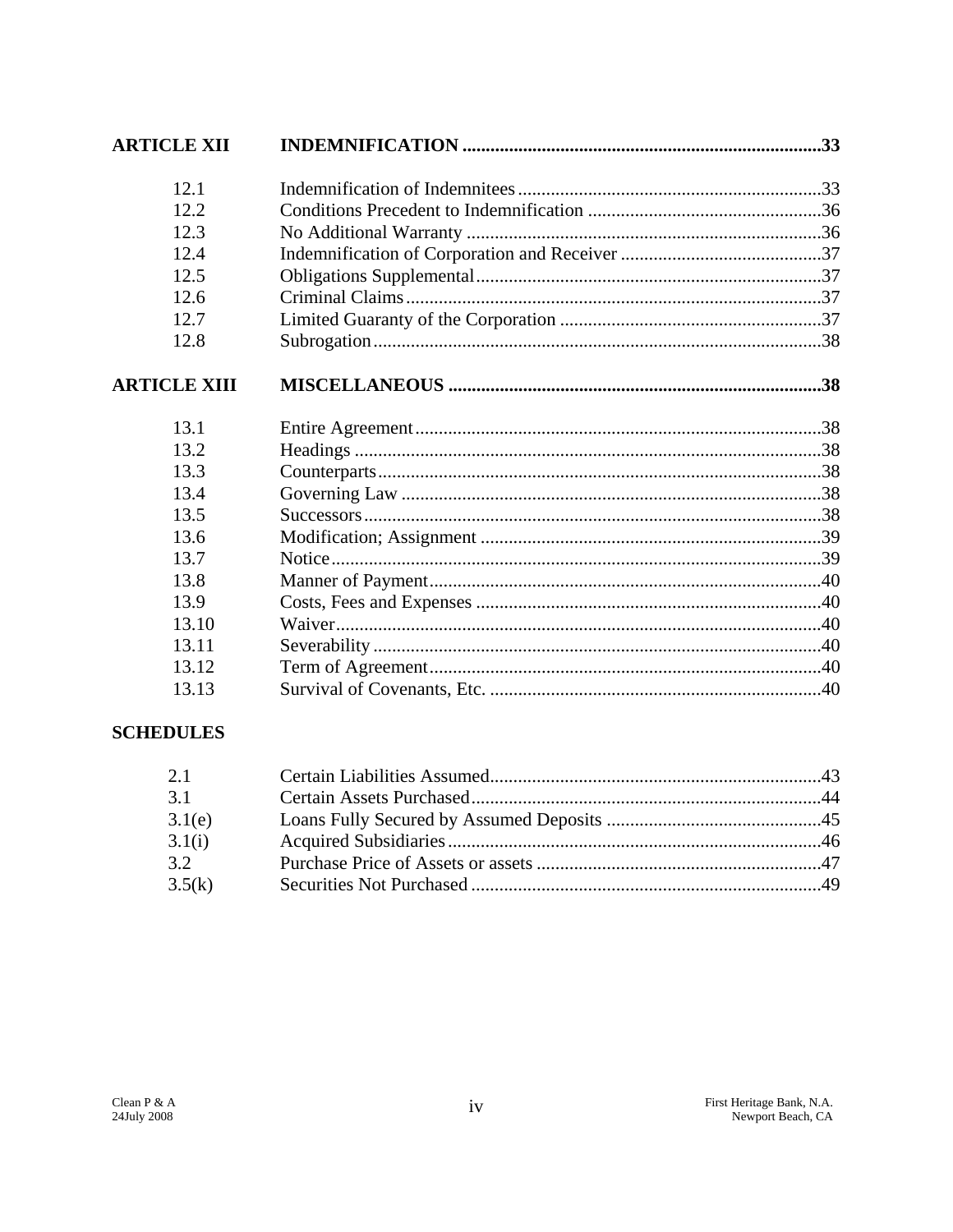#### **PURCHASE AND ASSUMPTION AGREEMENT**

<span id="page-4-0"></span>**THIS AGREEMENT**, made and entered into as of 25 July 2008 by and among the **FEDERAL DEPOSIT INSURANCE CORPORATION, RECEIVER of First Heritage Bank, N.A., Newport Beach, CA** (the "Receiver"), Mutual of Omaha Bank, organized under the laws of the United States of America, and having its principal place of business in Omaha, NE (the "Assuming Bank"), and the **FEDERAL DEPOSIT INSURANCE CORPORATION**, organized under the laws of the United States of America and having its principal office in Washington, D.C., acting in its corporate capacity (the "Corporation").

#### **WITNESSETH**:

**WHEREAS**, on Bank Closing Date, the Chartering Authority closed First Heritage Bank, N.A. (the "Failed Bank") pursuant to applicable law and the Corporation was appointed Receiver thereof; and

**WHEREAS**, the Assuming Bank desires to purchase certain assets and assume certain deposit and other liabilities of the Failed Bank on the terms and conditions set forth in this Agreement; and

**WHEREAS**, pursuant to 12 U.S.C. Section 1823(c)(2)(A), the Corporation may provide assistance to the Assuming Bank to facilitate the transactions contemplated by this Agreement, which assistance may include indemnification pursuant to Article XII; and

**WHEREAS**, the Board of Directors of the Corporation (the "Board") has determined to provide assistance to the Assuming Bank on the terms and subject to the conditions set forth in this Agreement; and

**WHEREAS**, the Board has determined pursuant to 12 U.S.C. Section 1823(c)(4)(A) that such assistance is necessary to meet the obligation of the Corporation to provide insurance coverage for the insured deposits in the Failed Bank and is the least costly to the deposit insurance fund of all possible methods for meeting such obligation.

**NOW THEREFORE**, in consideration of the mutual promises herein set forth and other valuable consideration, the parties hereto agree as follows:

### **ARTICLE I DEFINITIONS**

Clean P & A First Heritage Bank, N.A. 24July 2008 First Heritage Bank, N.A. 24July 2008 Newport Beach, CA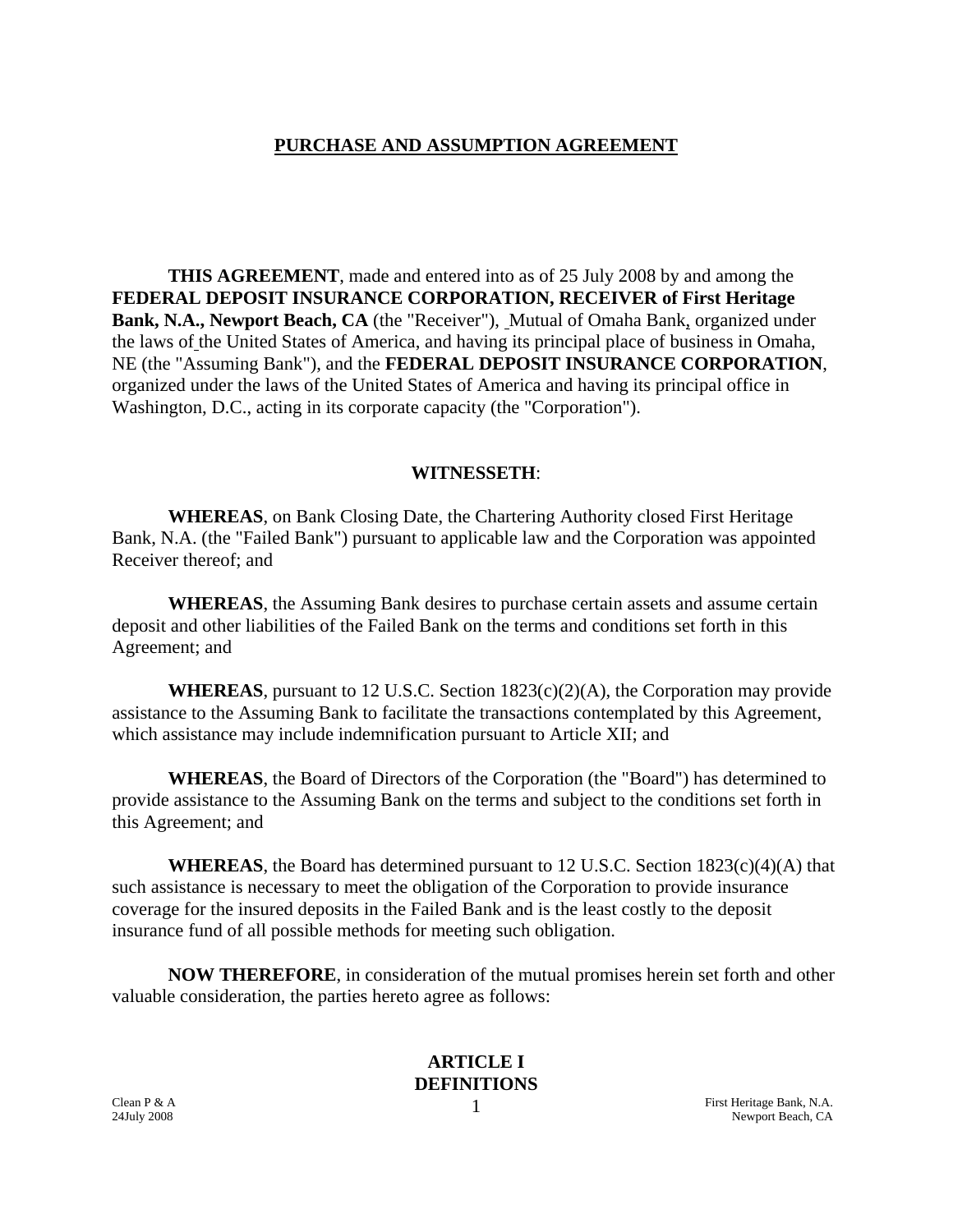Capitalized terms used in this Agreement shall have the meanings set forth in this Article I, or elsewhere in this Agreement. As used herein, words imparting the singular include the plural and vice versa.

**"Accounting Records"** means the general ledger and supporting subsidiary ledgers and schedules.

**"Affiliate"** of any Person means any director, officer, or employee of that Person and any other Person (i) who is directly or indirectly controlling, or controlled by, or under direct or indirect common control with, such Person, or (ii) who is an affiliate of such Person as the term "affiliate" is defined in Section 2 of the Bank Holding Company Act of 1956, as amended, 12 U.S.C. Section 1841.

**"Agreement"** means this Purchase and Assumption Agreement by and among the Assuming Bank, the Corporation and the Receiver, as amended or otherwise modified from time to time.

**"Assets"** means all assets of the Failed Bank purchased pursuant to Section 3.1. Assets owned by Subsidiaries of the Failed Bank are not "Assets" within the meaning of this definition.

**"Assumed Deposits"** means Deposits **(including, however, brokered deposits, as defined by 12 USC 1831f)**.

**"Bank Closing Date"** means the close of business of the Failed Bank on the date on which the Chartering Authority closed such institution.

**"Bank Premises"** means the banking houses, drive-in banking facilities, and teller facilities (staffed or automated) together with appurtenant parking, storage and service facilities and structures connecting remote facilities to banking houses, and land on which the foregoing are located, that are owned or leased by the Failed Bank and that are occupied by the Failed Bank as of the Bank Closing Date.

**"Bid Amount"** has the meaning provided in Article VII.

**"Book Value"** means, with respect to any Asset and any Liability Assumed, the dollar amount thereof stated on the Accounting Records of the Failed Bank. The Book Value of any item shall be determined as of the Bank Closing Date after adjustments made by the Receiver for differences in accounts, suspense items, unposted debits and credits, and other similar adjustments or corrections and for setoffs, whether voluntary or involuntary. The Book Value of an Acquired Subsidiary shall be determined from the investment in subsidiary and related accounts on the "bank only" (unconsolidated) balance sheet of the Failed Bank based on the equity method of accounting. Without limiting the generality of the foregoing, (i) the Book Clean P & A First Heritage Bank, N.A.  $2^{2\text{Total}}$   $2^{2\text{Total}}$   $2^{2\text{Total}}$   $2^{2\text{Total}}$   $2^{2\text{Total}}$   $2^{2\text{Total}}$   $2^{2\text{Total}}$   $2^{2\text{Total}}$   $2^{2\text{Total}}$ 24July 2008 Newport Beach, CA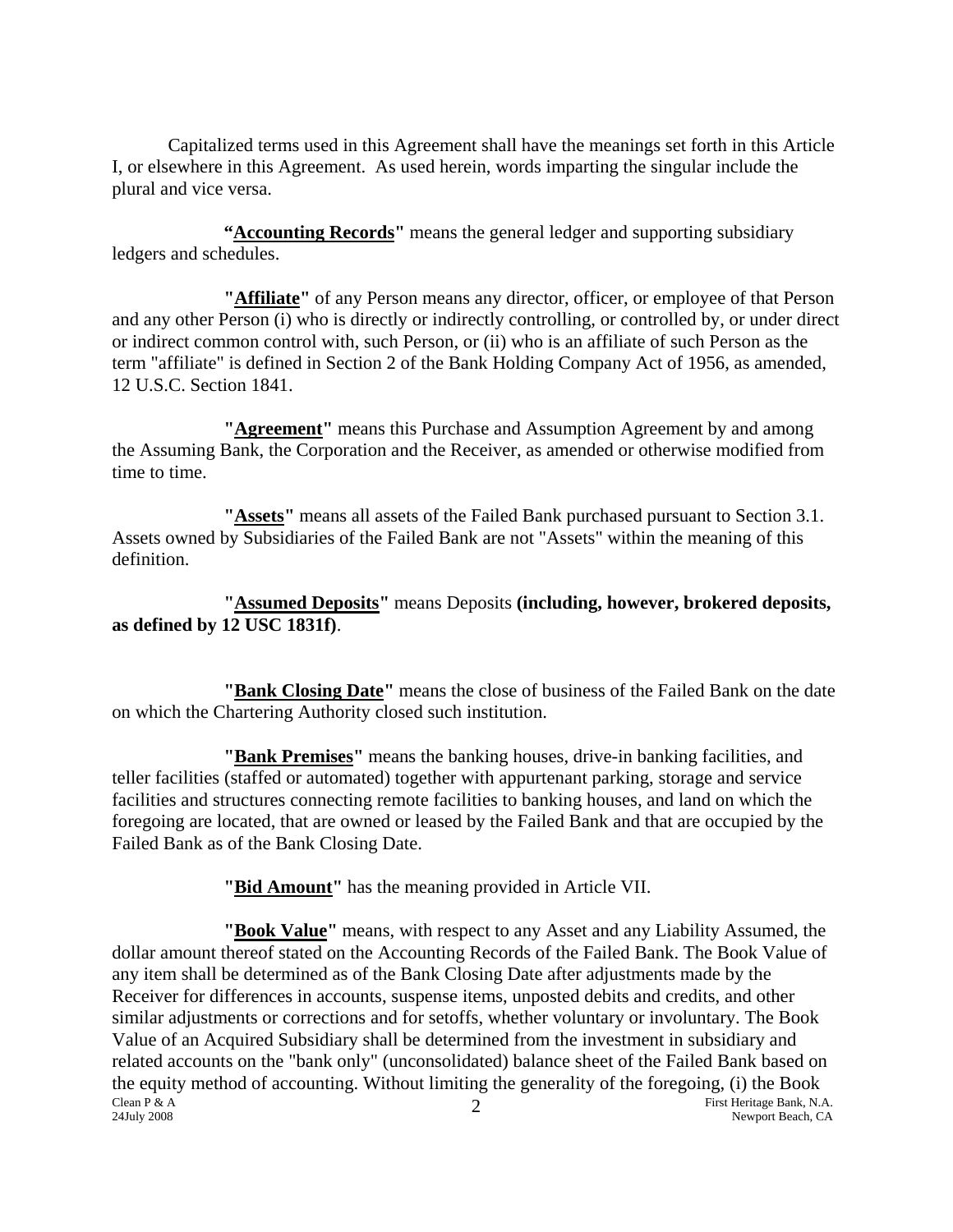Value of a Liability Assumed shall include all accrued and unpaid interest thereon as of the Bank Closing Date, and (ii) the Book Value of a Loan shall reflect adjustments for earned interest, or unearned interest (as it relates to the "rule of 78s" or add-on-interest loans, as applicable), if any, as of the Bank Closing Date, adjustments for the portion of earned or unearned loan-related credit life and/or disability insurance premiums, if any, attributable to the Failed Bank as of the Bank Closing Date, and adjustments for Failed Bank Advances, if any, in each case as determined for financial reporting purposes. The Book Value of an Asset shall not include any adjustment for loan premiums, discounts or any related deferred income or fees, or general or specific reserves on the Accounting Records of the Failed Bank.

**"Business Day"** means any day other than a Saturday, Sunday or federal legal holiday.

**"Chartering Authority"** means (i) with respect to a national bank, the Office of the Comptroller of the Currency, (ii) with respect to a Federal savings association or savings bank, the Office of Thrift Supervision, (iii) with respect to a bank or savings institution chartered by a State, the agency of such State charged with primary responsibility for regulating and/or closing banks or savings institutions, as the case may be, (iv) the Corporation in accordance with 12 U.S.C. Section 1821(c), with regard to self appointment, or (v) the appropriate Federal banking agency in accordance with 12 U.S.C. Section 1821(c)(9).

**"Commitment"** means the unfunded portion of a line of credit or other commitment reflected on the books and records of the Failed Bank to make an extension of credit (or additional advances with respect to a Loan) that was legally binding on the Failed Bank as of Bank Closing, other than extensions of credit pursuant to the credit card business and overdraft protection plans of the Failed Bank, if any.

**"Credit Documents"** mean the agreements, instruments, certificates or other documents at any time evidencing or otherwise relating to, governing or executed in connection with or as security for, a Loan, including without limitation notes, bonds, loan agreements, letter of credit applications, lease financing contracts, banker's acceptances, drafts, interest protection agreements, currency exchange agreements, repurchase agreements, reverse repurchase agreements, guarantees, deeds of trust, mortgages, assignments, security agreements, pledges, subordination or priority agreements, lien priority agreements, undertakings, security instruments, certificates, documents, legal opinions, participation agreements and intercreditor agreements, and all amendments, modifications, renewals, extensions, rearrangements, and substitutions with respect to any of the foregoing.

**"Data Processing Lease"** means any lease or licensing agreement, binding on the Failed Bank as of the Bank Closing Date, the subject of which is data processing equipment or computer hardware or software used in connection with data processing activities. A lease or licensing agreement for computer software used in connection with data processing activities shall constitute a Data Processing Lease regardless of whether such lease or licensing agreement also covers data processing equipment.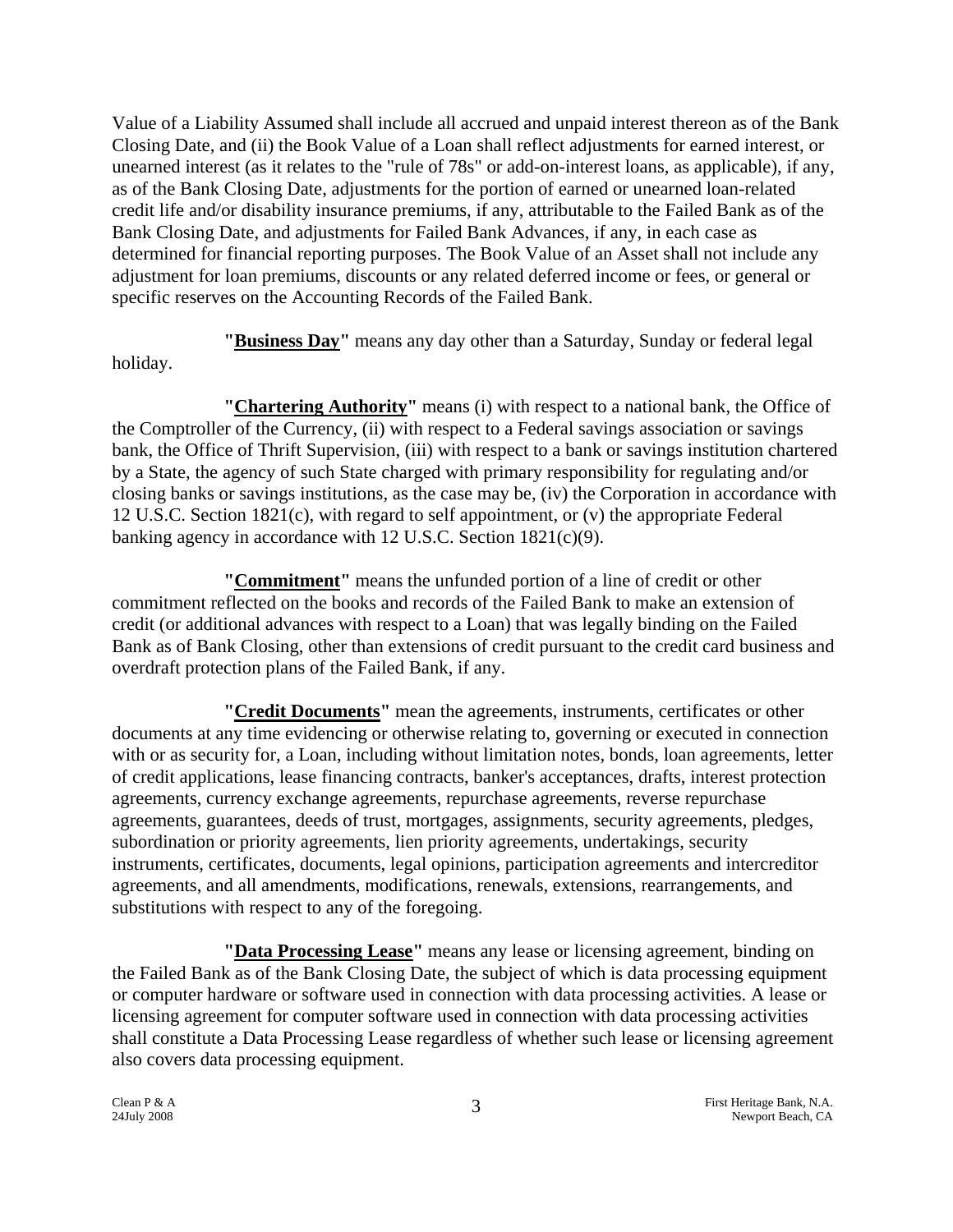**"Deposit"** means a deposit as defined in 12 U.S.C. Section 1813(l), including, without limitation, outstanding cashier's checks and other official checks and all uncollected items included in the depositors' balances and credited on the books and records of the Failed Bank; provided, that the term "Deposit" shall not include all or any portion of those deposit balances which, in the discretion of the Receiver or the Corporation, (i) may be required to satisfy it for any liquidated or contingent liability of any depositor arising from an unauthorized or unlawful transaction, or (ii) may be needed to provide payment of any liability of any depositor to the Failed Bank or the Receiver, including the liability of any depositor as a director or officer of the Failed Bank, whether or not the amount of the liability is or can be determined as of Bank Closing.

**"Failed Bank Advances"** means the total sums paid by the Failed Bank to (i) protect its lien position, (ii) pay ad valorem taxes and hazard insurance, and (iii) pay credit life insurance, accident and health insurance, and vendor's single interest insurance.

**"Fair Market Value"** means (i)(a) "Market Value" as defined in the regulation prescribing the standards for real estate appraisals used in federally related transactions, 12 C.F.R. Section 323.2(g), and accordingly shall mean the most probable price which a property should bring in a competitive and open market under all conditions requisite to a fair sale, the buyer and seller each acting prudently and knowledgeably, and assuming the price is not affected by undue stimulus. Implicit in this definition is the consummation of a sale as of a specified date and the passing of title from seller to buyer under conditions whereby:

(1) Buyer and seller are typically motivated;

(2) Both parties are well informed or well advised, and acting in what they consider their own best interests;

(3) A reasonable time is allowed for exposure in the open market;

(4) Payment is made in terms of cash in U.S. dollars or in terms of financial arrangements comparable thereto; and

(5) The price represents the normal consideration for the property sold unaffected by special or creative financing or sales concessions granted by anyone associated with the sale;

as determined as of the Bank Closing Date by an appraiser mutually acceptable to the Receiver and the Assuming Bank; any costs and fees associated with such determination shall be shared equally by the Receiver and the Assuming Bank, and (b) which, with respect to Bank Premises (to the extent, if any, that Bank Premises are purchased utilizing this valuation method), shall be determined not later than sixty (60) days after the Bank Closing Date by an appraiser selected by the Receiver and the Assuming Bank within seven (7) days after the Bank Closing Date; or (ii) with respect to property other than Bank Premises purchased utilizing this valuation method, the price therefor as established by the Receiver and agreed to by the Assuming Bank, or in the absence of such agreement, as determined in accordance with clause (i)(a) above.

"**Fixtures**" means those leasehold improvements, additions, alterations and installations constituting all or a part of Bank Premises and which were acquired, added, built, Clean P & A First Heritage Bank, N.A.  $\frac{1}{4}$  First Heritage Bank, N.A. 24July 2008 Newport Beach, CA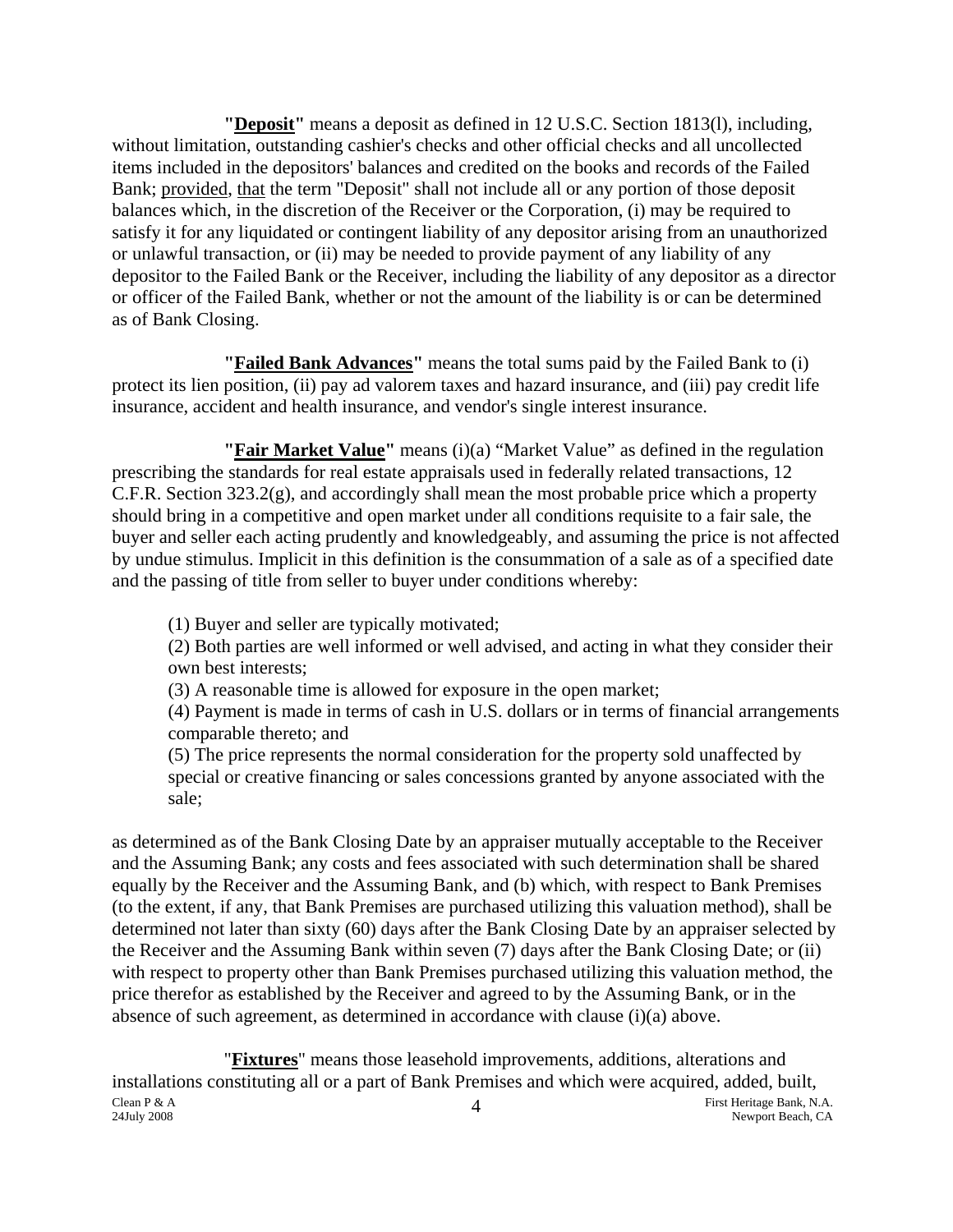installed or purchased at the expense of the Failed Bank, regardless of the holder of legal title thereto as of the Bank Closing Date.

**"Furniture and Equipment"** means the furniture and equipment (other than Safe Deposit Boxes, and leased data processing equipment, including hardware and software), leased or owned by the Failed Bank and reflected on the books of the Failed Bank as of the Bank Closing Date, including without limitation automated teller machines, carpeting, furniture, office machinery (including personal computers), shelving, office supplies, telephone, surveillance and security systems, and artwork, owned by the Failed Bank.

**"Indemnitees"** means, except as provided in paragraph (k) of Section 12.1, (i) the Assuming Bank, (ii) the Subsidiaries and Affiliates of the Assuming Bank other than any Subsidiaries or Affiliates of the Failed Bank that are or become Subsidiaries or Affiliates of the Assuming Bank, and (iii) the directors, officers, employees and agents of the Assuming Bank and its Subsidiaries and Affiliates who are not also present or former directors, officers, employees or agents of the Failed Bank or of any Subsidiary or Affiliate of the Failed Bank.

**"Initial Payment"** means the payment made pursuant to Article VII (based on the best information available as of the Bank Closing Date), the amount of which shall be either (i) if the Bid Amount is positive, the aggregate Book Value of the Liabilities Assumed minus the sum of the aggregate purchase price of the Assets and assets purchased and the positive Bid Amount, or (ii) if the Bid Amount is negative, the sum of the aggregate Book Value of the Liabilities Assumed and the negative Bid Amount minus the aggregate purchase price of the Assets and assets purchased. The Initial Payment shall be payable by the Corporation to the Assuming Bank if (i) the Liabilities Assumed are greater than the sum of the positive Bid Amount and the Assets and assets purchased, or if (ii) the sum of the Liabilities Assumed and the negative Bid Amount are greater than the Assets and assets purchased. The Initial Payment shall be payable by the Assuming Bank to the Corporation if (i) the Liabilities Assumed are less than the sum of the positive Bid Amount and the Assets and assets purchased, or if (ii) the sum of the Liabilities Assumed and the negative Bid Amount is less than the Assets and assets purchased. Such Initial Payment shall be subject to adjustment as provided in Article VIII.

**"Insured Deposits"** means the net amount due to any depositor with respect to its Deposits as determined by the Receiver or the Corporation pursuant to 12 U.S.C. Section 1813(m), and applicable regulations at 12 C.F.R. Part 330.

**"Legal Balance"** means the amount of indebtedness legally owed by an Obligor with respect to a Loan, including principal and accrued and unpaid interest, late fees, attorneys' fees and expenses, taxes, insurance premiums, and similar charges, if any.

**"Liabilities Assumed"** has the meaning provided in Section 2.1.

**"Lien"** means any mortgage, lien, pledge, charge, assignment for security purposes, security interest, or encumbrance of any kind with respect to an Asset, including any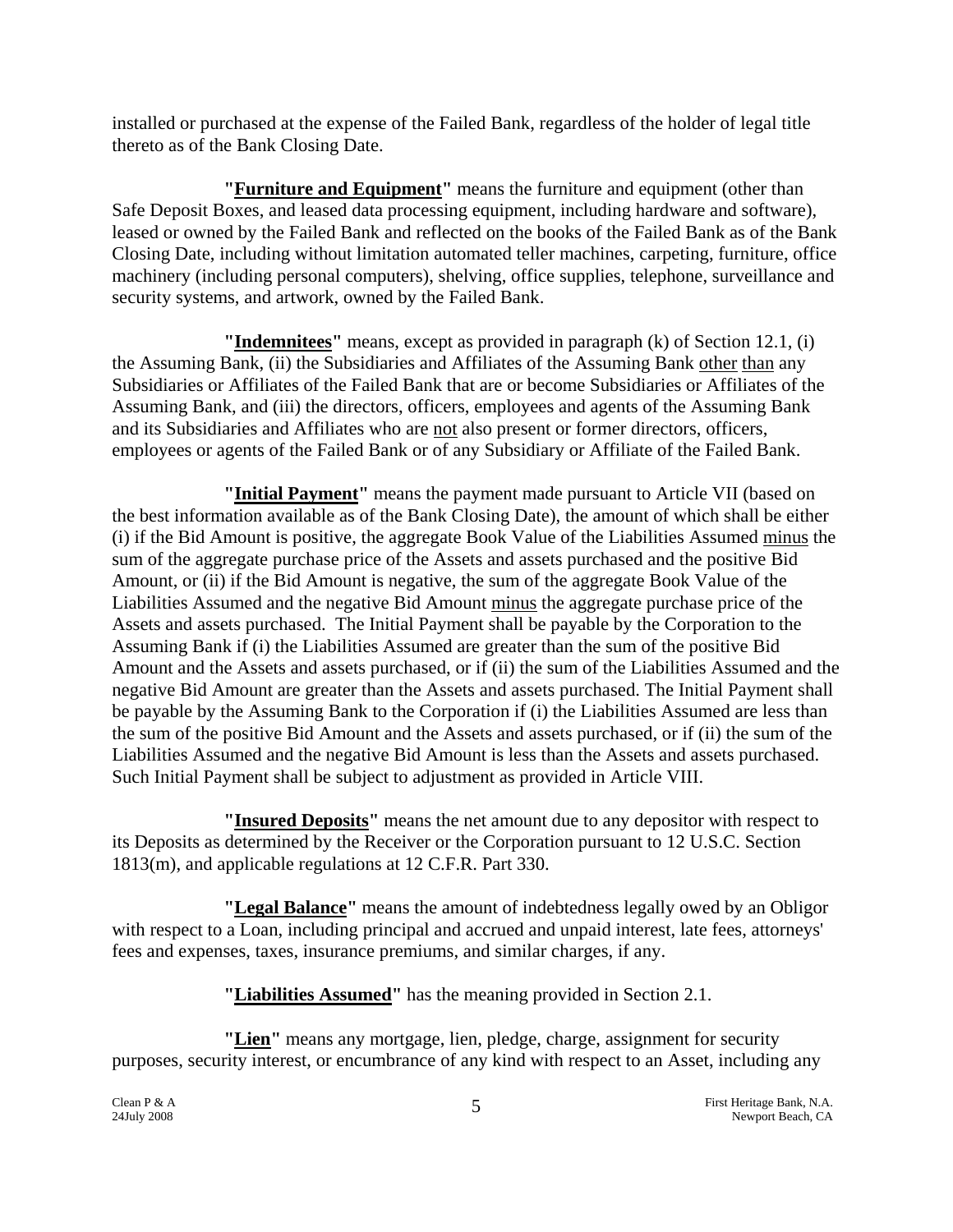conditional sale agreement or capital lease or other title retention agreement relating to such Asset.

 any thereof. **"Loan File"** means all Credit Documents and all other credit, collateral, or insurance documents in the possession or custody of the Assuming Bank, or any of its Subsidiaries or Affiliates, relating to an Asset or a Loan included in a Put Notice, or copies of

**"Loans"** means all of the following owed to or held by the Failed Bank as of the Bank Closing Date:

(i) loans, participation agreements, interests in participations, overdrafts of customers (including but not limited to overdrafts made pursuant to an overdraft protection plan or similar extensions of credit in connection with a deposit account), revolving commercial lines of credit, home equity lines of credit, United States and/or State-guaranteed student loans, and lease financing contracts;

(ii) all Liens, rights (including rights of set-off), remedies, powers, privileges, demands, claims, priorities, equities and benefits owned or held by, or accruing or to accrue to or for the benefit of, the holder of the obligations or instruments referred to in clause (i) above, including but not limited to those arising under or based upon Credit Documents, casualty insurance policies and binders, standby letters of credit, mortgagee title insurance policies and binders, payment bonds and performance bonds at any time and from time to time existing with respect to any of the obligations or instruments referred to in clause (i) above; and

(iii) all amendments, modifications, renewals, extensions, refinancings, and refundings of or for any of the foregoing;

provided, that there shall be excluded from the definition of Loans (a) any portion of the foregoing which the Failed Bank or the Assuming Bank (or any of their respective Subsidiaries) holds not for its own account but solely as agent or fiduciary for, or otherwise as representative of, any other Person, (b) any loans which have been charged off the Accounting Records of the Failed Bank in whole or in part prior to the Bank Closing Date, (c) loans recorded on the Accounting Records of the Failed Bank on "in substance foreclosure" status as of the Bank Closing Date, (d) Commitments and (e) amounts owing under Qualified Financial Contracts.

**"Obligor"** means each Person liable for the full or partial payment or performance of any Loan, whether such Person is obligated directly, indirectly, primarily, secondarily, jointly, or severally.

**"Payment Date"** means the first Business Day after the Bank Closing Date.

**"Person"** means any individual, corporation, partnership, joint venture, association, joint-stock company, trust, unincorporated organization, or government or any agency or political subdivision thereof, excluding the Corporation. Clean P & A First Heritage Bank, N.A. 6 24July 2008  $\qquad \qquad \qquad$  First Heritage Bank, N.A.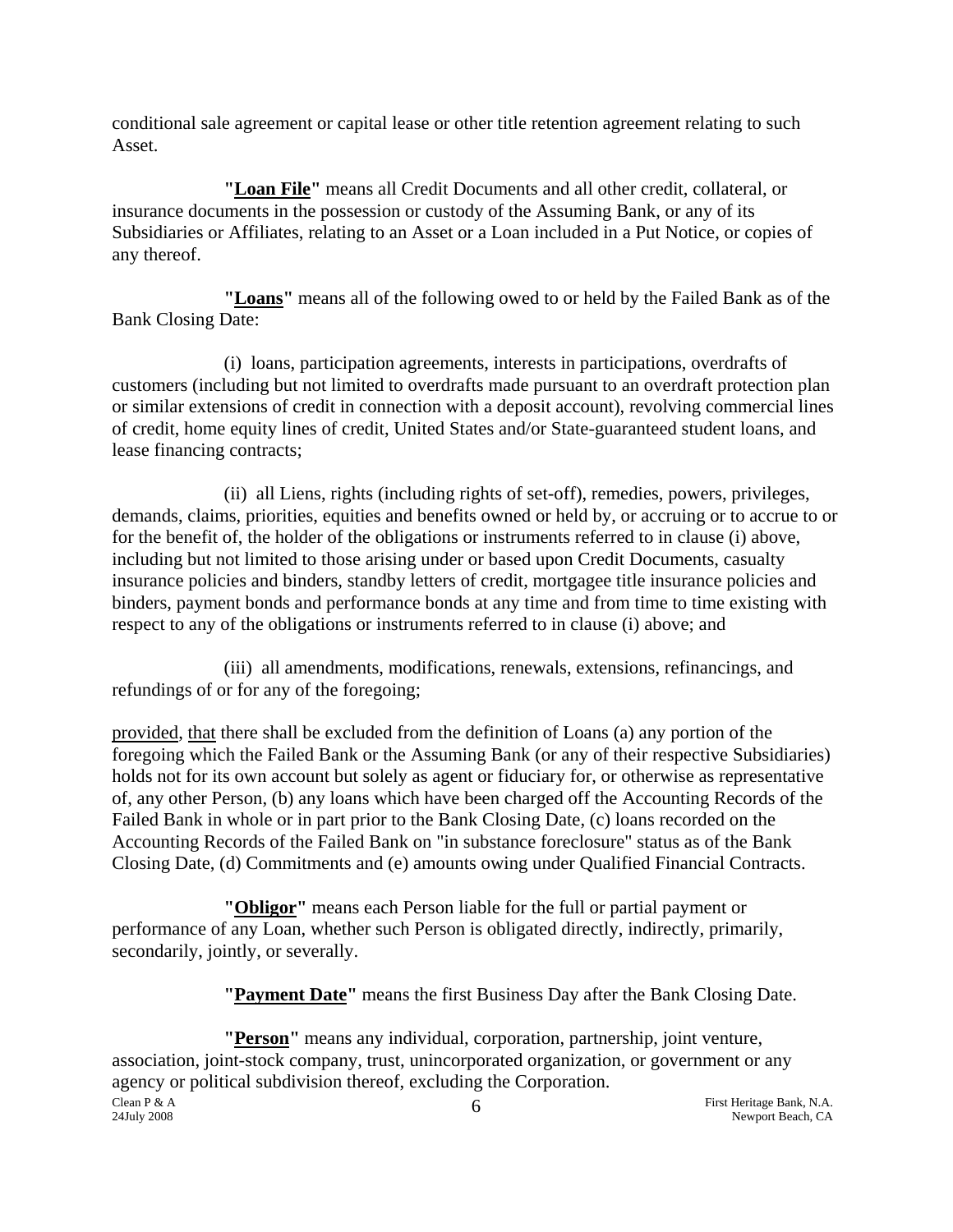**"Primary Indemnitor"** means any Person (other than the Assuming Bank or any of its Affiliates) who is obligated to indemnify or insure, or otherwise make payments (including payments on account of claims made against) to or on behalf of any Person in connection with the claims covered under Article XII, including without limitation any insurer issuing any directors and officers liability policy or any Person issuing a financial institution bond or banker's blanket bond.

**"Put Date"** has the meaning provided in Section 3.4.

**"Put Notice"** has the meaning provided in Section 3.4.

**"Qualified Financial Contract"** means a qualified financial contract as defined in 12 U.S.C. Section 1821(e)(8)(D).

**"Record"** means any document, microfiche, microfilm and computer records (including but not limited to magnetic tape, disc storage, card forms and printed copy) of the Failed Bank generated or maintained by the Failed Bank that is owned by or in the possession of the Receiver at the Bank Closing Date.

**"Related Liability"** with respect to any Asset means any liability existing and reflected on the Accounting Records of the Failed Bank as of the Bank Closing Date for (i) indebtedness secured by mortgages, deeds of trust, chattel mortgages, security interests or other liens on or affecting such Asset, (ii) ad valorem taxes applicable to such Asset, and (iii) any other obligation determined by the Receiver to be directly related to such Asset.

**"Related Liability Amount"** with respect to any Related Liability on the books of the Assuming Bank, means the amount of such Related Liability as stated on the Accounting Records of the Assuming Bank (as maintained in accordance with generally accepted accounting principles) as of the date as of which the Related Liability Amount is being determined. With respect to a liability that relates to more than one asset, the amount of such Related Liability shall be allocated among such assets for the purpose of determining the Related Liability Amount with respect to any one of such assets. Such allocation shall be made by specific allocation, where determinable, and otherwise shall be pro rata based upon the dollar amount of such assets stated on the Accounting Records of the entity that owns such asset.

**"Repurchase Price"** means with respect to any Asset or asset, which shall be determined by the Receiver, the lesser of (a) or (b):

(a) the amount paid by the Assuming Bank, decreased by the amount of any money received with respect thereto since the Bank Closing Date and, if the Asset is a Loan or other interest bearing or earning asset, the resulting amount shall then be increased or decreased, as the case may be, by interest or discount (whichever is applicable) accrued from and after the Bank Closing Date at the lower of: (i) the contract rate with respect to such Asset, or (ii) the Settlement Interest Rate; net proceeds received by or due to the Assuming Bank from the sale of Clean P & A First Heritage Bank, N.A.  $\frac{1}{2}$  First Heritage Bank, N.A. 24July 2008 Newport Beach, CA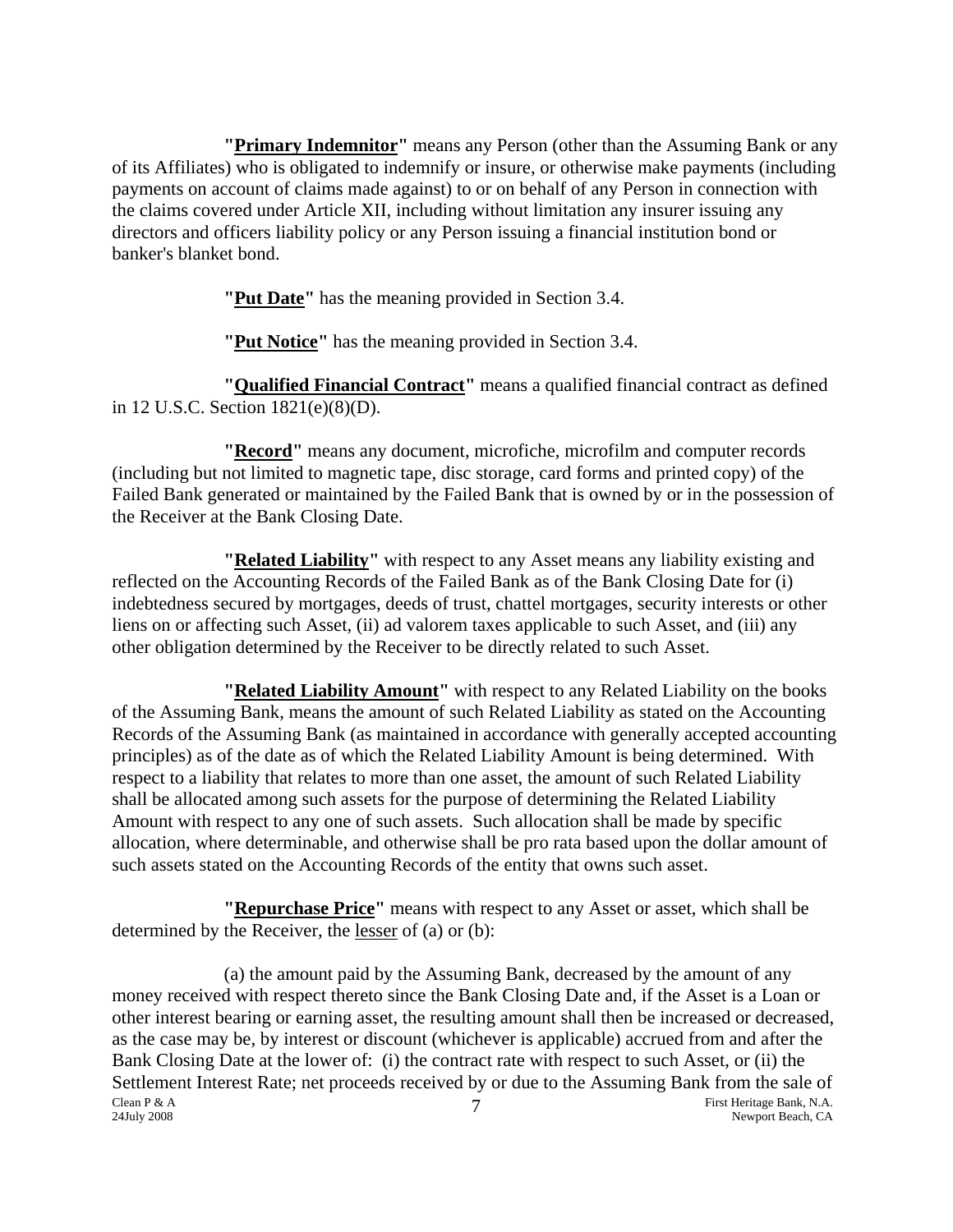collateral, any forgiveness of debt, or otherwise shall be deemed money received by the Assuming Bank; or

(b) the dollar amount thereof stated on the Accounting Records of the Assuming Bank as of the date as of which the Repurchase Price is being determined, as maintained in accordance with generally accepted accounting principles, and, if the asset is a Loan, regardless of the Legal Balance thereof and adjusted in the same manner as the Book Value of a Failed Bank Loan would be adjusted hereunder.

Provided, however, (b), above, shall not be applicable for Loans repurchased pursuant to Section  $3.4(a)$ .

If any Asset or asset is purchased as part of a group of Assets or assets for Book Value and/or as a percentage of Book Value, the amount paid by the Assuming Bank, for purposes of (a), above, shall be the Book Value, as of the date of the Bank Closing Date, of the individual Asset or asset being repurchased multiplied, if applicable, by the percentage paid.

**"Safe Deposit Boxes"** means the safe deposit boxes of the Failed Bank, if any, including the removable safe deposit boxes and safe deposit stacks in the Failed Bank's vault(s), all rights and benefits (other than fees collected prior to the Bank Closing Date) under rental agreements with respect to such safe deposit boxes, and all keys and combinations thereto.

**"Settlement Date"** means the first Business Day immediately prior to the day which is one hundred eighty (180) days after the Bank Closing Date, or such other date prior thereto as may be agreed upon by the Receiver and the Assuming Bank. The Receiver, in its discretion, may extend the Settlement Date.

**"Settlement Interest Rate"** means, for the first calendar quarter or portion thereof during which interest accrues, the rate determined by the Receiver to be equal to the equivalent coupon issue yield on twenty-six (26)-week United States Treasury Bills in effect as of the Bank Closing Date as published in The Wall Street Journal; provided, that if no such equivalent coupon issue yield is available as of the Bank Closing Date, the equivalent coupon issue yield for such Treasury Bills most recently published in The Wall Street Journal prior to the Bank Closing Date shall be used. Thereafter, the rate shall be adjusted to the rate determined by the Receiver to be equal to the equivalent coupon issue yield on such Treasury Bills in effect as of the first day of each succeeding calendar quarter during which interest accrues as published in The Wall Street Journal.

**"Subsidiary"** has the meaning set forth in Section 3(w)(4) of the Federal Deposit Insurance Act, 12 U.S.C. Section 1813(w)(4), as amended.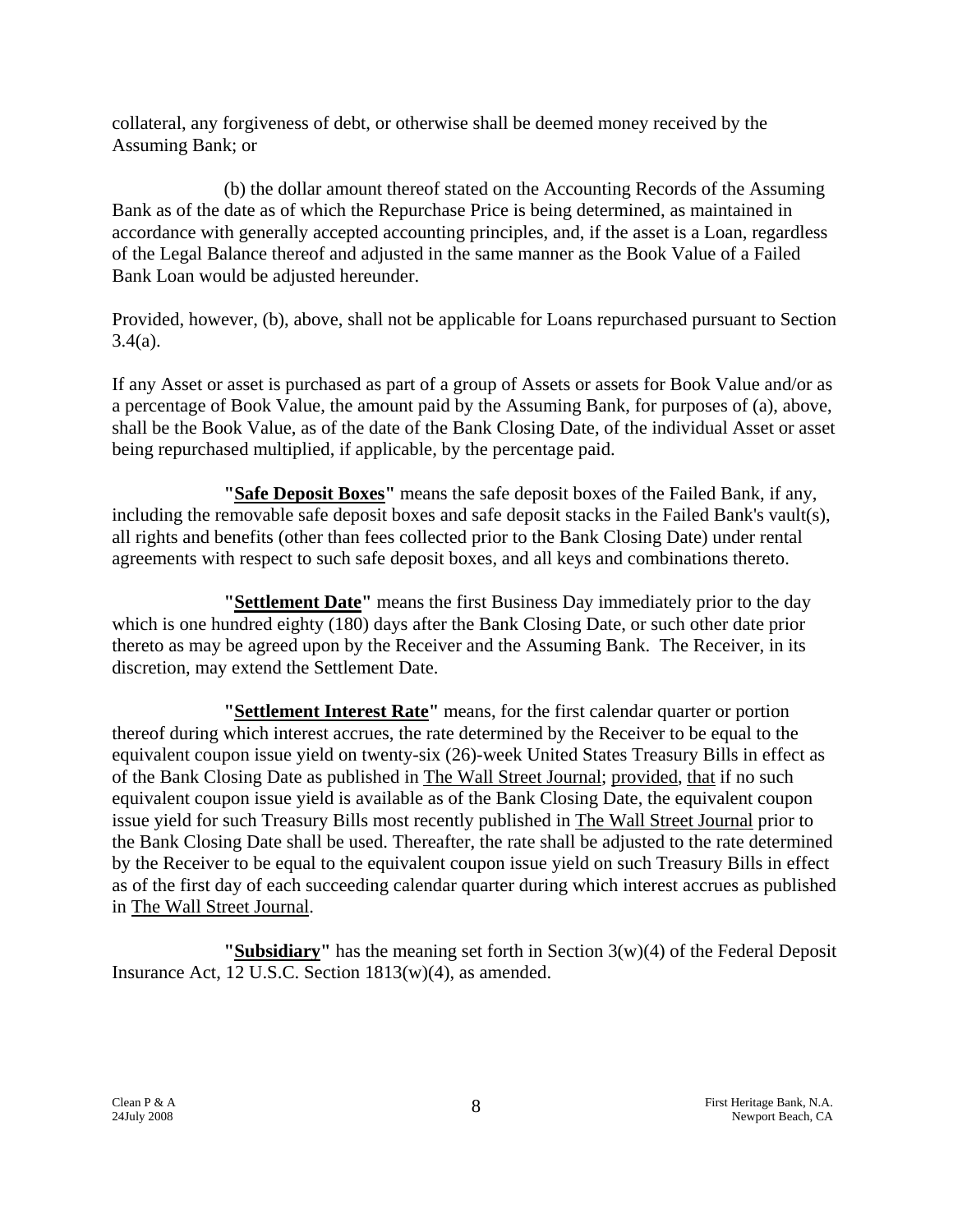### **ARTICLE II ASSUMPTION OF LIABILITIES**

**2.1 Liabilities Assumed by Assuming Bank.** The Assuming Bank expressly assumes at Book Value (subject to adjustment pursuant to Article VIII) and agrees to pay, perform, and discharge all of the following liabilities of the Failed Bank as of the Bank Closing Date, except as otherwise provided in this Agreement (such liabilities referred to as "Liabilities Assumed"):

- (a) Assumed Deposits; provided, that as to any Deposits of public money which are Assumed Deposits, the Assuming Bank agrees to properly secure such Deposits with such of the Assets as appropriate which, prior to the Bank Closing Date, were pledged as security therefore by the Failed Bank, or with assets of the Assuming Bank, if such securing Assets, if any, are insufficient to properly secure such Deposits;
- (b) liabilities for indebtedness secured by mortgages, deeds of trust, chattel mortgages, security interests or other liens on or affecting any Assets, if any; provided, that the assumption of any liability pursuant to this paragraph shall be limited to the market value of the Assets securing such liability as determined by the Receiver;
- (c) overdrafts, debit balances, service charges, reclamations, and adjustments to accounts with the Federal Reserve Banks as reflected on the books and records of any such Federal Reserve Bank within ninety (90) days after the Bank Closing Date, if any;
- (d) ad valorem taxes applicable to any Asset, if any; provided, that the assumption of any ad valorem taxes pursuant to this paragraph shall be limited to an amount equal to the market value of the Asset to which such taxes apply as determined by the Receiver;
- (e) liabilities, if any, for federal funds purchased (excluding transactions with First National Bank of Nevada), repurchase agreements and overdrafts in accounts maintained with other depository institutions (including any accrued and unpaid interest thereon computed to and including the Bank Closing Date); provided, that the assumption of any liability pursuant to this paragraph shall be limited to the market value of the Assets securing such liability as determined by the Receiver;
- (f) United States Treasury tax and loan note option accounts, if any;
- (g) liabilities for any acceptance or commercial letter of credit (other than "standby letters of credit" as defined in 12 C.F.R. Section 337.2(a)); provided, that the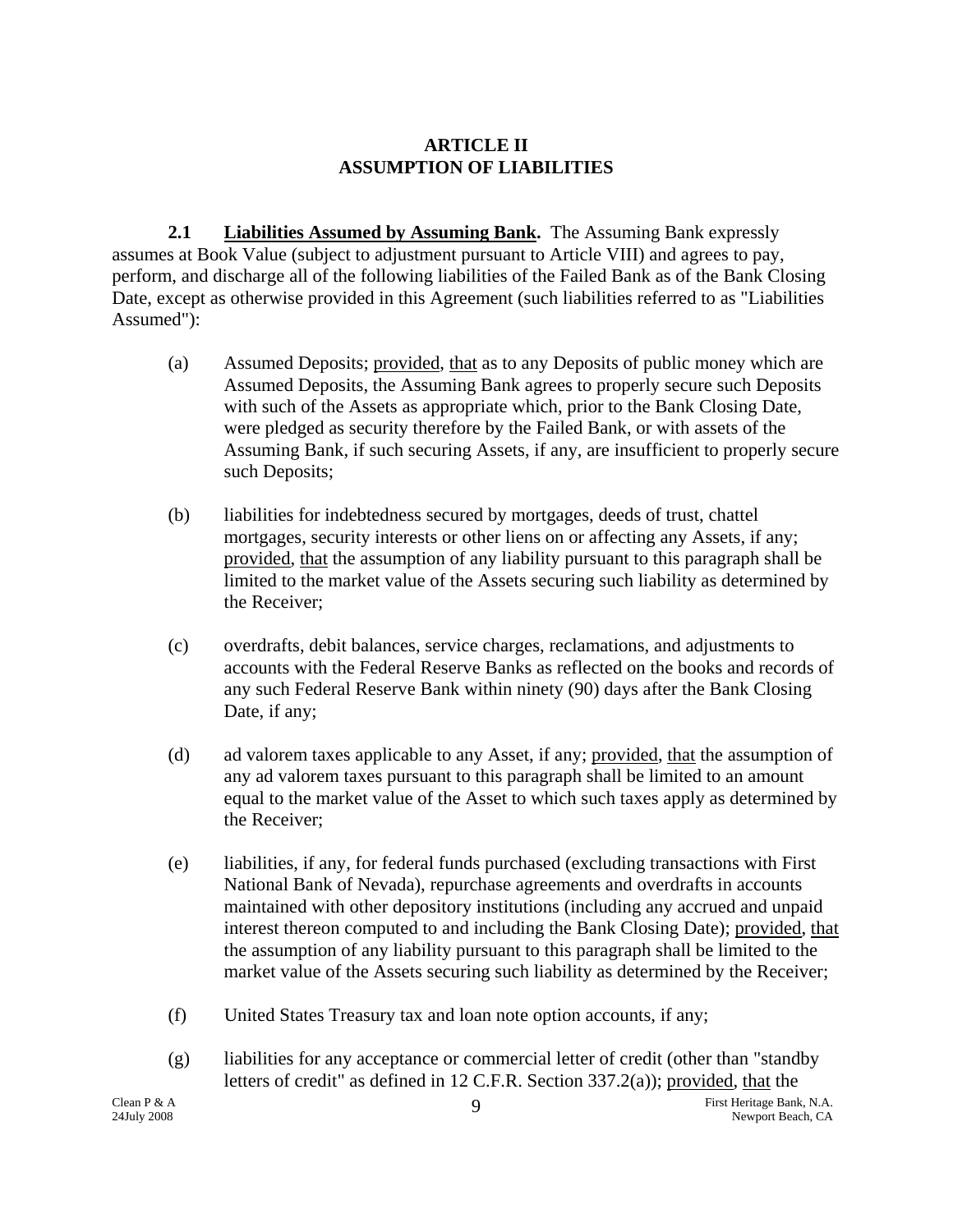assumption of any liability pursuant to this paragraph shall be limited to the market value of the Assets securing such liability as determined by the Receiver;

- <span id="page-13-0"></span>(h) duties and obligations assumed pursuant to this Agreement including without limitation those relating to the Failed Bank's overdraft protection plans, safe deposit business, safekeeping business or trust business, if any; and
- (i) liabilities, if any, for amounts owed to any Acquired Subsidiary.

Schedule 2.1 attached hereto and incorporated herein sets forth certain categories of Liabilities Assumed and the aggregate Book Value of the Liabilities Assumed in such categories. Such schedule is based upon the best information available to the Receiver and may be adjusted as provided in Article VIII.

**2.2 Interest on Deposit Liabilities.** The Assuming Bank agrees that, from and after the Bank Closing Date, it will accrue and pay interest on Deposit liabilities assumed pursuant to Section 2.1 at a rate(s) it shall determine; provided, that for nontransaction Deposit liabilities such rate(s) shall not be less than the lowest rate offered by the Assuming Bank to its depositors for nontransaction deposit accounts. The Assuming Bank shall permit each depositor to withdraw, without penalty for early withdrawal, all or any portion of such depositor's Deposit, whether or not the Assuming Bank elects to pay interest in accordance with any deposit agreement formerly existing between the Failed Bank and such depositor; and further provided, that if such Deposit has been pledged to secure an obligation of the depositor or other party, any withdrawal thereof shall be subject to the terms of the agreement governing such pledge. The Assuming Bank shall give notice to such depositors as provided in Section 5.3 of the rate(s) of interest which it has determined to pay and of such withdrawal rights.

**2.3 Unclaimed Deposits.** If, within eighteen (18) months after the Bank Closing Date, any depositor of the Failed Bank does not claim or arrange to continue such depositor's Deposit assumed pursuant to Section 2.1 at the Assuming Bank, the Assuming Bank shall, within fifteen (15) Business Days after the end of such eighteen (18)-month period, (i) refund to the Corporation the full amount of each such Deposit (without reduction for service charges), (ii) provide to the Corporation a schedule of all such refunded Deposits in such form as may be prescribed by the Corporation, and (iii) assign, transfer, convey and deliver to the Receiver all right, title and interest of the Assuming Bank in and to Records previously transferred to the Assuming Bank and other records generated or maintained by the Assuming Bank pertaining to such Deposits. During such eighteen (18)-month period, at the request of the Corporation, the Assuming Bank promptly shall provide to the Corporation schedules of unclaimed deposits in such form as may be prescribed by the Corporation.

**2.4 Employee Benefit Plans**. Except as provided in Section 4.12, the Assuming Bank shall have no liabilities, obligations or responsibilities under the Failed Bank's health care, bonus, vacation, pension, profit sharing or stock purchase plans or similar plans, if any, unless the Receiver and the Assuming Bank agree otherwise subsequent to the date of this Agreement.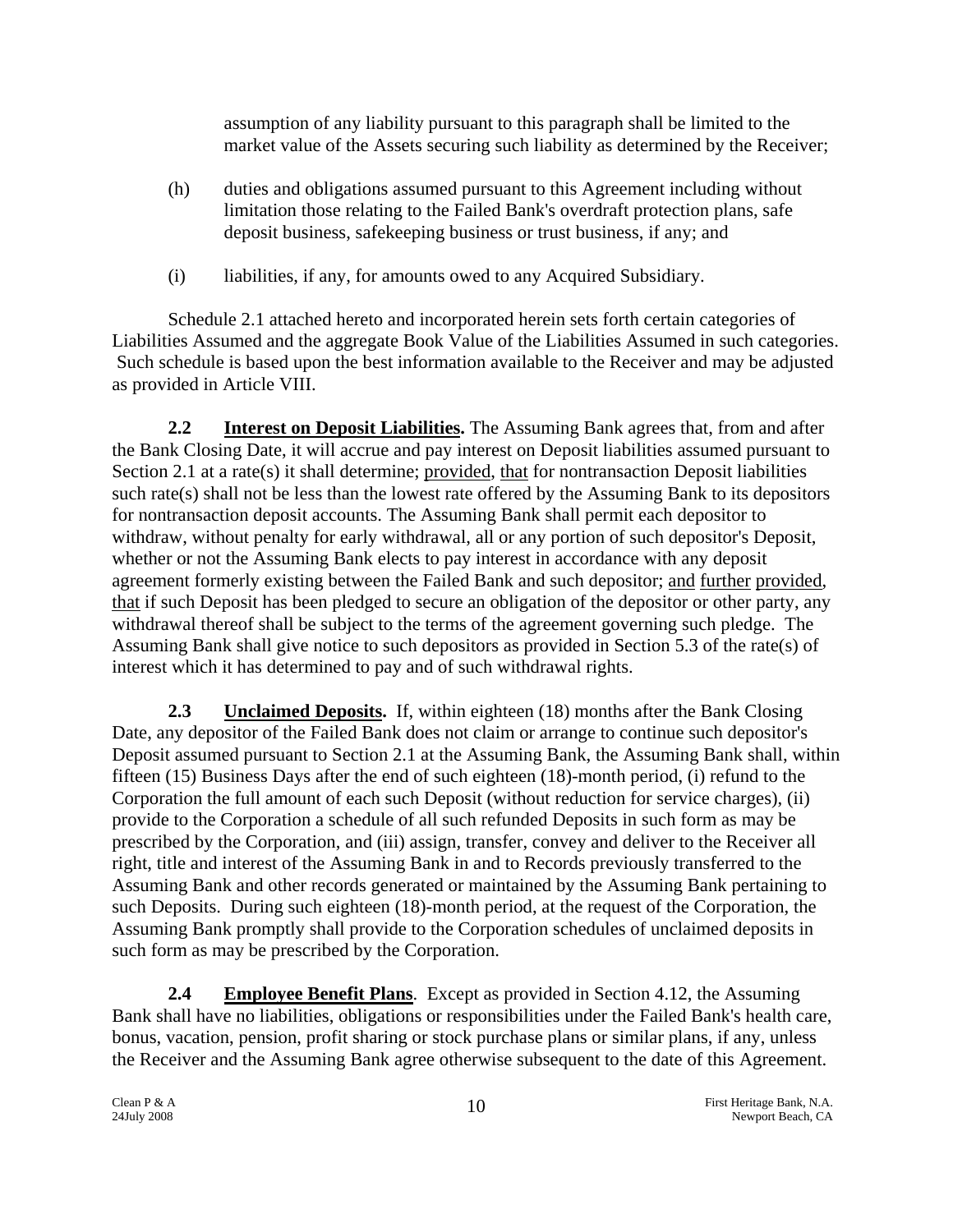### **ARTICLE III PURCHASE OF ASSETS**

<span id="page-14-0"></span>**3.1 Assets Purchased by Assuming Bank**. Subject to Sections 3.5 and 3.6, the Assuming Bank hereby purchases from the Receiver, and the Receiver hereby sells, assigns, transfers, conveys, and delivers to the Assuming Bank, all right, title, and interest of the Receiver in and to all of the following:

- (a) cash and receivables from depository institutions, including cash items in the process of collection, plus any accrued interest thereon computed to and including the Bank Closing Date;
- (b) securities (other than the capital stock of Subsidiaries of the Failed Bank and those securities referred to in Section  $3.5(k)$ , if any), plus any accrued interest thereon computed to and including the Bank Closing Date;
- (c) Omitted;
- (d) Omitted;
- (e) Loans secured, in whole or in part, by Assumed Deposits or deposits at other depository institutions, and home owner association loans, but only such of those Loans which also are listed on Schedule 3.1(e), if any;
- (f) Omitted;
- (g) Safe Deposit Boxes and related business, safekeeping business and trust business, if any, subject to Section 4.3, 4.4 or 4.5, respectively;
- (h) Records and other documents as provided in Section 6.1;
- (i) Omitted;
- (j) Omitted;
- (k) assets securing Deposits of public money, to the extent not otherwise purchased hereunder; and
- (l) overdrafts of customers (including but not limited to overdrafts made pursuant to an overdraft protection plan or similar extensions of credit in connection with a deposit account).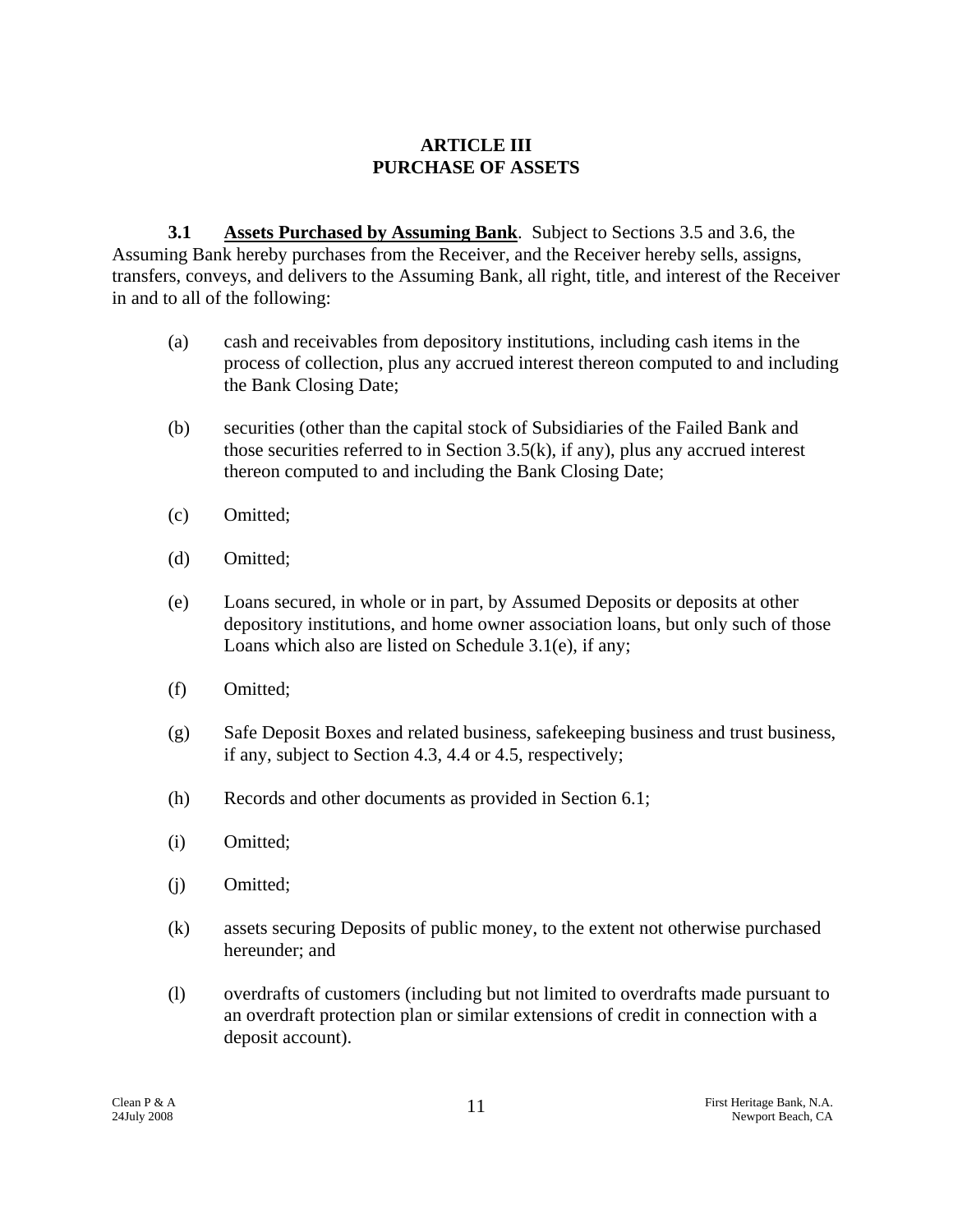<span id="page-15-0"></span>Schedule 3.1 attached hereto and incorporated herein sets forth certain categories of Assets. Such schedule(s) is based upon the best information available to the Receiver and may be adjusted as provided in Article VIII. Assets are purchased hereunder by the Assuming Bank subject to all liabilities for indebtedness collateralized by Liens affecting such Assets to the extent provided in Section 2.1.

## **3.2 Asset Purchase Price**.

(a) All Assets and assets of the Failed Bank subject to an option to purchase by the Assuming Bank shall be purchased for the amount, or the amount resulting from the method specified for determining the amount, as specified on Schedule 3.2, except as otherwise may be provided herein. Any Asset, asset of the Failed Bank subject to an option to purchase or other asset purchased for which no purchase price is specified on Schedule 3.2 or otherwise herein shall be purchased at its Fair Market Value.

b) The purchase price for securities (other than the capital stock of any Acquired Subsidiary) purchased under Section 3.1 by the Assuming Bank shall be the market value thereof as of the Bank Closing Date, which market value shall be (i) the "Mid/Last", or "Trade" (as applicable), market price for each such security quoted at the close of the trading day effective on the Bank Closing Date as published electronically by Bloomberg, L.P.; (ii) provided, that if such market price is not available for any such security, the Assuming Bank will submit a bid for each such security within three days of notification/bid request by the Receiver (unless a different time period is agreed to by the Assuming Bank and the Receiver) and the Receiver, in its sole discretion will accept or reject each such bid; and (iii) further provided in the absence of an acceptable bid from the Assuming Bank, each such security shall not pass to the Assuming Bank and shall be deemed to be an excluded asset hereunder.

**3.3 Manner of Conveyance; Limited Warranty; Nonrecourse; Etc.** THE CONVEYANCE OF ALL ASSETS, INCLUDING REAL AND PERSONAL PROPERTY INTERESTS, PURCHASED BY THE ASSUMING BANK UNDER THIS AGREEMENT SHALL BE MADE, AS NECESSARY, BY RECEIVER'S DEED OR RECEIVER'S BILL OF SALE, "AS IS", "WHERE IS", WITHOUT RECOURSE AND, EXCEPT AS OTHERWISE SPECIFICALLY PROVIDED IN THIS AGREEMENT, WITHOUT ANY WARRANTIES WHATSOEVER WITH RESPECT TO SUCH ASSETS, EXPRESS OR IMPLIED, WITH RESPECT TO TITLE, ENFORCEABILITY, COLLECTIBILITY, DOCUMENTATION OR FREEDOM FROM LIENS OR ENCUMBRANCES (IN WHOLE OR IN PART), OR ANY OTHER MATTERS.

# **3.4 Puts of Assets to the Receiver**.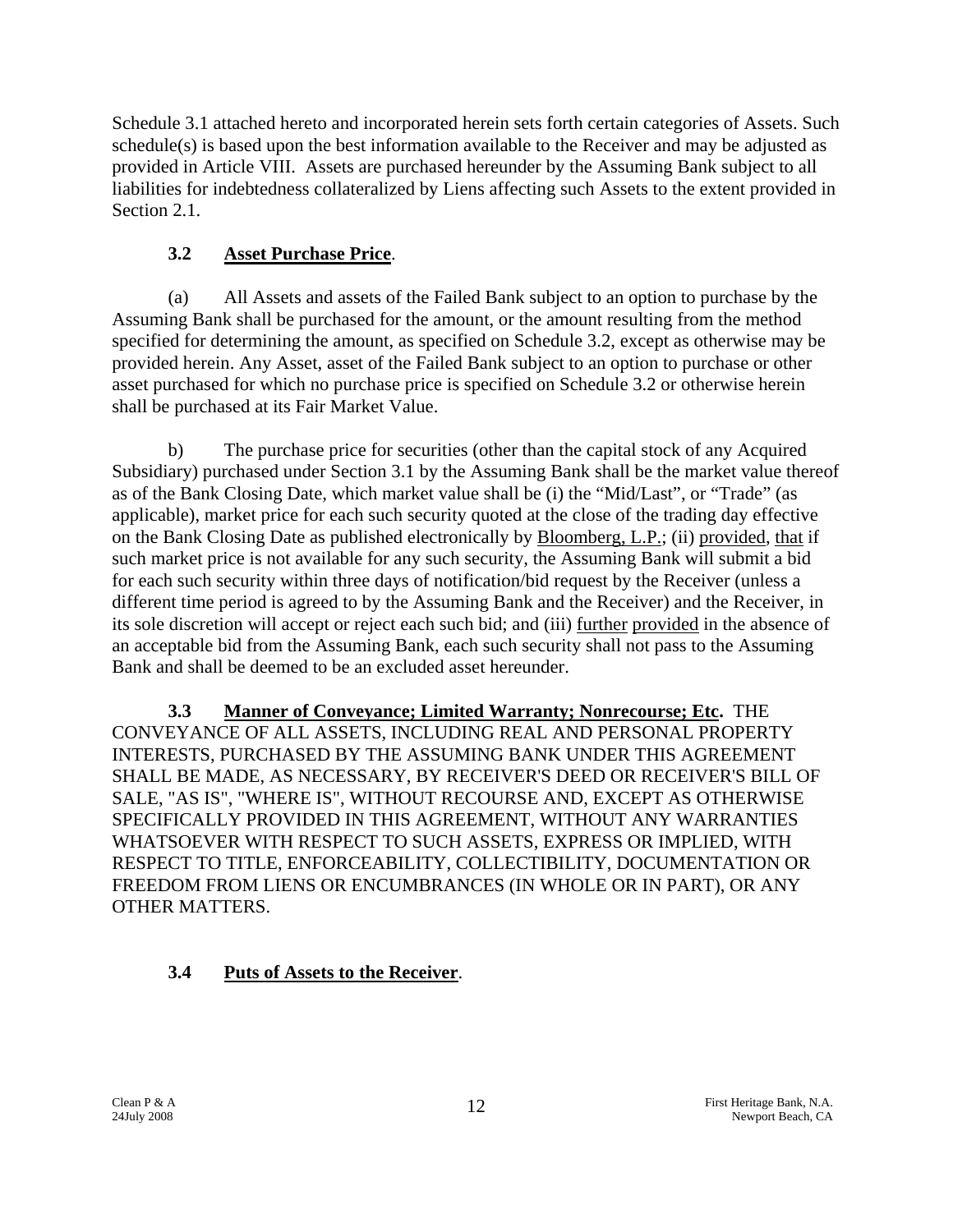(a) **Puts Within at 30 Days After the Bank Closing Date**. During the thirty (30) day period following the Bank Closing Date and only during such period (which thirty (30)-day period may be extended in writing in the sole absolute discretion of the Receiver for any Loan), in accordance with this Section 3.4, the Assuming Bank shall be entitled to require the Receiver to purchase any Loan transferred to the Assuming Bank pursuant to Section 3.1(e) which is not fully secured by Assumed Deposits or deposits at other insured depository institutions due to either insufficient Assumed Deposit or deposit collateral or deficient documentation regarding such collateral; provided with regard to any Loan secured by an Assumed Deposit, no such purchase may be required until any Deposit setoff determination, whether voluntary or involuntary, has been made; and at the end of the thirty (30)-day period following the Bank Closing Date and at that time only, in accordance with this Section 3.4, the Assuming Bank shall be entitled to require the Receiver to purchase any remaining overdraft transferred to the Assuming Bank pursuant to 3.1(l) which was not made pursuant to an overdraft protection plan or similar extension of credit.

Notwithstanding the foregoing, the Assuming Bank shall not have the right to require the Receiver to purchase any Loan if (i) the Obligor with respect to such Loan is an Acquired Subsidiary, or (ii) the Assuming Bank has:

- (A) made any advance in accordance with the terms of a Commitment or otherwise with respect to such Loan;
- (B) taken any action that increased the amount of a Related Liability with respect to such Loan over the amount of such liability immediately prior to the time of such action;
- (C) created or permitted to be created any Lien on such Loan which secures indebtedness for money borrowed or which constitutes a conditional sales agreement, capital lease or other title retention agreement;
- (D) entered into, agreed to make, grant or permit, or made, granted or permitted any modification or amendment to, any waiver or extension with respect to, or any renewal, refinancing or refunding of, such Loan or related Credit Documents or collateral, including, without limitation, any act or omission which diminished such collateral; or
- (E) sold, assigned or transferred all or a portion of such Loan to a third party (whether with or without recourse).

The Assuming Bank shall transfer all such Loans to the Receiver without recourse, and shall indemnify the Receiver against any and all claims of any Person claiming by, through or under the Assuming Bank with respect to any such Loan, as provided in Section 12.4.

(b) **Puts Prior to the Settlement Date.** During the period from the Bank Closing Date to and including the Business Day immediately preceding the Settlement Date, the Clean P & A First Heritage Bank, N.A. 24July 2008 Newport Beach, CA Review P & A First Heritage Bank, N.A.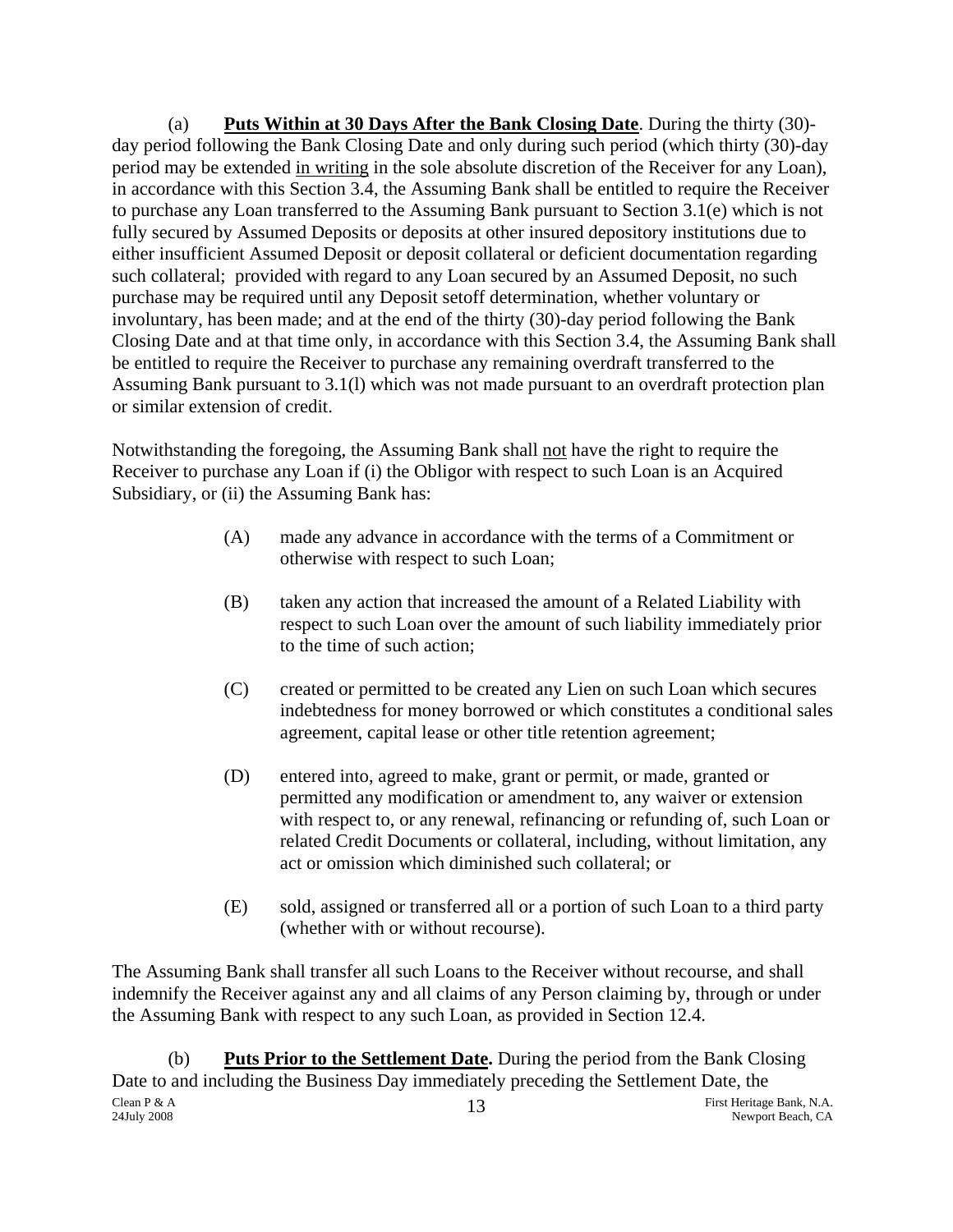Assuming Bank shall be entitled to require the Receiver to purchase any Asset which the Assuming Bank can establish is evidenced by forged or stolen instruments as of the Bank Closing Date; provided, that, the Assuming Bank shall not have the right to require the Receiver to purchase any such Asset with respect to which the Assuming Bank has taken any action referred to in Section 3.4(a)(ii) with respect to such Asset. The Assuming Bank shall transfer all such Assets to the Receiver without recourse, and shall indemnify the Receiver against any and all claims of any Person claiming by, through or under the Assuming Bank with respect to any such Asset, as provided in Section 12.4.

(c) **Notices to the Receiver**. In the event that the Assuming Bank elects to require the Receiver to purchase one or more Assets, the Assuming Bank shall deliver to the Receiver a notice (a "Put Notice") which shall include:

(i) a list of all Assets that the Assuming Bank requires the Receiver to purchase;

(ii) a list of all Related Liabilities with respect to the Assets identified pursuant to (i) above; and

(iii) a statement of the estimated Repurchase Price of each Asset identified pursuant to (i) above as of the applicable Put Date.

Such notice shall be in the form prescribed by the Receiver or such other form to which the Receiver shall consent. As provided in Section 9.6, the Assuming Bank shall deliver to the Receiver such documents, Loan Files and such additional information relating to the subject matter of the Put Notice as the Receiver may request and shall provide to the Receiver full access to all other relevant books and records.

(d) **Purchase by Receiver**. The Receiver shall purchase Loans that are specified in the Put Notice and shall assume Related Liabilities with respect to such Loans, and the transfer of such Loans and Related Liabilities shall be effective as of a date determined by the Receiver, which date shall not be later than thirty (30) days after receipt by the Receiver of the Loan Files with respect to such Loans (the "Put Date").

(e) **Purchase Price and Payment Date**. Each Loan purchased by the Receiver pursuant to this Section 3.4 shall be purchased at a price equal to the Repurchase Price of such Loan less the Related Liability Amount applicable to such Loan, in each case determined as of the applicable Put Date. If the difference between such Repurchase Price and such Related Liability Amount is positive, then the Receiver shall pay to the Assuming Bank the amount of such difference; if the difference between such amounts is negative, then the Assuming Bank shall pay to the Receiver the amount of such difference. The Assuming Bank or the Receiver, as the case may be, shall pay the purchase price determined pursuant to this Section 3.4(e) not later than the twentieth (20th) Business Day following the applicable Put Date, together with interest on such amount at the Settlement Interest Rate for the period from and including such Put Date to and including the day preceding the date upon which payment is made.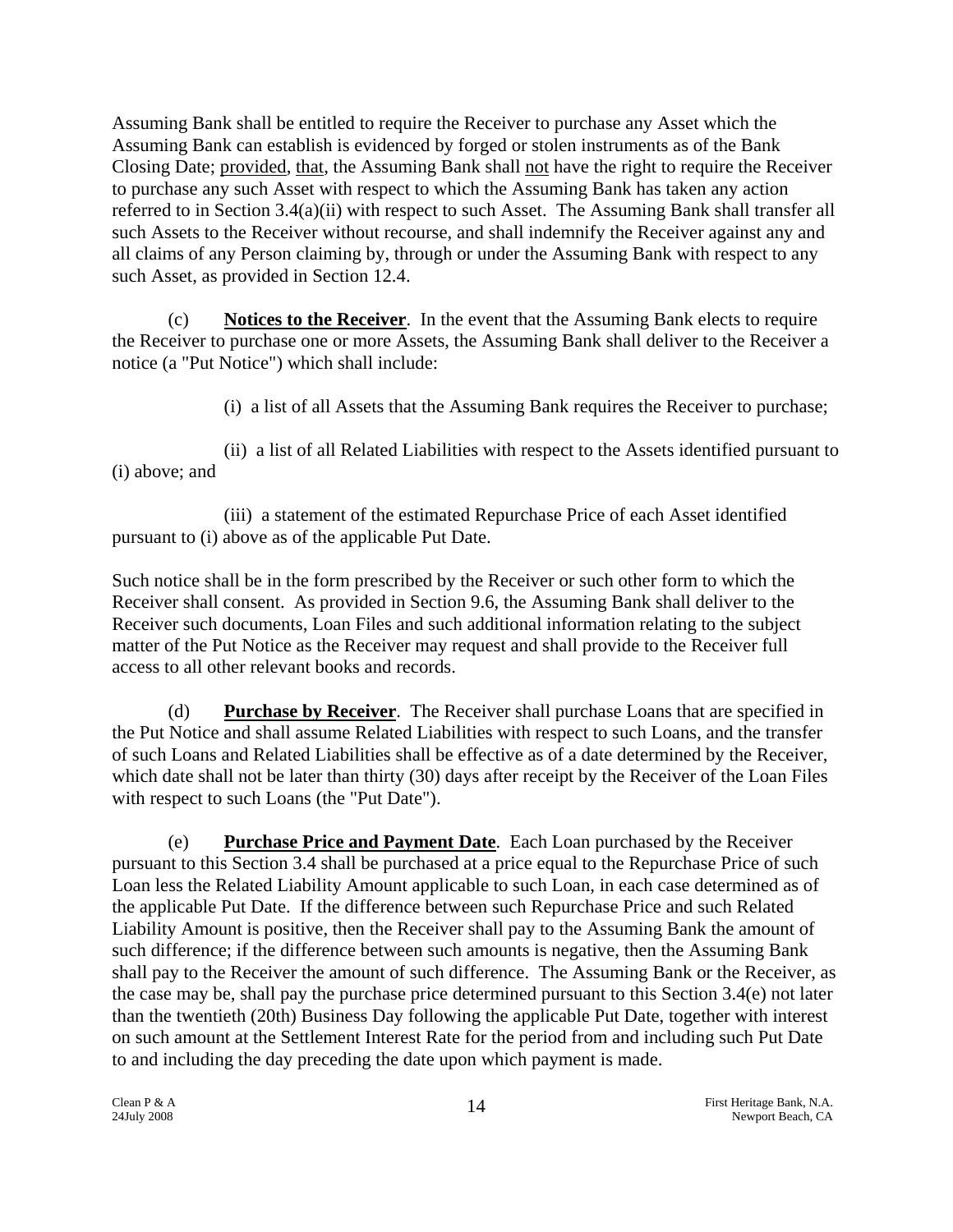<span id="page-18-0"></span> (f) **Servicing.** The Assuming Bank shall administer and manage any Asset subject to purchase by the Receiver in accordance with usual and prudent banking standards and business practices until such time as such Asset is purchased by the Receiver.

(g) **Reversals**. In the event that the Receiver purchases an Asset (and assumes the Related Liability) that it is not required to purchase pursuant to this Section 3.4, the Assuming Bank shall repurchase such Asset (and assume such Related Liability) from the Receiver at a price computed so as to achieve the same economic result as would apply if the Receiver had never purchased such Asset pursuant to this Section 3.4.

**3.5 Assets Not Purchased by Assuming Bank**. The Assuming Bank does not purchase, acquire or assume, or (except as otherwise expressly provided in this Agreement) obtain an option to purchase, acquire or assume under this Agreement:

(a) any financial institution bonds, banker's blanket bonds, or public liability, fire, or extended coverage insurance policy or any other insurance policy of the Failed Bank, or premium refund, unearned premium derived from cancellation, or any proceeds payable with respect to any of the foregoing;

(b) any interest, right, action, claim, or judgment against (i) any officer, director, employee, accountant, attorney, or any other Person employed or retained by the Failed Bank or any Subsidiary of the Failed Bank on or prior to the Bank Closing Date arising out of any act or omission of such Person in such capacity, (ii) any underwriter of financial institution bonds, banker's blanket bonds or any other insurance policy of the Failed Bank, (iii) any shareholder or holding company of the Failed Bank, or (iv) any other Person whose action or inaction may be related to any loss (exclusive of any loss resulting from such Person's failure to pay on a Loan made by the Failed Bank) incurred by the Failed Bank; provided, that for the purposes hereof, the acts, omissions or other events giving rise to any such claim shall have occurred on or before the Bank Closing Date, regardless of when any such claim is discovered and regardless of whether any such claim is made with respect to a financial institution bond, banker's blanket bond, or any other insurance policy of the Failed Bank in force as of the Bank Closing Date;

(c) prepaid regulatory assessments of the Failed Bank, if any;

(d) legal or equitable interests in tax receivables of the Failed Bank, if any, including any claims arising as a result of the Failed Bank having entered into any agreement or otherwise being joined with another Person with respect to the filing of tax returns or the payment of taxes;

(e) Federal Reserve Bank and Federal Home Loan Bank stock, if any;

(f) amounts reflected on the Accounting Records of the Failed Bank as of the Bank Closing Date as a general or specific loss reserve or contingency account, if any;

(g) owned and leased Bank Premises and owned and leased Furniture and Equipment and Fixtures and data processing equipment (including hardware and software) located on Bank Clean P & A First Heritage Bank, N.A. (24July 2008 Newport Beach, CA Server All 24July 2008 Newport Beach, CA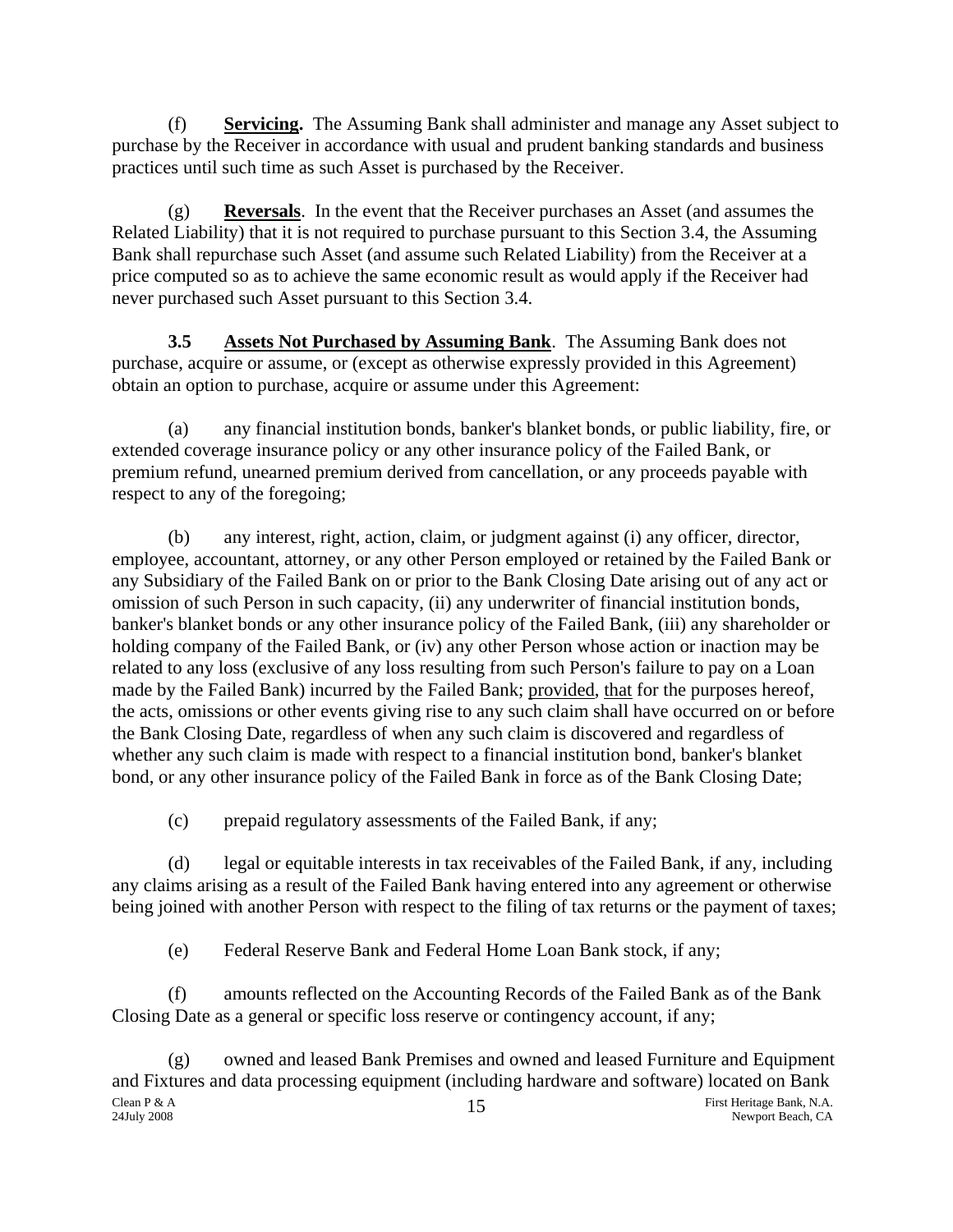<span id="page-19-0"></span>Premises, if any; provided, that the Assuming Bank does obtain an option under Section 4.6, Section 4.7 or Section 4.8, as the case may be, with respect thereto;

(h) owned Bank Premises which the Receiver, in its discretion, determines may contain environmentally hazardous substances;

(i) any amounts owed to the Failed Bank by any Subsidiary of the Failed Bank other than an Acquired Subsidiary;

(j) any "goodwill," as such term is defined in the instructions to the report of condition prepared by banks examined by the Corporation in accordance with 12 C.F.R. Section 304.4, and other intangibles;

(k) any security if, in the discretion of the Receiver, the value of such security either cannot be determined or is determined to be zero pursuant to Section 3.2(b), and any security listed on Schedule 3.5(k), if any; and

(l) any criminal restitution orders issued in favor of the Failed Bank.

The Assuming Bank only acquires assets and rights as provided in this Agreement. The foregoing shall not be construed to imply that any particular asset or right listed otherwise would have been sold or assigned or that any asset or right not listed is sold or assigned.

## **3.6 Assets Essential to Receiver**.

(a) The Receiver may refuse to sell to the Assuming Bank, or the Assuming Bank agrees, at the request of the Receiver set forth in a written notice to the Assuming Bank, to assign, transfer, convey, and deliver to the Receiver all of the Assuming Bank's right, title and interest in and to, any Asset or asset essential to the Receiver as determined by the Receiver in its discretion (together with all Credit Documents evidencing or pertaining thereto), which may include any Asset or asset that the Receiver determines to be:

(i) made to an officer, director, or other Person engaging in the affairs of the Failed Bank, its Subsidiaries or Affiliates or any related entities of any of the foregoing;

(ii) the subject of any investigation relating to any claim with respect to any item described in Section 3.5(a) or (b), or the subject of, or potentially the subject of, any legal proceedings;

(iii) made to a Person who is an Obligor on a loan owned by the Receiver or the Corporation in its corporate capacity or its capacity as receiver of any institution;

(iv) secured by collateral which also secures any asset owned by the

Receiver; or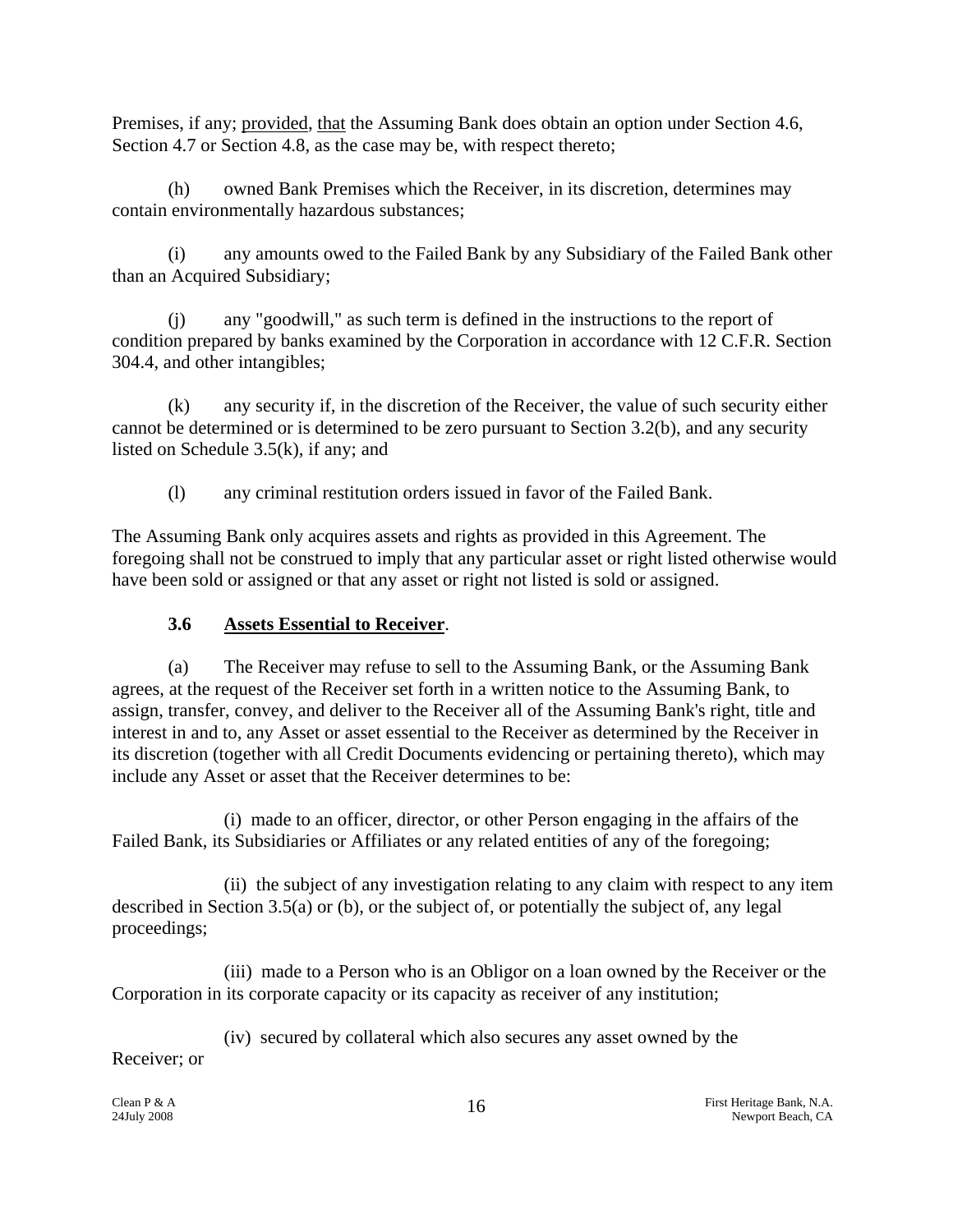<span id="page-20-0"></span>(v) related to any asset of the Failed Bank not purchased by the Assuming Bank under this Article III or any liability of the Failed Bank not assumed by the Assuming Bank under Article II.

(b) Each such Asset or asset purchased by the Receiver shall be purchased at a price equal to the Repurchase Price thereof less the Related Liability Amount with respect to any Related Liabilities related to such Asset or asset, in each case determined as of the date of the notice provided by the Receiver pursuant to Section 3.6(a). The Receiver shall pay the Assuming Bank not later than the twentieth (20th) Business Day following receipt of related Credit Documents and Loan Files together with interest on such amount at the Settlement Interest Rate for the period from and including the date of receipt of such documents to and including the day preceding the day on which payment is made. The Assuming Bank agrees to administer and manage each such Asset or asset in accordance with usual and prudent banking standards and business practices until each such Loan is purchased by the Receiver. All transfers with respect to Loans under this Section 3.6 shall be made as provided in Section 9.6. The Assuming Bank shall transfer all such Assets or assets and Related Liabilities to the Receiver without recourse, and shall indemnify the Receiver against any and all claims of any Person claiming by, through or under the Assuming Bank with respect to any such Asset or asset, as provided in Section 12.4.

### **ARTICLE IV ASSUMPTION OF CERTAIN DUTIES AND OBLIGATIONS**

The Assuming Bank agrees with the Receiver and the Corporation as follows:

**4.1 Continuation of Banking Business**. The Assuming Bank agrees to provide full service banking in the trade area of the Failed Bank commencing on the first banking business day (excluding a Saturday) after the Bank Closing Date. At the option of the Assuming Bank, such banking services may be provided at any or all of the Bank Premises, or at other premises within such trade area.

## **4.2 Omitted**

**4.3 Agreement with Respect to Safe Deposit Business**. The Assuming Bank assumes and agrees to discharge, from and after the Bank Closing Date, in the usual course of conducting a banking business, the duties and obligations of the Failed Bank with respect to all Safe Deposit Boxes, if any, of the Failed Bank and to maintain all of the necessary facilities for the use of such boxes by the renters thereof during the period for which such boxes have been rented and the rent therefore paid to the Failed Bank, subject to the provisions of the rental agreements between the Failed Bank and the respective renters of such boxes; provided, that the Assuming Bank may relocate the Safe Deposit Boxes of the Failed Bank to any office of the Assuming Bank located in the trade area of the Failed Bank. Fees related to the safe deposit business collected prior to the Bank Closing Date shall be for the benefit of the Receiver and fees collected after the Bank Closing Date shall be for the benefit of the Assuming Bank.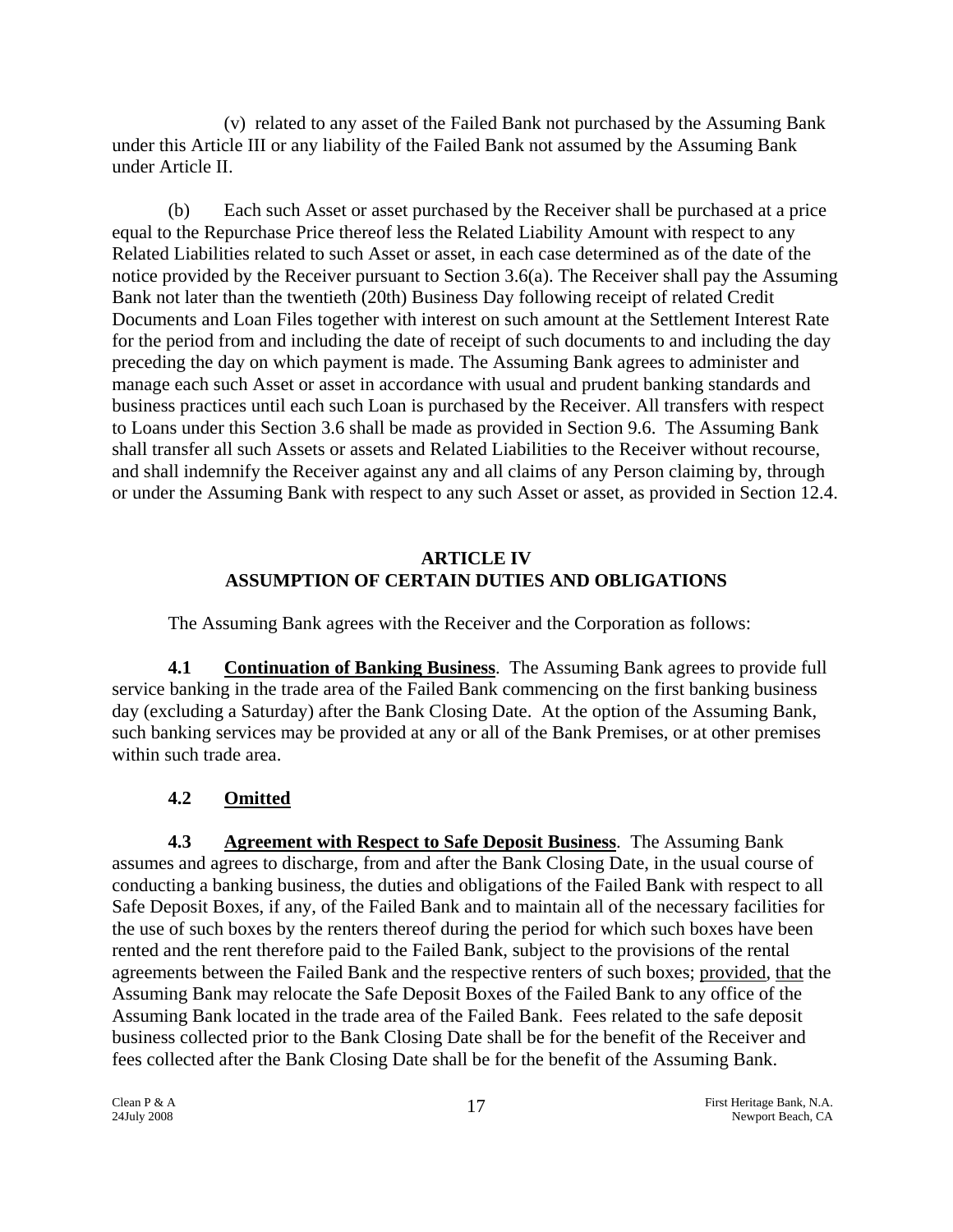<span id="page-21-0"></span>**4.4 Agreement with Respect to Safekeeping Business**. The Receiver transfers, conveys and delivers to the Assuming Bank and the Assuming Bank accepts all securities and other items, if any, held by the Failed Bank in safekeeping for its customers as of the Bank Closing Date. The Assuming Bank assumes and agrees to honor and discharge, from and after the Bank Closing Date, the duties and obligations of the Failed Bank with respect to such securities and items held in safekeeping. The Assuming Bank shall be entitled to all rights and benefits heretofore accrued or hereafter accruing with respect thereto; provided, that, fees related to the safe keeping business collected prior to the Bank Closing Date shall be for the benefit of the Receiver and fees collected after the Bank Closing Date shall be for the benefit of the Assuming Bank. The Assuming Bank shall provide to the Receiver written verification of all assets held by the Failed Bank for safekeeping within sixty (60) days after the Bank Closing Date.

## **4.5 Agreement with Respect to Trust Business**.

(a) The Assuming Bank shall, without further transfer, substitution, act or deed, to the full extent permitted by law, succeed to the rights, obligations, properties, assets, investments, deposits, agreements, and trusts of the Failed Bank under trusts, executorships, administrations, guardianships, and agencies, and other fiduciary or representative capacities, all to the same extent as though the Assuming Bank had assumed the same from the Failed Bank prior to the Bank Closing Date; provided, that any liability based on the misfeasance, malfeasance or nonfeasance of the Failed Bank, its directors, officers, employees or agents with respect to the trust business is not assumed hereunder. Fees related to the trust business collected prior to the Bank Closing Date shall be for the benefit of the Receiver and fees collected after the Bank Closing Date shall be for the benefit of the Assuming Bank.

(b) The Assuming Bank shall, to the full extent permitted by law, succeed to, and be entitled to take and execute, the appointment to all executorships, trusteeships, guardianships and other fiduciary or representative capacities to which the Failed Bank is or may be named in wills, whenever probated, or to which the Failed Bank is or may be named or appointed by any other instrument.

(c) In the event additional proceedings of any kind are necessary to accomplish the transfer of such trust business, the Assuming Bank agrees that, at its own expense, it will take whatever action is necessary to accomplish such transfer. The Receiver agrees to use reasonable efforts to assist the Assuming Bank in accomplishing such transfer.

(d) The Assuming Bank shall provide to the Receiver written verification of the assets held in connection with the Failed Bank's trust business within sixty (60) days after the Bank Closing Date.

## **4.6 Agreement with Respect to Bank Premises**.

(a) **Option to Purchase.** Subject to Section 3.5, the Receiver hereby grants to the Assuming Bank an exclusive option for the period of ninety (90) days commencing the day after Clean P & A First Heritage Bank, N.A. 24July 2008 Newport Beach, CA Research P & A Research P & A Research P & A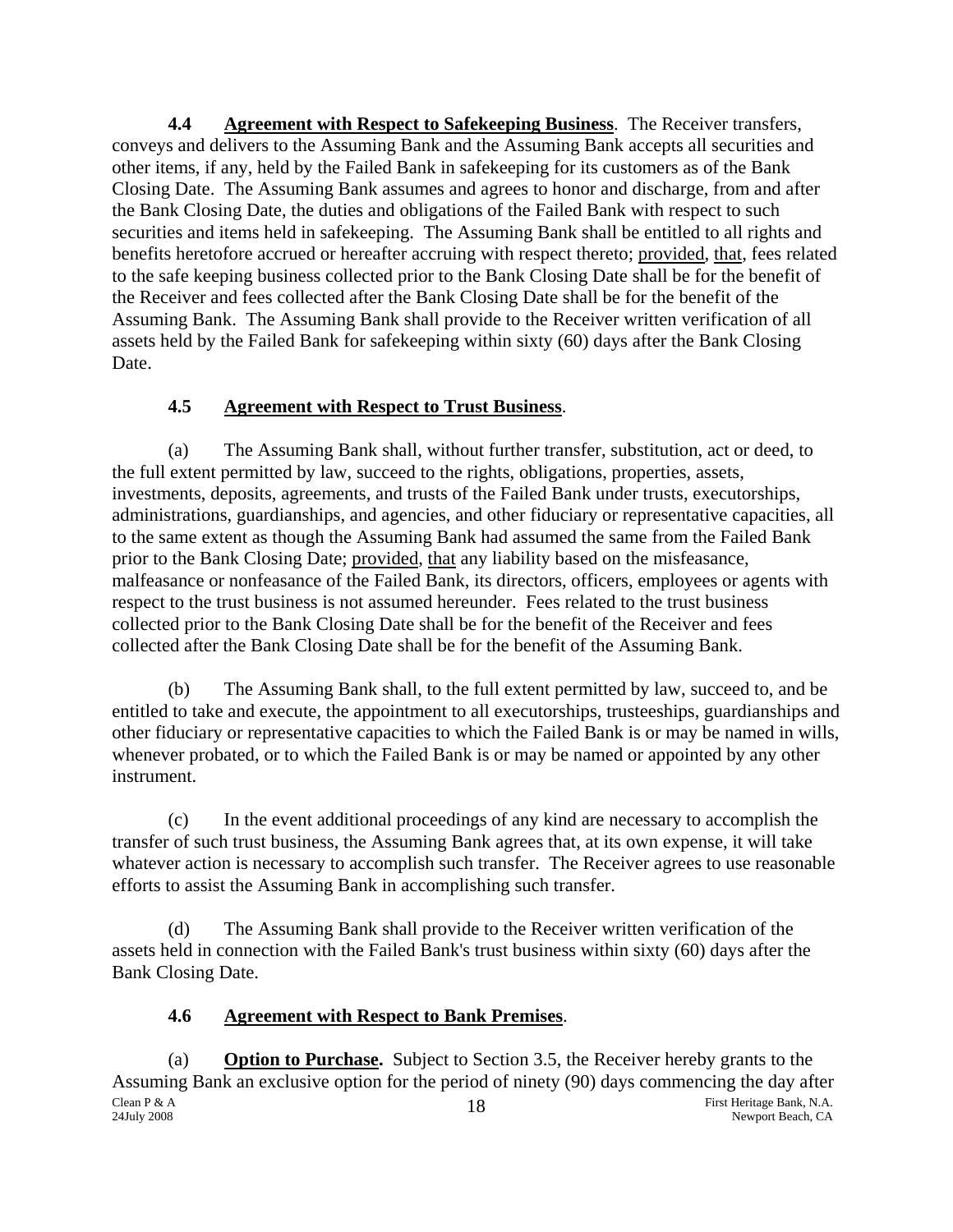the Bank Closing Date to purchase any or all owned Bank Premises. The Assuming Bank shall give written notice to the Receiver within the option period of its election to purchase or not to purchase any of the owned Bank Premises. Any purchase of such premises shall be effective as of the Bank Closing Date and such purchase shall be consummated as soon as practicable thereafter, and in no event later than the Settlement Date.

(b) **Option to Lease.** The Receiver hereby grants to the Assuming Bank an exclusive option for the period of ninety (90) days commencing the day after the Bank Closing Date to cause the Receiver to assign to the Assuming Bank any or all leases for leased Bank Premises, if any, which have been continuously occupied by the Assuming Bank from the Bank Closing Date to the date it elects to accept an assignment of the leases with respect thereto to the extent such leases can be assigned; provided, that the exercise of this option with respect to any lease must be as to all premises or other property subject to the lease. If an assignment cannot be made of any such leases, the Receiver may, in its discretion, enter into subleases with the Assuming Bank containing the same terms and conditions provided under such existing leases for such leased Bank Premises or other property. The Assuming Bank shall give notice to the Receiver within the option period of its election to accept or not to accept an assignment of any or all leases (or enter into subleases or new leases in lieu thereof). The Assuming Bank agrees to assume all leases assigned (or enter into subleases or new leases in lieu thereof) pursuant to this Section 4.6.

(c) **Facilitation.** The Receiver agrees to facilitate the assumption, assignment or sublease of leases or the negotiation of new leases by the Assuming Bank; provided, that neither the Receiver nor the Corporation shall be obligated to engage in litigation, make payments to the Assuming Bank or to any third party in connection with facilitating any such assumption, assignment, sublease or negotiation or commit to any other obligations to third parties.

(d) **Occupancy.** The Assuming Bank shall give the Receiver fifteen (15) days' prior written notice of its intention to vacate prior to vacating any leased Bank Premises with respect to which the Assuming Bank has not exercised the option provided in Section 4.6(b). Any such notice shall be deemed to terminate the Assuming Bank's option with respect to such leased Bank Premises.

### (e) **Occupancy Costs.**

(i) The Assuming Bank agrees to pay to the Receiver, or to appropriate third parties at the direction of the Receiver, during and for the period of any occupancy by it of (x) owned Bank Premises the market rental value and all operating costs, and (y) leased Bank Premises, all operating costs with respect thereto and to comply with all relevant terms of applicable leases entered into by the Failed Bank, including without limitation the timely payment of all rent. Operating costs include, without limitation all taxes, fees, charges, utilities, insurance and assessments, to the extent not included in the rental value or rent. If the Assuming Bank elects to purchase any owned Bank Premises in accordance with Section 4.6(a), the amount of any rent paid (and taxes paid to the Receiver which have not been paid to the taxing authority and for which the Assuming Bank assumes liability) by the Assuming Bank with respect thereto shall be applied as an offset against the purchase price thereof. Clean P & A First Heritage Bank, N.A. 24July 2008<br>24July 2008 24July 2008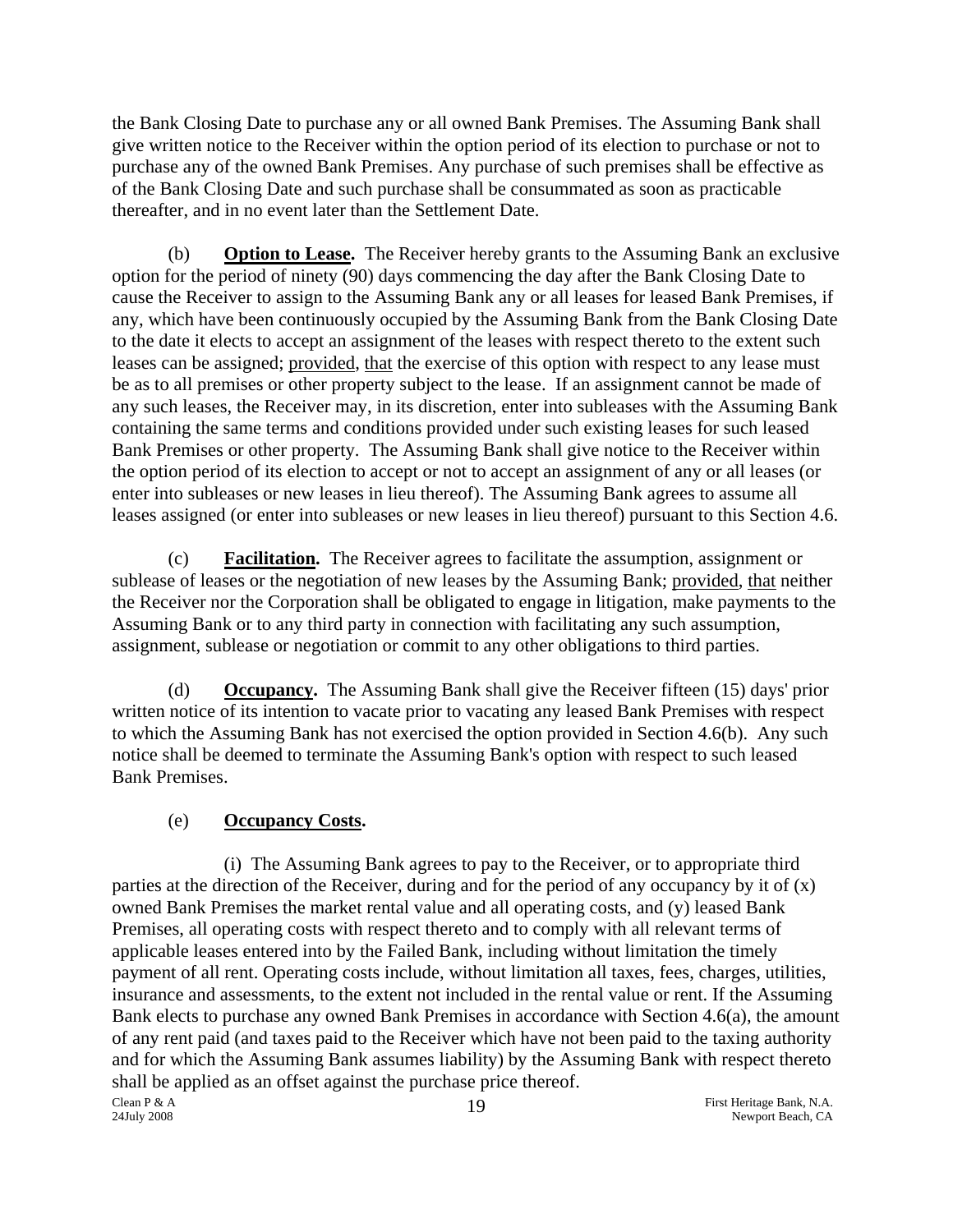(ii) The Assuming Bank agrees during the period of occupancy by it of owned or leased Bank Premises, to pay to the Receiver rent for the use of all owned or leased Furniture and Equipment and all owned or leased Fixtures located on such Bank Premises for the period of such occupancy. Rent for such property owned by the Failed Bank shall be the market rental value thereof, as determined by the Receiver within sixty (60) days after the Bank Closing Date. Rent for such leased property shall be an amount equal to any and all rent and other amounts which the Receiver incurs or accrues as an obligation or is obligated to pay for such period of occupancy pursuant to all leases and contracts with respect to such property. If the Assuming Bank purchases any owned Furniture and Equipment or owned Fixtures in accordance with Section 4.6(f) or 4.6(h), the amount of any rents paid by the Assuming Bank with respect thereto shall be applied as an offset against the purchase price thereof.

(f) **Certain Requirements as to Furniture, Equipment and Fixtures.** If the Assuming Bank purchases owned Bank Premises or accepts an assignment of the lease (or enters into a sublease or a new lease in lieu thereof) for leased Bank Premises as provided in Section 4.6(a) or 4.6(b), or if the Assuming Bank does not exercise such option but within twelve (12) months following the Bank Closing Date obtains the right to occupy such premises (whether by assignment, lease, sublease, purchase or otherwise), other than in accordance with Section 4.6(a) or (b), the Assuming Bank shall (i) effective as of the date of the Bank Closing Date, purchase from the Receiver all Furniture and Equipment and Fixtures owned by the Failed Bank and located thereon as of the Bank Closing Date, (ii) accept an assignment or a sublease of the leases or negotiate new leases for all Furniture and Equipment and Fixtures leased by the Failed Bank and located thereon, and (iii) if applicable, accept an assignment or a sublease of any ground lease or negotiate a new ground lease with respect to any land on which such Bank Premises are located; provided, that the Receiver shall not have disposed of such Furniture and Equipment and Fixtures or repudiated the leases specified in clause (ii) or (iii).

#### (g) **Vacating Premises.**

(i) If the Assuming Bank elects not to purchase any owned Bank Premises, the notice of such election in accordance with Section 4.6(a) shall specify the date upon which the Assuming Bank's occupancy of such premises shall terminate, which date shall not be later than ninety (90) days after the date of the Assuming Bank's notice not to exercise such option. The Assuming Bank promptly shall relinquish and release to the Receiver such premises and the Furniture and Equipment and Fixtures located thereon in the same condition as at the Bank Closing Date, normal wear and tear excepted. By occupying any such premises after the expiration of such ninety (90)-day period, the Assuming Bank shall, at the Receiver's option, (x) be deemed to have agreed to purchase such Bank Premises, and to assume all leases, obligations and liabilities with respect to leased Furniture and Equipment and leased Fixtures located thereon and any ground lease with respect to the land on which such premises are located, and (y) be required to purchase all Furniture and Equipment and Fixtures owned by the Failed Bank and located on such premises as of the Bank Closing Date.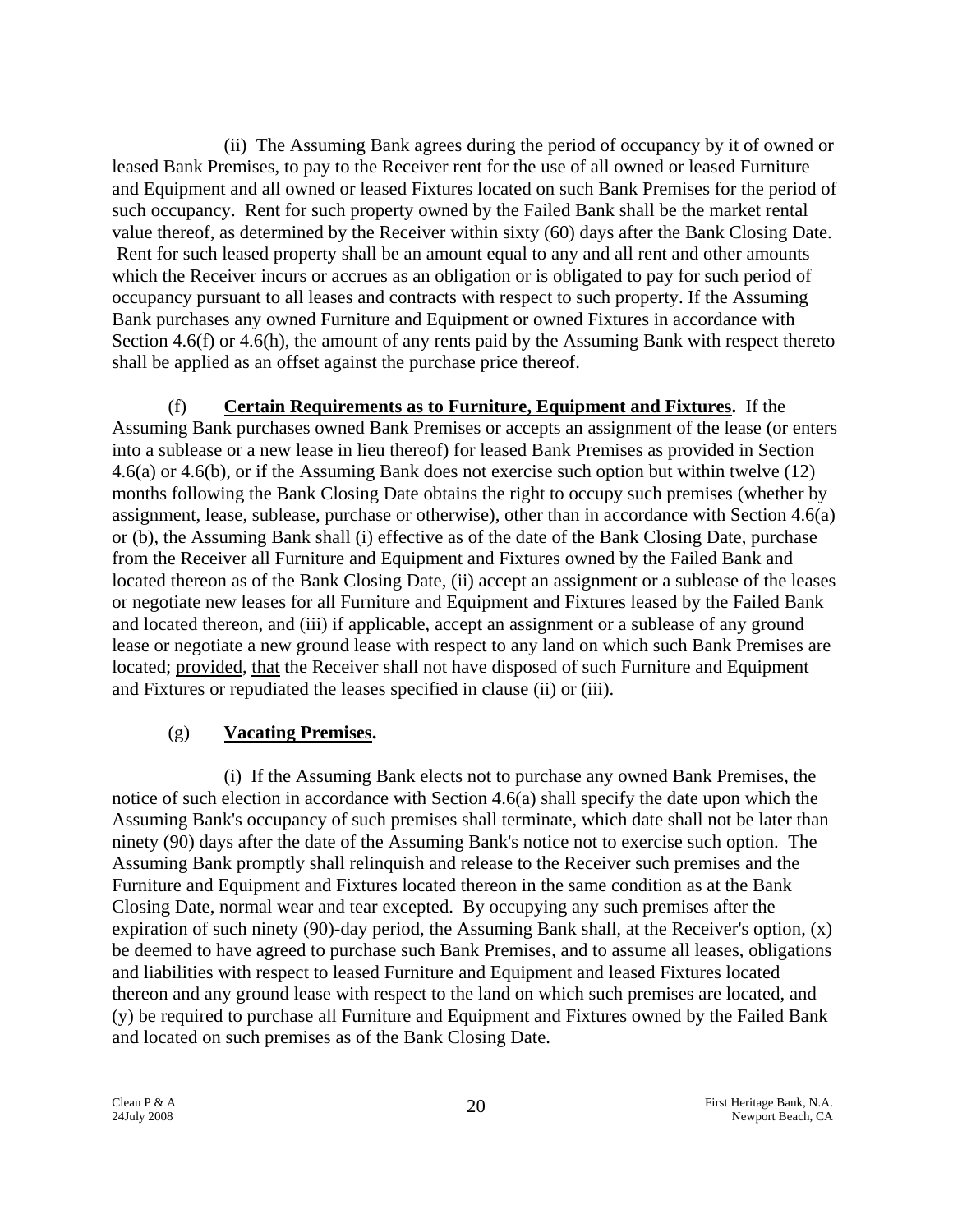<span id="page-24-0"></span>(ii) If the Assuming Bank elects not to accept an assignment of the lease or sublease any leased Bank Premises, the notice of such election in accordance with Section 4.6(b) shall specify the date upon which the Assuming Bank's occupancy of such leased Bank Premises shall terminate, which date shall not be later than the date which is one hundred eighty (180) days after the Bank Closing Date. Upon vacating such premises, the Assuming Bank shall relinquish and release to the Receiver such premises and the Fixtures and the Furniture and Equipment located thereon in the same condition as at the Bank Closing Date, normal wear and tear excepted. By failing to provide notice of its intention to vacate such premises prior to the expiration of the option period specified in Section 4.6(b), or by occupying such premises after the one hundred eighty (180)-day period specified above in this paragraph (ii), the Assuming Bank shall, at the Receiver's option, (x) be deemed to have assumed all leases, obligations and liabilities with respect to such premises (including any ground lease with respect to the land on which premises are located), and leased Furniture and Equipment and leased Fixtures located thereon in accordance with this Section 4.6 (unless the Receiver previously repudiated any such lease), and (y) be required to purchase all Furniture and Equipment and Fixtures owned by the Failed Bank and located on such premises as of the Bank Closing Date.

(h) **Furniture and Equipment and Certain Other Equipment.** The Receiver hereby grants to the Assuming Bank an option to purchase, effective as of the date of the Bank Closing Date, all Furniture and Equipment or any telecommunications, data processing equipment (including hardware and software) and check processing and similar operating equipment owned by the Failed Bank and located at any owned or leased Bank Premises that the Assuming Bank elects to vacate or which it could have, but did not occupy, pursuant to this Section 4.6; provided, that, the Assuming Bank shall give the Receiver notice of its election to purchase such property at the time it gives notice of its intention to vacate such Bank Premises or within ten (10) days after the Bank Closing Date for Bank Premises it could have, but did not, occupy.

### **4.7 Agreement with Respect to Leased Data Processing Equipment**.

(a) The Receiver hereby grants to the Assuming Bank an exclusive option for the period of ninety (90) days commencing the day after the Bank Closing Date to accept an assignment from the Receiver of any or all Data Processing Leases to the extent that such Data Processing Leases can be assigned.

(b) The Assuming Bank shall (i) give written notice to the Receiver within the option period specified in Section 4.7(a) of its intent to accept an assignment or sublease of any or all Data Processing Leases and accept an assignment or sublease of such Data Processing Leases on the conclusion of the Receivers' responsibly to provide servicing under Article 4.14., and (ii) give written notice to the appropriate lessor(s) that it has accepted an assignment or sublease of any such Data Processing Leases.

(c) The Receiver agrees to facilitate the assignment or sublease of Data Processing Leases or the negotiation of new leases or license agreements by the Assuming Bank; provided, that neither the Receiver nor the Corporation shall be obligated to engage in litigation or make Clean P & A First Heritage Bank, N.A.  $21$  First Heritage Bank, N.A. 24July 2008 Newport Beach, CA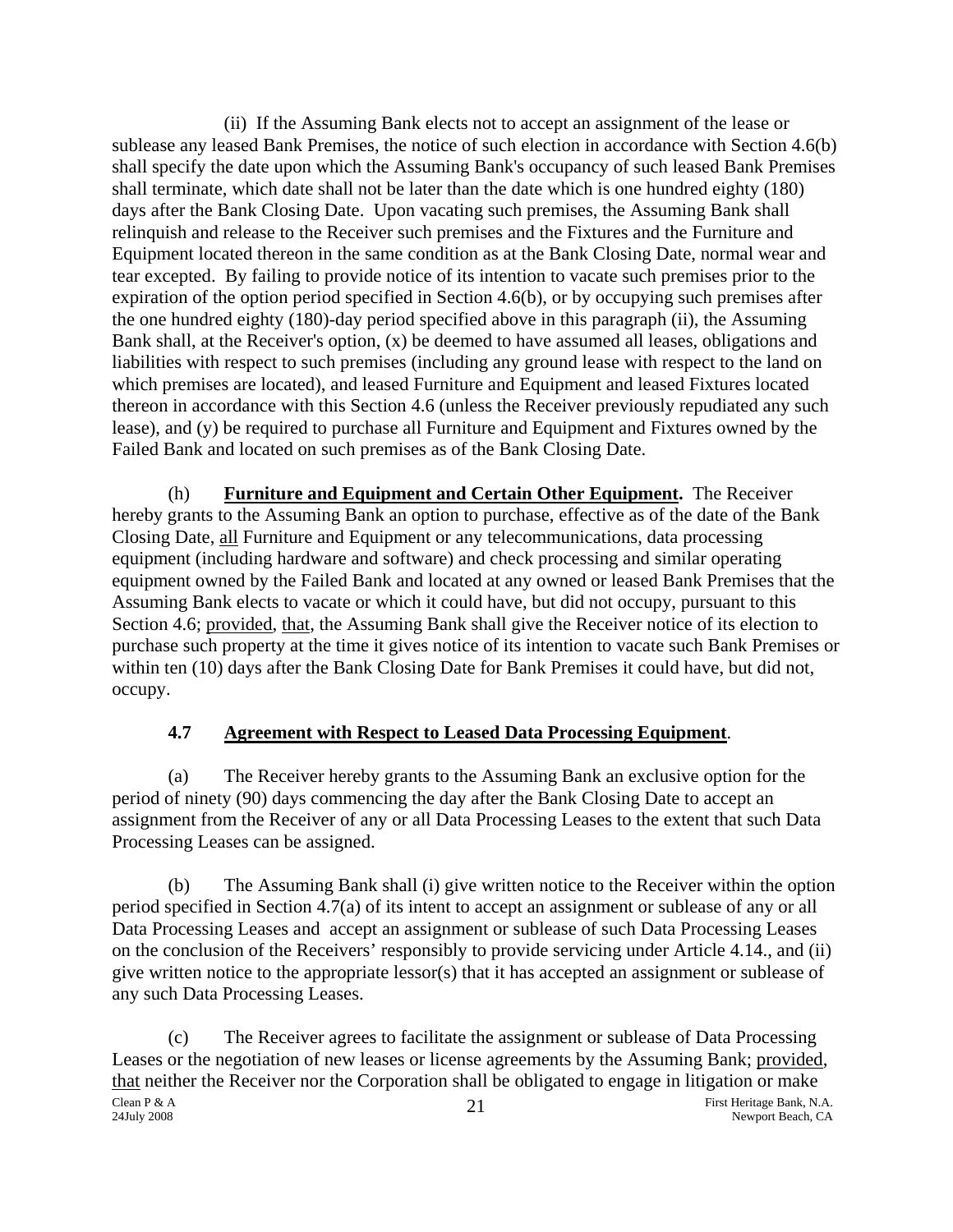<span id="page-25-0"></span>payments to the Assuming Bank or to any third party in connection with facilitating any such assumption, assignment, sublease or negotiation.

(d) The Assuming Bank agrees, during its period of use of any property subject to a Data Processing Lease, to pay to the Receiver or to appropriate third parties at the direction of the Receiver all operating costs with respect thereto and to comply with all relevant terms of the applicable Data Processing Leases entered into by the Failed Bank, including without limitation the timely payment of all rent, taxes, fees, charges, utilities, insurance and assessments.

(e) The Assuming Bank shall, not later than fifty (50) days after giving the notice provided in Section 4.7(b), (i) relinquish and release to the Receiver all property subject to the relevant Data Processing Lease, in the same condition as at the Bank Closing Date, normal wear and tear excepted, or (ii) accept an assignment or a sublease thereof or negotiate a new lease or license agreement under this Section 4.7.

## **4.8 Agreement with Respect to Certain Existing Agreements**.

(a) Subject to the provisions of Section 4.8(b), with respect to agreements existing as of the Bank Closing Date which provide for the rendering of services by or to the Failed Bank, within thirty (30) days after the Bank Closing Date, the Assuming Bank shall give the Receiver written notice specifying whether it elects to assume or not to assume each such agreement. Except as may be otherwise provided in this Article IV, the Assuming Bank agrees to comply with the terms of each such agreement for a period commencing on the day after the Bank Closing Date and ending on: (i) in the case of an agreement that provides for the rendering of services by the Failed Bank, the date which is ninety (90) days after the Bank Closing Date, and (ii) in the case of an agreement that provides for the rendering of services to the Failed Bank, the date which is thirty (30) days after the Assuming Bank has given notice to the Receiver of its election not to assume such agreement; provided, that the Receiver can reasonably make such service agreements available to the Assuming Bank. The Assuming Bank shall be deemed by the Receiver to have assumed agreements for which no notification is timely given. The Receiver agrees to assign, transfer, convey, and deliver to the Assuming Bank all right, title and interest of the Receiver, if any, in and to agreements the Assuming Bank assumes hereunder. In the event the Assuming Bank elects not to accept an assignment of any lease (or sublease) or negotiate a new lease for leased Bank Premises under Section 4.6 and does not otherwise occupy such premises, the provisions of this Section 4.8(a) shall not apply to service agreements related to such premises. The Assuming Bank agrees, during the period it has the use or benefit of any such agreement, promptly to pay to the Receiver or to appropriate third parties at the direction of the Receiver all operating costs with respect thereto and to comply with all relevant terms of such agreement.

(b) The provisions of Section 4.8(a) shall not apply to (i) agreements pursuant to which the Failed Bank provides mortgage servicing for others or mortgage servicing is provided to the Failed Bank by others, (ii) agreements that are subject to Sections 4.1 through 4.7 and any insurance policy or bond referred to in Section 3.5(a) or other agreement specified in Section 3.5, and (iii) consulting, management or employment agreements, if any, between the Failed Bank Clean P & A First Heritage Bank, N.A.  $22$  First Heritage Bank, N.A. 24July 2008 Newport Beach, CA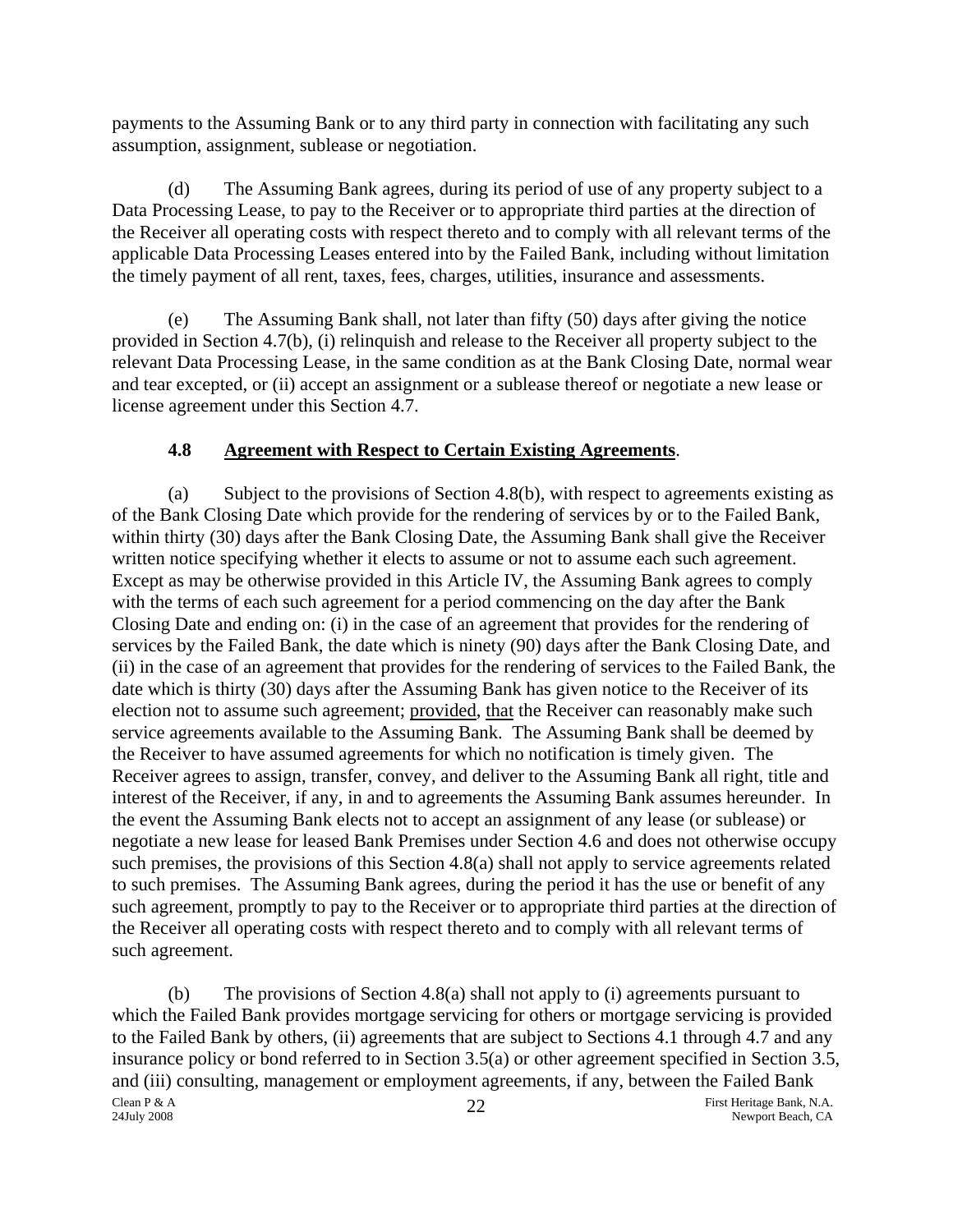<span id="page-26-0"></span>and its employees or other Persons. Except as otherwise expressly set forth elsewhere in this Agreement, the Assuming Bank does not assume any liabilities or acquire any rights under any of the agreements described in this Section 4.8(b).

**4.9 Informational Tax Reporting**. Informational Tax Reporting. The Assuming Bank agrees to perform all obligations of the Failed Bank with respect to Federal and State income tax informational reporting related to (i) the Assets and the Liabilities Assumed, and the (ii) deposit accounts that were closed prior to the Bank Closing Date.

**4.10 Insurance**. The Assuming Bank agrees to obtain insurance coverage effective from and after the Bank Closing Date, including public liability, fire and extended coverage insurance acceptable to the Receiver with respect to owned or leased Bank Premises that it occupies, and all owned or leased Furniture and Equipment and Fixtures and leased data processing equipment (including hardware and software) located thereon, in the event such insurance coverage is not already in force and effect with respect to the Assuming Bank as the insured as of the Bank Closing Date. All such insurance shall, where appropriate (as determined by the Receiver), name the Receiver as an additional insured.

**4.11 Office Space for Receiver and Corporation**. For the period commencing on the day following the Bank Closing Date and ending on the one hundred eightieth (180th) day thereafter, the Assuming Bank agrees to provide to the Receiver and the Corporation, without charge, adequate and suitable office space (including parking facilities and vault space), furniture, equipment (including photocopying and telecopying machines) and utilities (including local telephone service) at the Bank Premises occupied by the Assuming Bank for their use in the discharge of their respective functions with respect to the Failed Bank. In the event the Receiver and the Corporation determine that the space provided is inadequate or unsuitable, the Receiver and the Corporation may relocate to other quarters having adequate and suitable space and the costs of relocation and any rental and utility costs for the balance of the period of occupancy by the Receiver and the Corporation shall be borne by the Assuming Bank.

## **4.12 Agreement with Respect to Continuation of Group Health Plan Coverage for Former Employees of the Failed Bank.**

(a) The Assuming Bank agrees to assist the Receiver, as provided in this Section 4.12, in offering individuals who were employees or former employees of the Failed Bank, or any of its Subsidiaries, and who, immediately prior to the Bank Closing Date, were receiving, or were eligible to receive, health insurance coverage or health insurance continuation coverage from the Failed Bank ("Eligible Individuals"), the opportunity to obtain health insurance coverage in the Corporation's FIA Continuation Coverage Plan which provides for health insurance continuation coverage to such Eligible Individuals who are qualified beneficiaries of the Failed Bank as defined in Section 607 of the Employee Retirement Income Security Act of 1974, as amended (respectively, "qualified beneficiaries" and "ERISA"). The Assuming Bank shall consult with the Receiver and not later than five (5) Business Days after the Bank Closing Date shall provide written notice to the Receiver of the number (if available), identity (if available) and addresses (if available) of the Eligible Individuals who are qualified beneficiaries Clean P & A First Heritage Bank, N.A. 23 23<br>24July 2008 24July 2008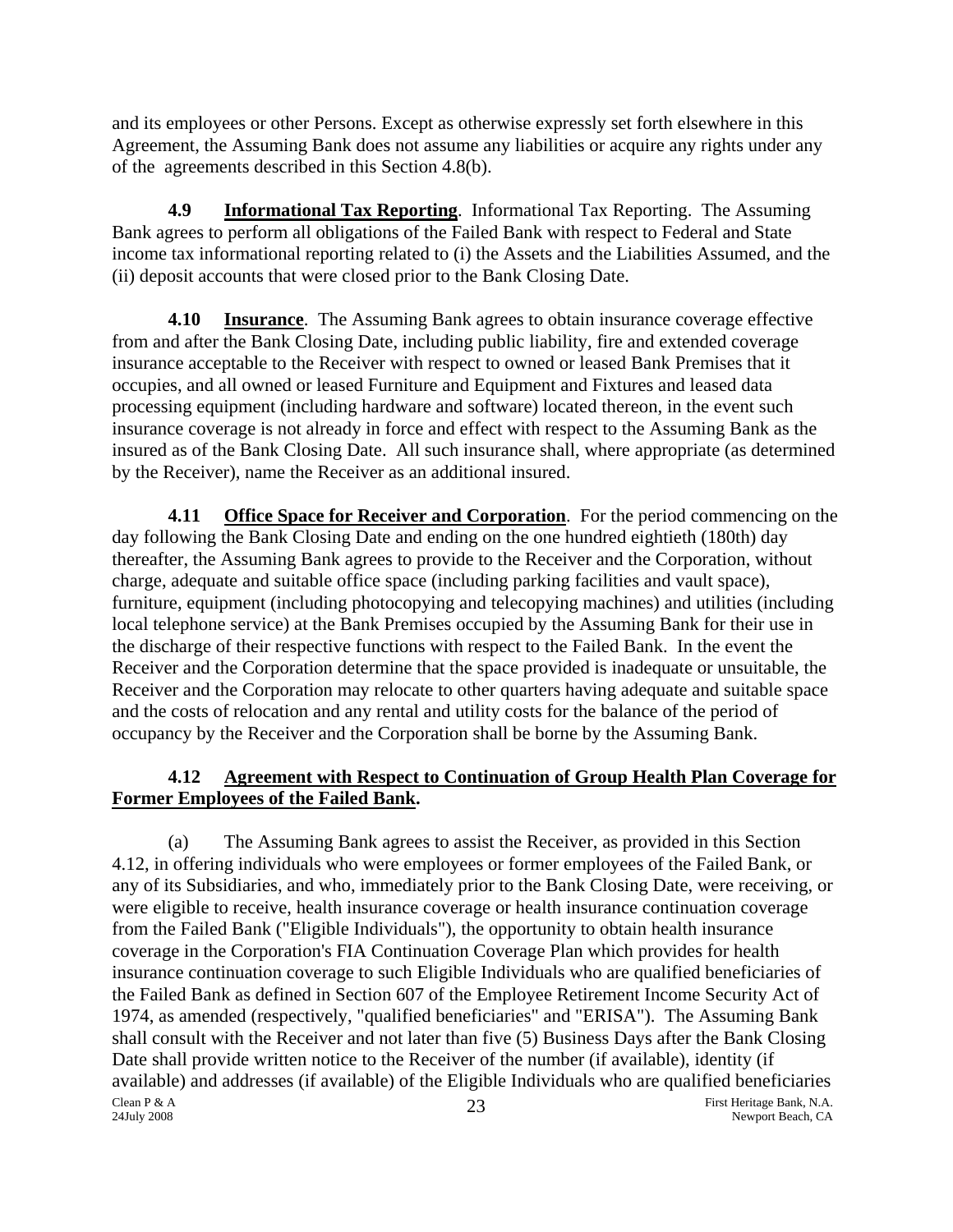<span id="page-27-0"></span>of the Failed Bank and for whom a "qualifying event" (as defined in Section 603 of ERISA) has occurred and with respect to whom the Failed Bank's obligations under Part 6 of Subtitle B of Title I of ERISA have not been satisfied in full, and such other information as the Receiver may reasonably require. The Receiver shall cooperate with the Assuming Bank in order to permit it to prepare such notice and shall provide to the Assuming Bank such data in its possession as may be reasonably required for purposes of preparing such notice.

(b) The Assuming Bank shall take such further action to assist the Receiver in offering the Eligible Individuals who are qualified beneficiaries of the Failed Bank the opportunity to obtain health insurance coverage in the Corporation's FIA Continuation Coverage Plan as the Receiver may direct. All expenses incurred and paid by the Assuming Bank (i) in connection with the obligations of the Assuming Bank under this Section 4.12, and (ii) in providing health insurance continuation coverage to any Eligible Individuals who are hired by the Assuming Bank and such employees' qualified beneficiaries shall be borne by the Assuming Bank.

(c) This Section 4.12 is for the sole and exclusive benefit of the parties to this Agreement, and for the benefit of no other Person (including any former employee of the Failed Bank or any Subsidiary thereof or qualified beneficiary of such former employee). Nothing in this Section 4.12 is intended by the parties, or shall be construed, to give any Person (including any former employee of the Failed Bank or any Subsidiary thereof or qualified beneficiary of such former employee) other than the Corporation, the Receiver and the Assuming Bank any legal or equitable right, remedy or claim under or with respect to the provisions of this Section.

## **4.13 Omitted**

**4.14 Agreement with Respect to Accounting and Data Processing Services**. The Receiver shall pay all normal Accounting and Data Processing related expenses and provide these services to the Assuming Bank. The Assuming Bank agrees to pay the Receiver \$6.00 per deposit and loan account per month for each account that is on the system as of the last business day of the month or at the conversion date. The services and reports will be consistent with those provided by the failed bank prior to failure. The following expenses are not part of the normal costs and shall be the Assuming Bank's sole responsibility:

- (a) Special or additional projects that the Assuming Bank requests.
- (b) Expenses related to the conversion of data from the failed bank's system to another system.

The Receiver may assign its responsibilities for Accounting and data processing and the Receiver will service these account only up to 160 days from Bank Closing Date.

.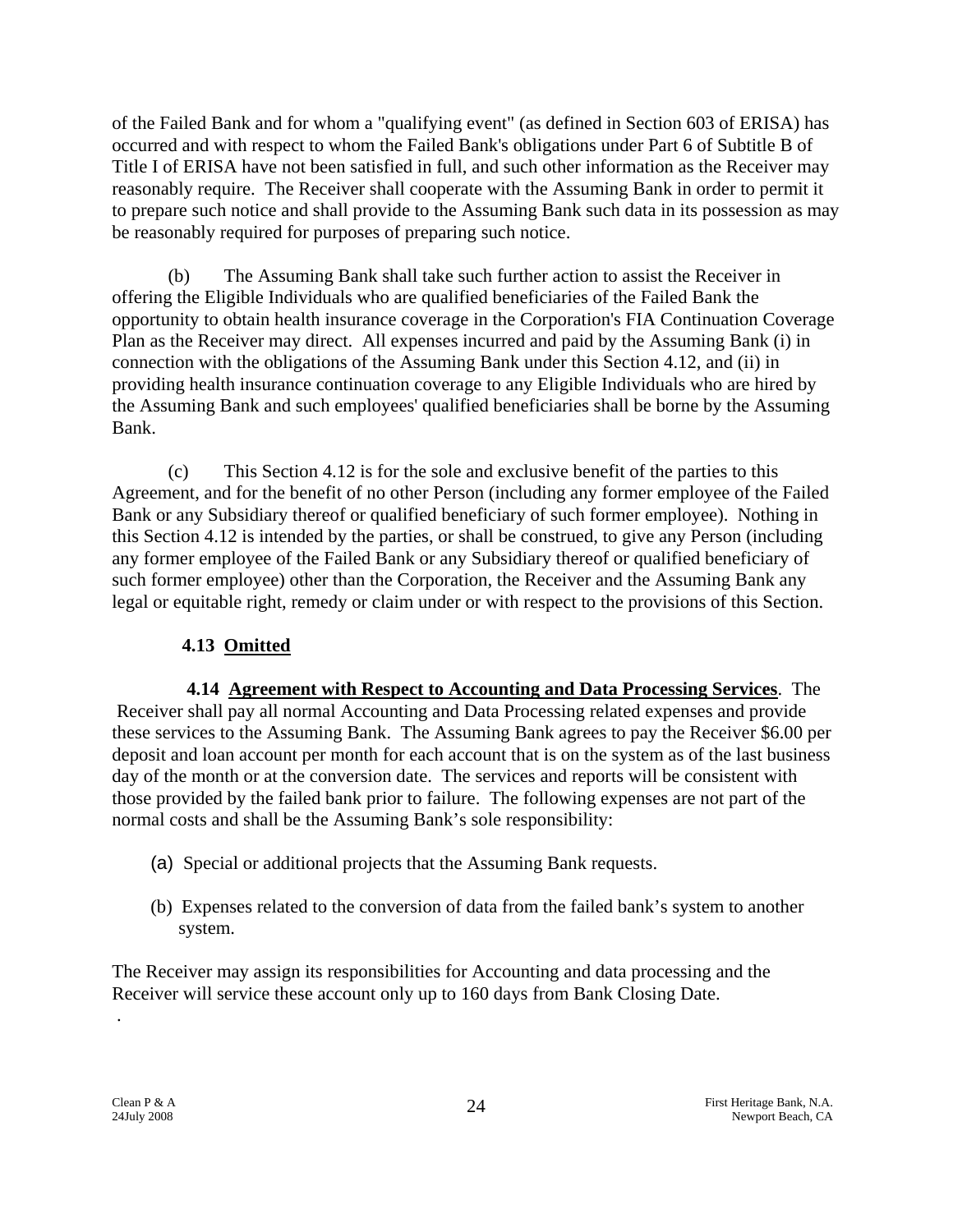### **ARTICLE V DUTIES WITH RESPECT TO DEPOSITORS OF THE FAILED BANK**

<span id="page-28-0"></span>**5.1 Payment of Checks, Drafts and Orders.** Subject to Section 9.5, the Assuming Bank agrees to pay all properly drawn checks, drafts and withdrawal orders of depositors of the Failed Bank presented for payment, whether drawn on the check or draft forms provided by the Failed Bank or by the Assuming Bank, to the extent that the Deposit balances to the credit of the respective makers or drawers assumed by the Assuming Bank under this Agreement are sufficient to permit the payment thereof, and in all other respects to discharge, in the usual course of conducting a banking business, the duties and obligations of the Failed Bank with respect to the Deposit balances due and owing to the depositors of the Failed Bank assumed by the Assuming Bank under this Agreement.

**5.2** Certain Agreements Related to Deposits. Subject to Section 2.2, the Assuming Bank agrees to honor the terms and conditions of any written escrow or mortgage servicing agreement or other similar agreement relating to a Deposit liability assumed by the Assuming Bank pursuant to this Agreement.

## **5.3 Notice to Depositors.**

(a) Within seven (7) days after the Bank Closing Date, the Assuming Bank shall give (i) notice to depositors of the Failed Bank of its assumption of the Deposit liabilities of the Failed Bank, and (ii) any notice required under Section 2.2, by mailing to each such depositor a notice with respect to such assumption and by advertising in a newspaper of general circulation in the county or counties in which the Failed Bank was located. The Assuming Bank agrees that it will obtain prior approval of all such notices and advertisements from counsel for the Receiver and that such notices and advertisements shall not be mailed or published until such approval is received.

(b) The Assuming Bank shall give notice by mail to depositors of the Failed Bank concerning the procedures to claim their deposits, which notice shall be provided to the Assuming Bank by the Receiver or the Corporation. Such notice shall be included with the notice to depositors to be mailed by the Assuming Bank pursuant to Section 5.3(a).

(c) If the Assuming Bank proposes to charge fees different from those charged by the Failed Bank before it establishes new deposit account relationships with the depositors of the Failed Bank, the Assuming Bank shall give notice by mail of such changed fees to such depositors.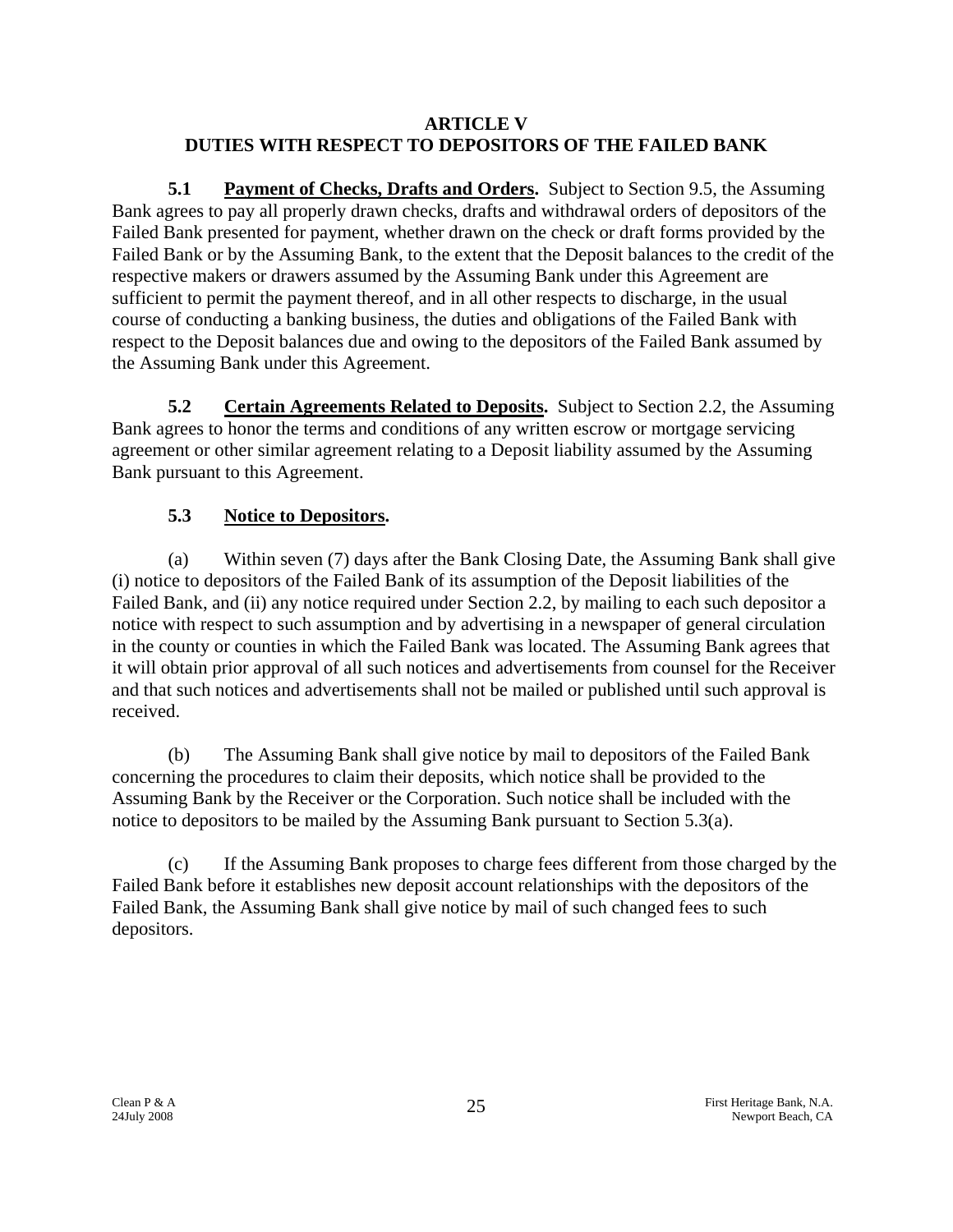### **ARTICLE VI RECORDS**

### <span id="page-29-0"></span>**6.1 Transfer of Records**.

(a) In accordance with Section 3.1, the Receiver assigns, transfers, conveys and delivers to the Assuming Bank the following Records pertaining to the Deposit liabilities of the Failed Bank assumed by the Assuming Bank under this Agreement, except as provided in Section 6.4:

(i) signature cards, orders, contracts between the Failed Bank and its depositors and Records of similar character;

(ii) passbooks of depositors held by the Failed Bank, deposit slips, cancelled checks and withdrawal orders representing charges to accounts of depositors;

and the following Records pertaining to the Assets:

(iii) records of deposit balances carried with other banks, bankers or trust companies;

(iv) Loan and collateral records and Loan Files and other documents;

(v) deeds, mortgages, abstracts, surveys, and other instruments or records of title pertaining to real estate or real estate mortgages;

(vi) signature cards, agreements and records pertaining to Safe Deposit Boxes, if any; and

(vii) records pertaining to the credit card business, trust business or safekeeping business of the Failed Bank, if any.

(b) The Receiver, at its option, may assign and transfer to the Assuming Bank by a single blanket assignment or otherwise, as soon as practicable after the Bank Closing Date, any other Records not assigned and transferred to the Assuming Bank as provided in this Agreement, including but not limited to loan disbursement checks, general ledger tickets, official bank checks, proof transactions (including proof tapes) and paid out loan files.

**6.2 Delivery of Assigned Records**. The Receiver shall deliver to the Assuming Bank all Records described in (i) Section 6.1(a) as soon as practicable on or after the date of this Agreement, and (ii) Section 6.1(b) as soon as practicable after making any assignment described therein.

**6.3 Preservation of Records**. The Assuming Bank agrees that it will preserve and maintain for the joint benefit of the Receiver, the Corporation and the Assuming Bank, all Clean P & A First Heritage Bank, N.A. 24July 2008  $26$  Research Development Beach, CA Research CA Newport Beach, CA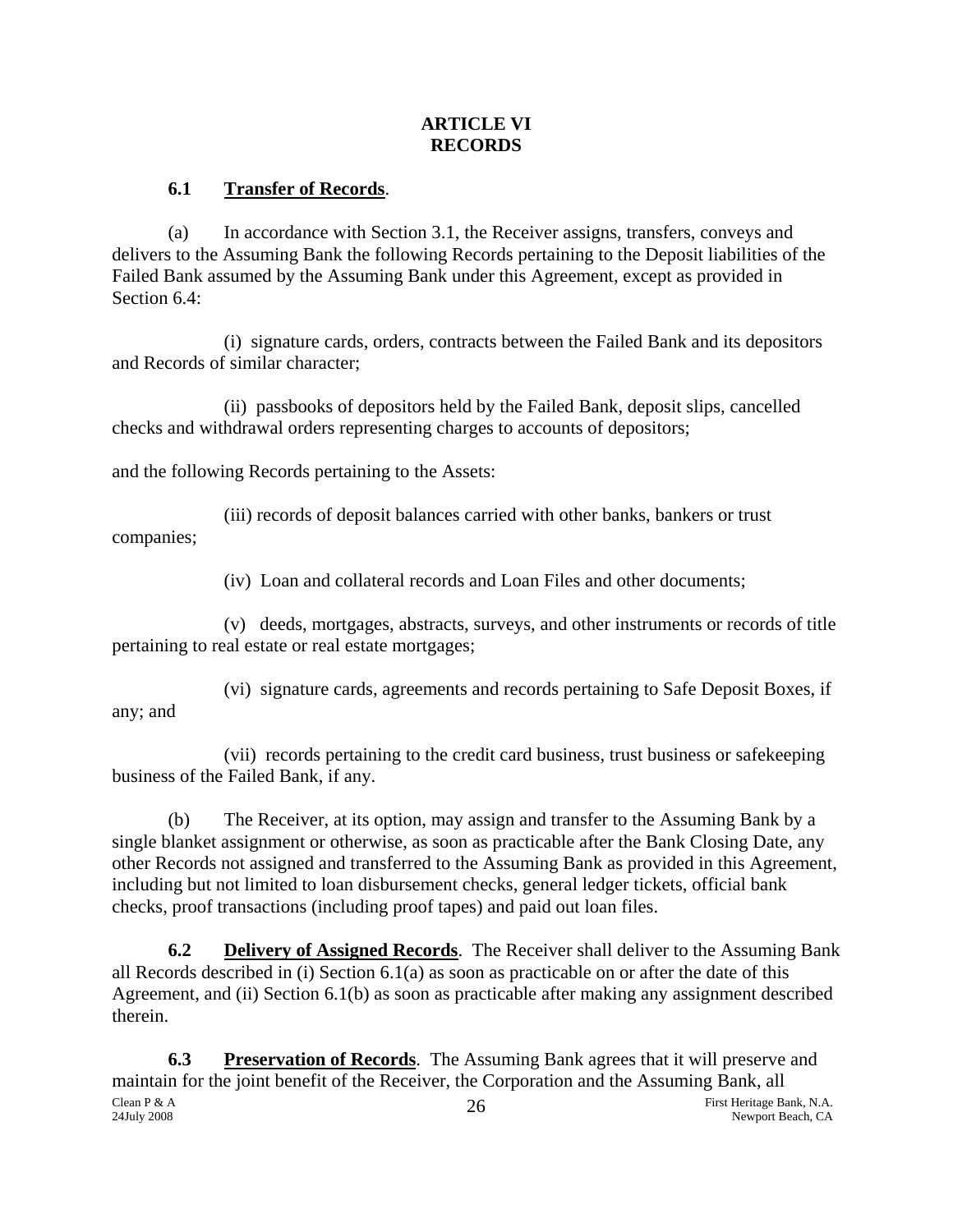<span id="page-30-0"></span>Records of which it has custody for such period as either the Receiver or the Corporation in its discretion may require, until directed otherwise, in writing, by the Receiver or Corporation. The Assuming Bank shall have the primary responsibility to respond to subpoenas, discovery requests, and other similar official inquiries with respect to the Records of which it has custody.

**6.4 Access to Records; Copies**. The Assuming Bank agrees to permit the Receiver and the Corporation access to all Records of which the Assuming Bank has custody, and to use, inspect, make extracts from or request copies of any such Records in the manner and to the extent requested, and to duplicate, in the discretion of the Receiver or the Corporation, any Record in the form of microfilm or microfiche pertaining to Deposit account relationships; provided, that in the event that the Failed Bank maintained one or more duplicate copies of such microfilm or microfiche Records, the Assuming Bank hereby assigns, transfers, and conveys to the Corporation one such duplicate copy of each such Record without cost to the Corporation, and agrees to deliver to the Corporation all Records assigned and transferred to the Corporation under this Article VI as soon as practicable on or after the date of this Agreement. The party requesting a copy of any Record shall bear the cost (based on standard accepted industry charges to the extent applicable, as determined by the Receiver) for providing such duplicate Records. A copy of each Record requested shall be provided as soon as practicable by the party having custody thereof.

#### **ARTICLE VII BID; INITIAL PAYMENT**

The Assuming Bank has submitted to the Receiver a positive bid of **4.41%** of the Assumed Deposits for the Assets purchased and Liabilities Assumed hereunder (the "Bid Amount"). For purposes of determining the Bid Amount, adjustments will be made to the amount of Assumed Deposits to the Settlement Date; thereafter, the Bid Amount shall be fixed, regardless of any additions or reductions to the amount of Assumed Deposits. On the Payment Date, the Assuming Bank will pay to the Corporation, or the Corporation will pay to the Assuming Bank, as the case may be, the Initial Payment, together with interest on such amount (if the Payment Date is not the day following the day of the Bank Closing Date) from and including the day following the Bank Closing Date to and including the day preceding the Payment Date at the Settlement Interest Rate.

#### **ARTICLE VIII ADJUSTMENTS**

**8.1 Pro Forma Statement**. It is understood that the determination of the Initial Payment is based on the Receiver's best estimate of the Liabilities Assumed and the Assets at the Bank Closing Date. The Receiver, as soon as practicable after the Bank Closing Date, in accordance with the best information then available, shall provide to the Assuming Bank a pro forma statement reflecting any adjustments of such liabilities and assets as may be necessary. Clean P & A First Heritage Bank, N.A.  $27$  First Heritage Bank, N.A. 24July 2008 Newport Beach, CA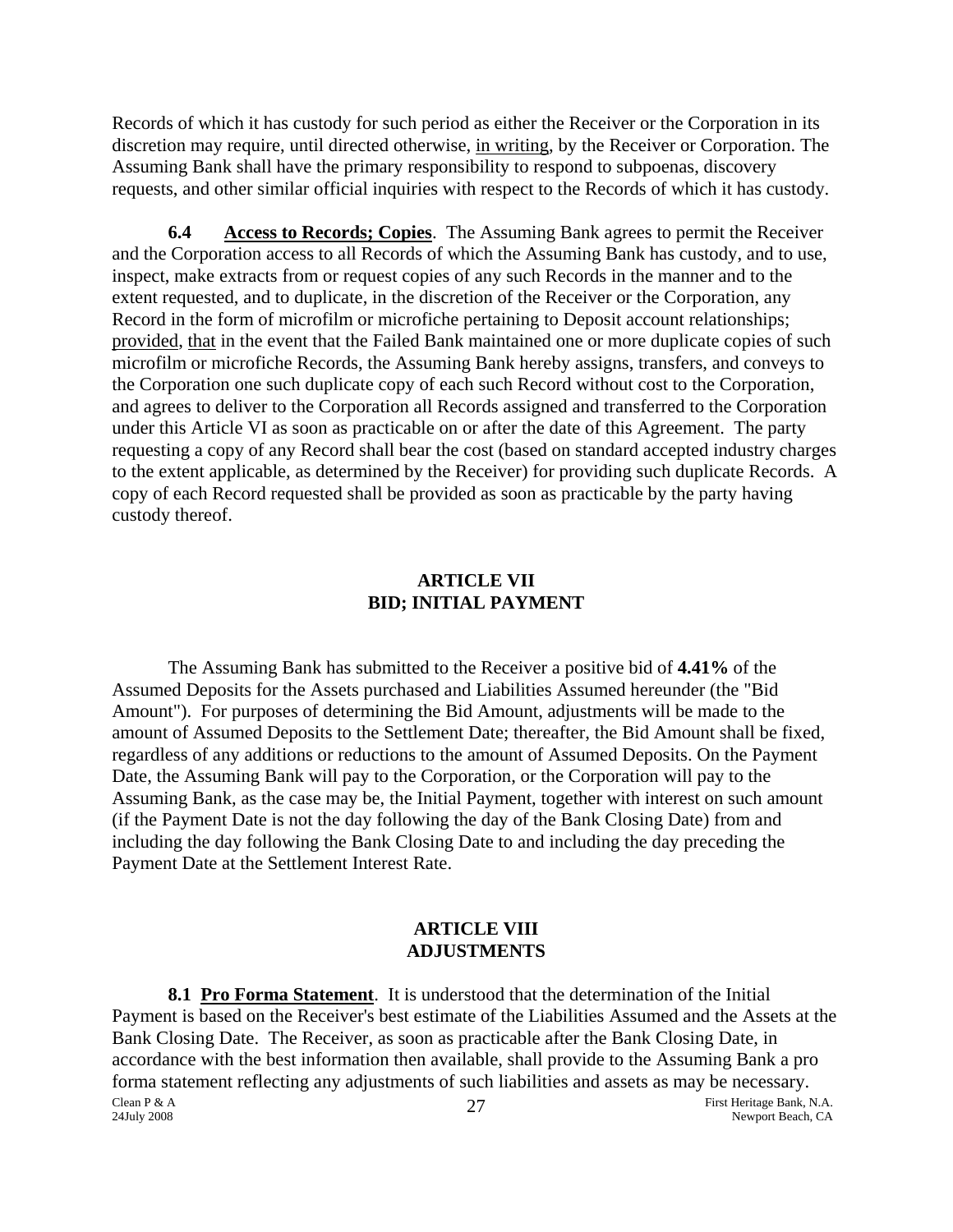<span id="page-31-0"></span>Such pro forma statement shall take into account, to the extent possible, (i) liabilities and assets of a nature similar to those contemplated by Section 2.1 or Section 3.1, respectively, which at the Bank Closing Date were carried in the Failed Bank's suspense accounts, (ii) accruals as of the Bank Closing Date for all income related to the assets and business of the Failed Bank acquired by the Assuming Bank hereunder, whether or not such accruals were reflected on the Accounting Records of the Failed Bank in the normal course of its operations, and (iii) adjustments to determine the Book Value of any investment in an Acquired Subsidiary and related accounts on the "bank only" (unconsolidated) balance sheet of the Failed Bank based on the equity method of accounting, whether or not the Failed Bank used the equity method of accounting for investments in subsidiaries, except that the resulting amount cannot be less than the Acquired Subsidiary's recorded equity as of the Bank Closing Date as reflected on the Accounting Records of the Acquired Subsidiary. Any Loan purchased by the Assuming Bank pursuant to Section 3.1 which the Failed Bank charged off shall be deemed not to be charged off for the purposes of the pro forma statement, and the purchase price shall be determined pursuant to Section 3.2.

### **8.2 Correction of Errors and Omissions; Other Liabilities**.

(a) In the event any bookkeeping omissions or errors are discovered in preparing any pro forma statement or in completing the transfers and assumptions contemplated hereby, the parties hereto agree to correct such errors and omissions, it being understood that, as far as practicable, all adjustments will be made consistent with the judgments, methods, policies or accounting principles utilized by the Failed Bank in preparing and maintaining Accounting Records, except that adjustments made pursuant to this Section 8.2(a) are not intended to bring the Accounting Records of the Failed Bank into accordance with generally accepted accounting principles.

(b) If the Receiver discovers at any time subsequent to the date of this Agreement that any claim exists against the Failed Bank which is of such a nature that it would have been included in the liabilities assumed under Article II had the existence of such claim or the facts giving rise thereto been known as of the Bank Closing Date, the Receiver may, in its discretion, at any time, require that such claim be assumed by the Assuming Bank in a manner consistent with the intent of this Agreement. The Receiver will make appropriate adjustments to the pro forma statement provided by the Receiver to the Assuming Bank pursuant to Section 8.1 as may be necessary.

**8.3 Payments**. The Receiver agrees to cause to be paid to the Assuming Bank, or the Assuming Bank agrees to pay to the Receiver, as the case may be, on the Settlement Date, a payment in an amount which reflects net adjustments (including any costs, expenses and fees associated with determinations of value as provided in this Agreement) made pursuant to Section 8.1 or Section 8.2, plus interest as provided in Section 8.4. The Receiver and the Assuming Bank agree to effect on the Settlement Date any further transfer of assets to or assumption of liabilities or claims by the Assuming Bank as may be necessary in accordance with Section 8.1 or Section 8.2.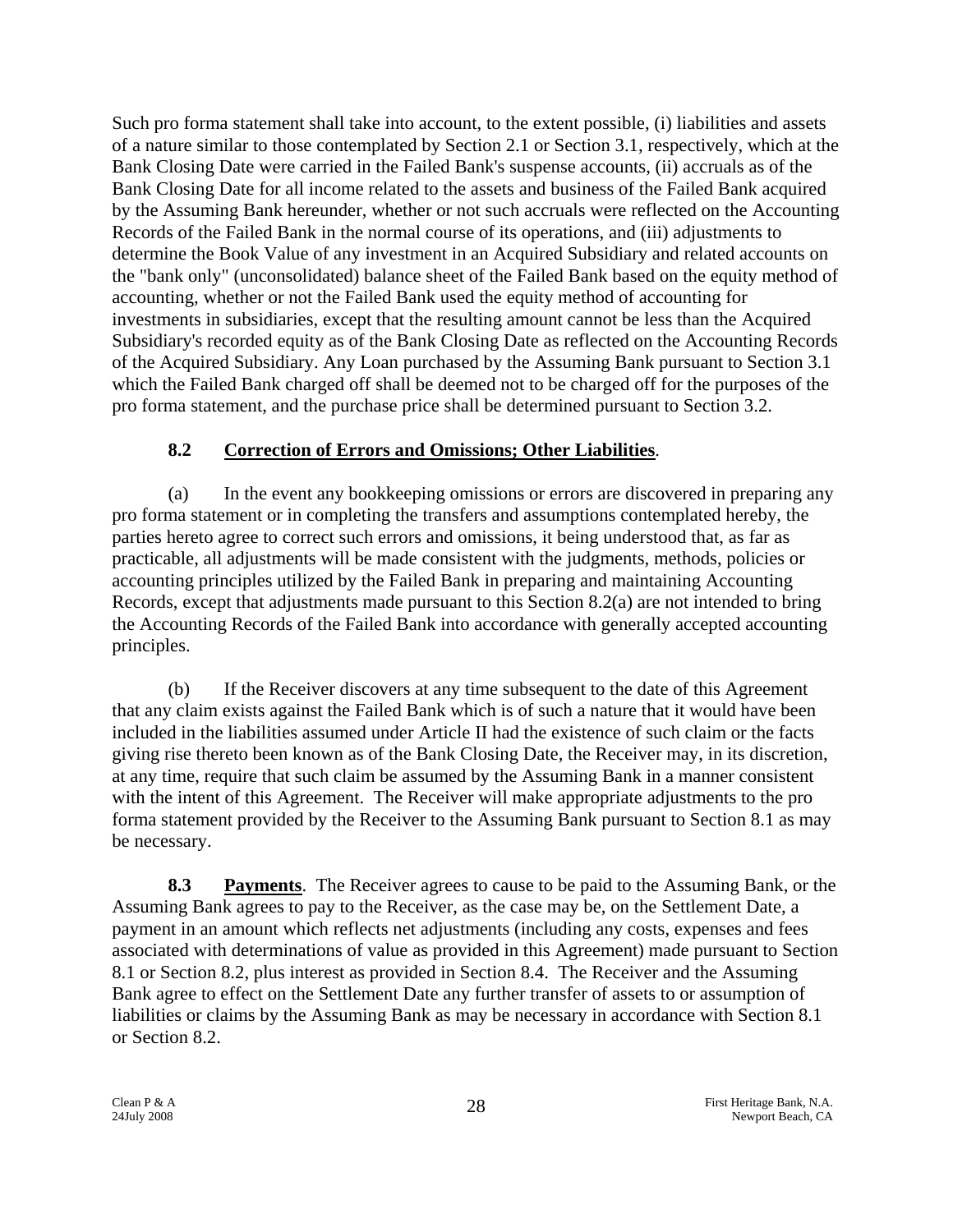<span id="page-32-0"></span>**8.4 Interest**. Any amounts paid under Section 8.3 or Section 8.5, shall bear interest for the period from and including the day following the Bank Closing Date to and including the day preceding the payment at the Settlement Interest Rate.

**8.5 Subsequent Adjustments.** In the event that the Assuming Bank or the Receiver discovers any errors or omissions as contemplated by Section 8.2 or any error with respect to the payment made under Section 8.3 after the Settlement Date, the Assuming Bank and the Receiver agree to promptly correct any such errors or omissions, make any payments and effect any transfers or assumptions as may be necessary to reflect any such correction plus interest as provided in Section 8.4.

### **ARTICLE IX CONTINUING COOPERATION**

**9.1** General Matters. The parties hereto agree that they will, in good faith and with their best efforts, cooperate with each other to carry out the transactions contemplated by this Agreement and to effect the purposes hereof.

**9.2 Additional Title Documents**. The Receiver, the Corporation and the Assuming Bank each agree, at any time, and from time to time, upon the request of any party hereto, to execute and deliver such additional instruments and documents of conveyance as shall be reasonably necessary to vest in the appropriate party its full legal or equitable title in and to the property transferred pursuant to this Agreement or to be transferred in accordance herewith. The Assuming Bank shall prepare such instruments and documents of conveyance (in form and substance satisfactory to the Receiver) as shall be necessary to vest title to the Assets in the Assuming Bank. The Assuming Bank shall be responsible for recording such instruments and documents of conveyance at its own expense.

## **9.3 Claims and Suits**.

(a) The Receiver shall have the right, in its discretion, to (i) defend or settle any claim or suit against the Assuming Bank with respect to which the Receiver has indemnified the Assuming Bank in the same manner and to the same extent as provided in Article XII, and (ii) defend or settle any claim or suit against the Assuming Bank with respect to any Liability Assumed, which claim or suit may result in a loss to the Receiver arising out of or related to this Agreement, or which existed against the Failed Bank on or before the Bank Closing Date. The exercise by the Receiver of any rights under this Section 9.3(a) shall not release the Assuming Bank with respect to any of its obligations under this Agreement.

(b) In the event any action at law or in equity shall be instituted by any Person against the Receiver and the Corporation as codefendants with respect to any asset of the Failed Bank retained or acquired pursuant to this Agreement by the Receiver, the Receiver agrees, at the request of the Corporation, to join with the Corporation in a petition to remove the action to the United States District Court for the proper district. The Receiver agrees to institute, with or Clean P & A First Heritage Bank, N.A. 29 29 29 First Heritage Bank, N.A. 24July 2008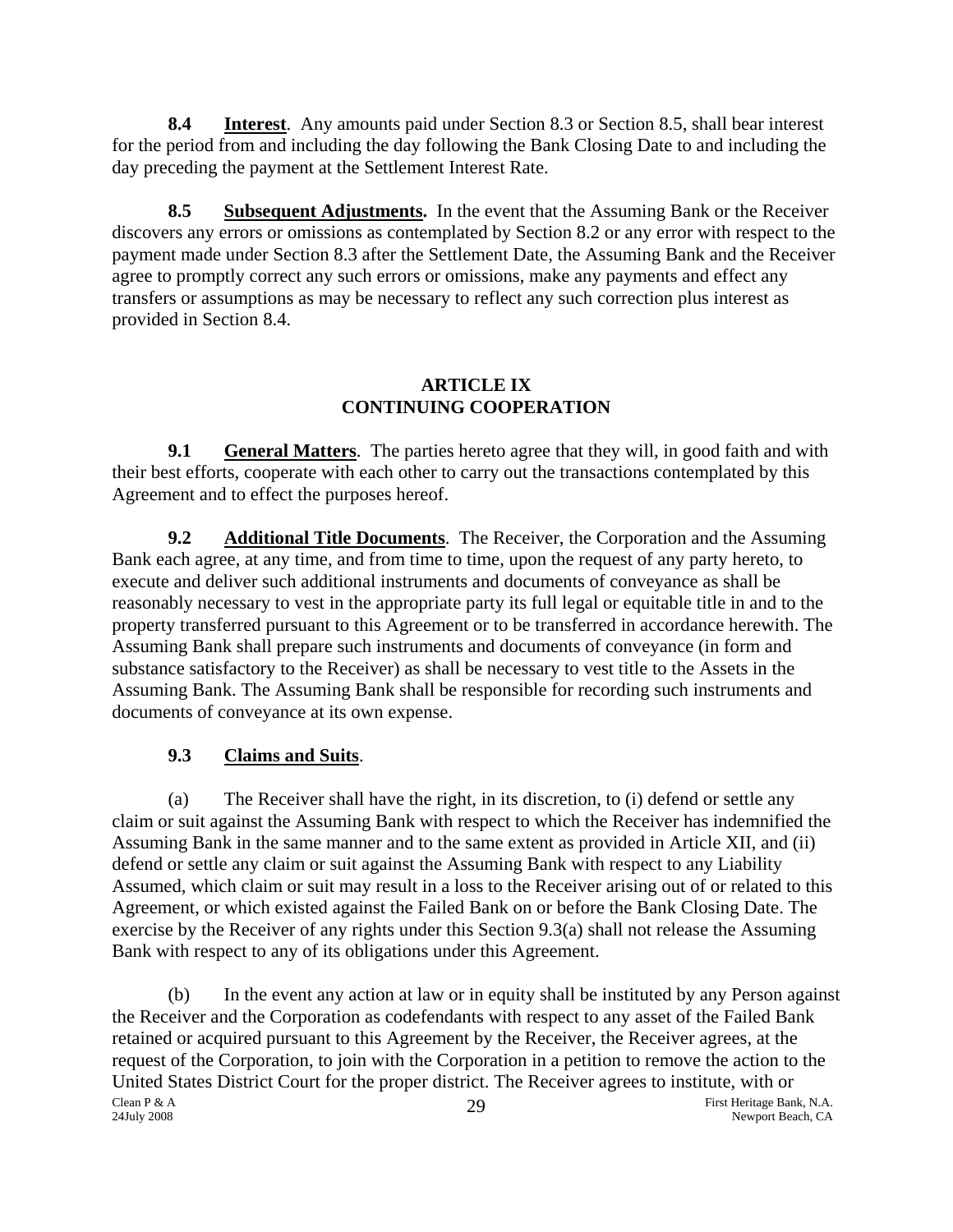<span id="page-33-0"></span>without joinder of the Corporation as coplaintiff, any action with respect to any such retained or acquired asset or any matter connected therewith whenever notice requiring such action shall be given by the Corporation to the Receiver.

**9.4** Payment of Deposits. In the event any depositor does not accept the obligation of the Assuming Bank to pay any Deposit liability of the Failed Bank assumed by the Assuming Bank pursuant to this Agreement and asserts a claim against the Receiver for all or any portion of any such Deposit liability, the Assuming Bank agrees on demand to provide to the Receiver funds sufficient to pay such claim in an amount not in excess of the Deposit liability reflected on the books of the Assuming Bank at the time such claim is made. Upon payment by the Assuming Bank to the Receiver of such amount, the Assuming Bank shall be discharged from any further obligation under this Agreement to pay to any such depositor the amount of such Deposit liability paid to the Receiver.

**9.5 Withheld Payments**. At any time, the Receiver or the Corporation may, in its discretion, determine that all or any portion of any deposit balance assumed by the Assuming Bank pursuant to this Agreement does not constitute a "Deposit" (or otherwise, in its discretion, determine that it is the best interest of the Receiver or Corporation to withhold all or any portion of any deposit), and may direct the Assuming Bank to withhold payment of all or any portion of any such deposit balance. Upon such direction, the Assuming Bank agrees to hold such deposit and not to make any payment of such deposit balance to or on behalf of the depositor, or to itself, whether by way of transfer, set-off, or otherwise. The Assuming Bank agrees to maintain the "withheld payment" status of any such deposit balance until directed in writing by the Receiver or the Corporation as to its disposition. At the direction of the Receiver or the Corporation, the Assuming Bank shall return all or any portion of such deposit balance to the Receiver or the Corporation, as appropriate, and thereupon the Assuming Bank shall be discharged from any further liability to such depositor with respect to such returned deposit balance. If such deposit balance has been paid to the depositor prior to a demand for return by the Corporation or the Receiver, and payment of such deposit balance had not been previously withheld pursuant to this Section, the Assuming Bank shall not be obligated to return such deposit balance to the Receiver or the Corporation. The Assuming Bank shall be obligated to reimburse the Corporation or the Receiver, as the case may be, for the amount of any deposit balance or portion thereof paid by the Assuming Bank in contravention of any previous direction to withhold payment of such deposit balance or return such deposit balance the payment of which was withheld pursuant to this Section.

## **9.6 Proceedings with Respect to Certain Assets and Liabilities**.

(a) In connection with any investigation, proceeding or other matter with respect to any asset or liability of the Failed Bank retained by the Receiver, or any asset of the Failed Bank acquired by the Receiver pursuant to this Agreement, the Assuming Bank shall cooperate to the extent reasonably required by the Receiver.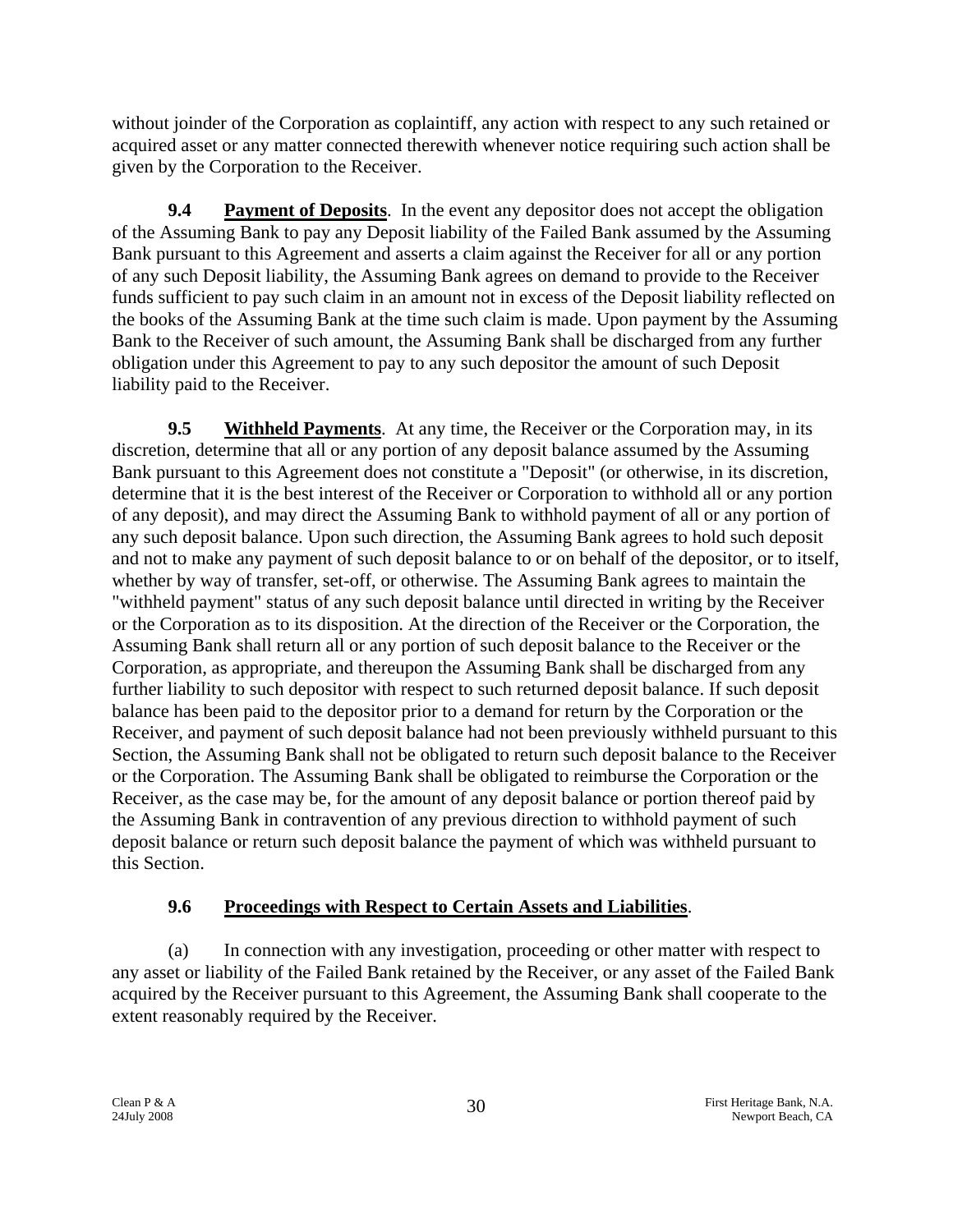<span id="page-34-0"></span>(b) In addition to its obligations under Section 6.4, the Assuming Bank shall provide representatives of the Receiver access at reasonable times and locations without other limitation or qualification to (i) its directors, officers, employees and agents and those of the Acquired Subsidiaries, and (ii) its books and records, the books and records of the Acquired Subsidiaries and all Loan Files, and copies thereof. Copies of books, records and Loan Files shall be provided by the Assuming Bank as requested by the Receiver and the costs of duplication thereof shall be borne by the Receiver.

(c) Not later than ten (10) days after the Put Notice pursuant to Section 3.4 or the date of the notice of transfer of any Loan by the Assuming Bank to the Receiver pursuant to Section 3.6, the Assuming Bank shall deliver to the Receiver such documents with respect to such Loan as the Receiver may request, including without limitation the following: (i) all related Credit Documents (other than certificates, notices and other ancillary documents), (ii) a certificate setting forth the principal amount on the date of the transfer and the amount of interest, fees and other charges then accrued and unpaid thereon, and any restrictions on transfer to which any such Loan is subject, and (iii) all Loan Files, and all documents, microfiche, microfilm and computer records (including but not limited to magnetic tape, disc storage, card forms and printed copy) maintained by, owned by, or in the possession of the Assuming Bank or any Affiliate of the Assuming Bank relating to the transferred Loan.

**9.7** Information. The Assuming Bank promptly shall provide to the Corporation such other information, including financial statements and computations, relating to the performance of the provisions of this Agreement as the Corporation or the Receiver may request from time to time, and, at the request of the Receiver, make available employees of the Failed Bank employed or retained by the Assuming Bank to assist in preparation of the pro forma statement pursuant to Section 8.1.

#### **ARTICLE X CONDITION PRECEDENT**

The obligations of the parties to this Agreement are subject to the Receiver and the Corporation having received at or before the Bank Closing Date evidence reasonably satisfactory to each of any necessary approval, waiver, or other action by any governmental authority, the board of directors of the Assuming Bank, or other third party, with respect to this Agreement and the transactions contemplated hereby, the closing of the Failed Bank and the appointment of the Receiver, the chartering of the Assuming Bank, and any agreements, documents, matters or proceedings contemplated hereby or thereby.

#### **ARTICLE XI REPRESENTATIONS AND WARRANTIES OF THE ASSUMING BANK**

The Assuming Bank represents and warrants to the Corporation and the Receiver as follows: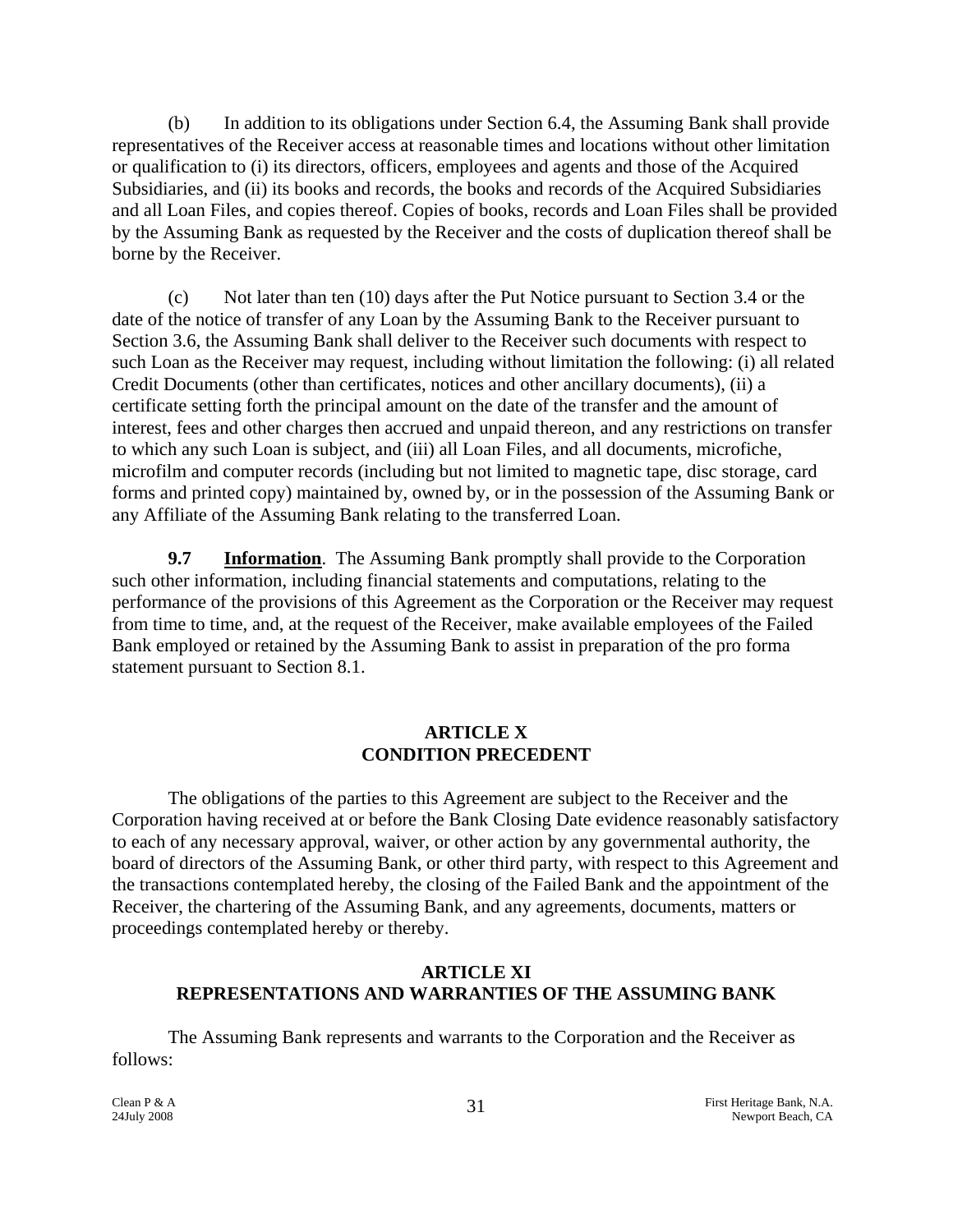(a) **Corporate Existence and Authority**. The Assuming Bank (i) is duly organized, validly existing and in good standing under the laws of its Chartering Authority and has full power and authority to own and operate its properties and to conduct its business as now conducted by it, and (ii) has full power and authority to execute and deliver this Agreement and to perform its obligations hereunder. The Assuming Bank has taken all necessary corporate action to authorize the execution, delivery and performance of this Agreement and the performance of the transactions contemplated hereby.

(b) **Third Party Consents**. No governmental authority or other third party consents (including but not limited to approvals, licenses, registrations or declarations) are required in connection with the execution, delivery or performance by the Assuming Bank of this Agreement, other than such consents as have been duly obtained and are in full force and effect.

(c) **Execution and Enforceability**. This Agreement has been duly executed and delivered by the Assuming Bank and when this Agreement has been duly authorized, executed and delivered by the Corporation and the Receiver, this Agreement will constitute the legal, valid and binding obligation of the Assuming Bank, enforceable in accordance with its terms.

## (d) **Compliance with Law**.

(i) Neither the Assuming Bank nor any of its Subsidiaries is in violation of any statute, regulation, order, decision, judgment or decree of, or any restriction imposed by, the United States of America, any State, municipality or other political subdivision or any agency of any of the foregoing, or any court or other tribunal having jurisdiction over the Assuming Bank or any of its Subsidiaries or any assets of any such Person, or any foreign government or agency thereof having such jurisdiction, with respect to the conduct of the business of the Assuming Bank or of any of its Subsidiaries, or the ownership of the properties of the Assuming Bank or any of its Subsidiaries, which, either individually or in the aggregate with all other such violations, would materially and adversely affect the business, operations or condition (financial or otherwise) of the Assuming Bank or the ability of the Assuming Bank to perform, satisfy or observe any obligation or condition under this Agreement.

(ii) Neither the execution and delivery nor the performance by the Assuming Bank of this Agreement will result in any violation by the Assuming Bank of, or be in conflict with, any provision of any applicable law or regulation, or any order, writ or decree of any court or governmental authority.

e) **Representations Remain True**. The Assuming Bank represents and warrants that it has executed and delivered to the Corporation a Purchaser Eligibility Certification and Confidentiality Agreement and that all information provided and representations made by or on behalf of the Assuming Bank in connection with this Agreement and the transactions contemplated hereby, including, but not limited to, the Purchaser Eligibility Certification and Confidentiality Agreement (which are affirmed and ratified hereby) are and remain true and correct in all material respects and do not fail to state any fact required to make the information contained therein not misleading.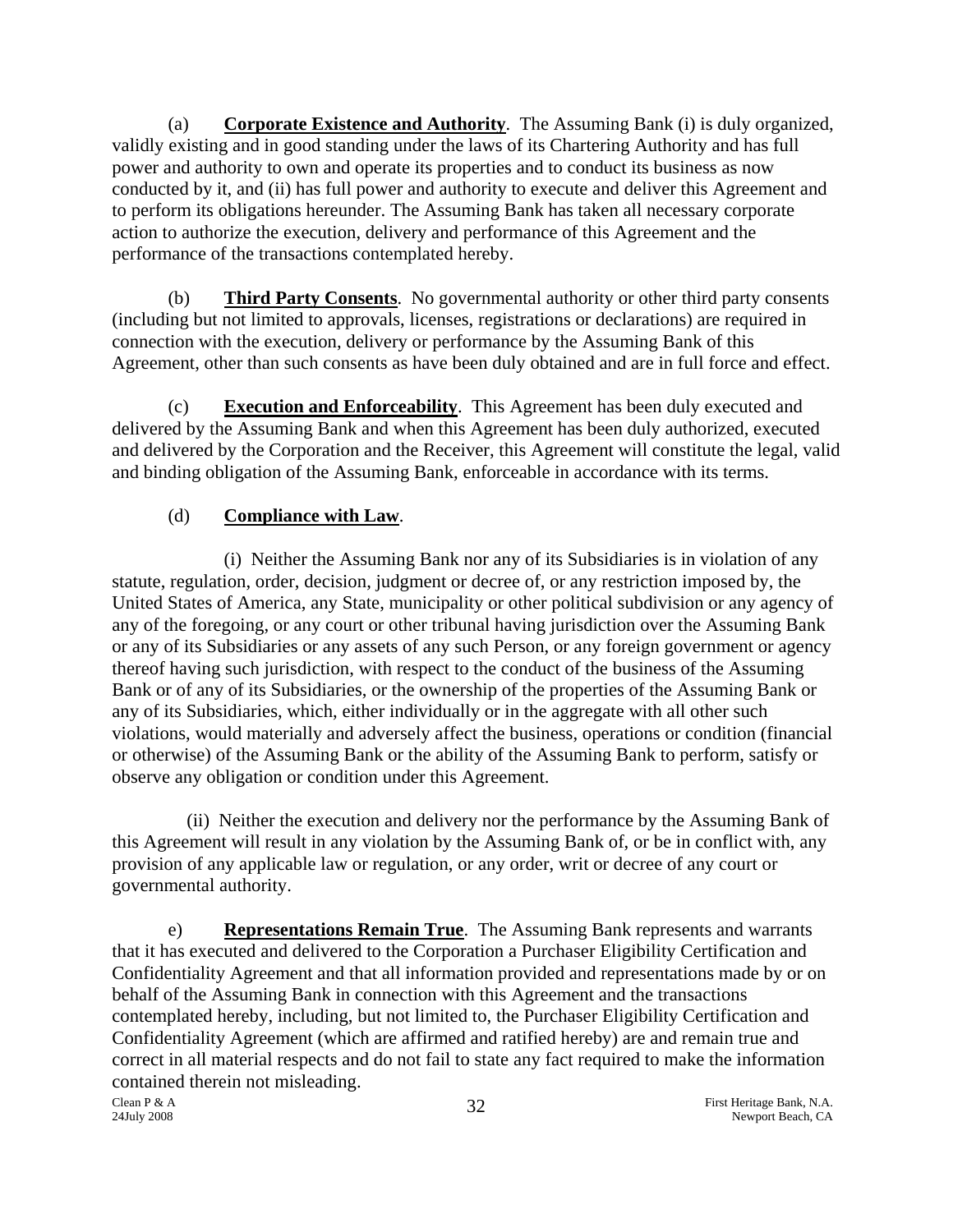#### **ARTICLE XII INDEMNIFICATION**

<span id="page-36-0"></span>**12.1 Indemnification of Indemnitees**. From and after the Bank Closing Date and subject to the limitations set forth in this Section and Section 12.6 and compliance by the Indemnitees with Section 12.2, the Receiver agrees to indemnify and hold harmless the Indemnitees against any and all costs, losses, liabilities, expenses (including attorneys' fees) incurred prior to the assumption of defense by the Receiver pursuant to paragraph (d) of Section 12.2, judgments, fines and amounts paid in settlement actually and reasonably incurred in connection with claims against any Indemnitee based on liabilities of the Failed Bank that are not assumed by the Assuming Bank pursuant to this Agreement or subsequent to the execution hereof by the Assuming Bank or any Subsidiary or Affiliate of the Assuming Bank for which indemnification is provided hereunder in (a) of this Section 12.1, subject to certain exclusions as provided in (b) of this Section 12.1:

(a)

(1) claims based on the rights of any shareholder or former shareholder as such of (x) the Failed Bank, or (y) any Subsidiary or Affiliate of the Failed Bank;

(2) claims based on the rights of any creditor as such of the Failed Bank, or any creditor as such of any director, officer, employee or agent of the Failed Bank, with respect to any indebtedness or other obligation of the Failed Bank arising prior to the Bank Closing Date;

(3) claims based on the rights of any present or former director, officer, employee or agent as such of the Failed Bank or of any Subsidiary or Affiliate of the Failed Bank;

(4) claims based on any action or inaction prior to the Bank Closing Date of the Failed Bank, its directors, officers, employees or agents as such, or any Subsidiary or Affiliate of the Failed Bank, or the directors, officers, employees or agents as such of such Subsidiary or Affiliate;

(5) claims based on any malfeasance, misfeasance or nonfeasance of the Failed Bank, its directors, officers, employees or agents with respect to the trust business of the Failed Bank, if any;

(6) claims based on any failure or alleged failure (not in violation of law) by the Assuming Bank to continue to perform any service or activity previously performed by the Failed Bank which the Assuming Bank is not required to perform pursuant to this Agreement or which arise under any contract to which the Failed Bank was a party which the Assuming Bank elected not to assume in accordance with this Agreement and which neither the Assuming Bank nor any Subsidiary or Affiliate of the Assuming Bank has assumed subsequent to the execution hereof;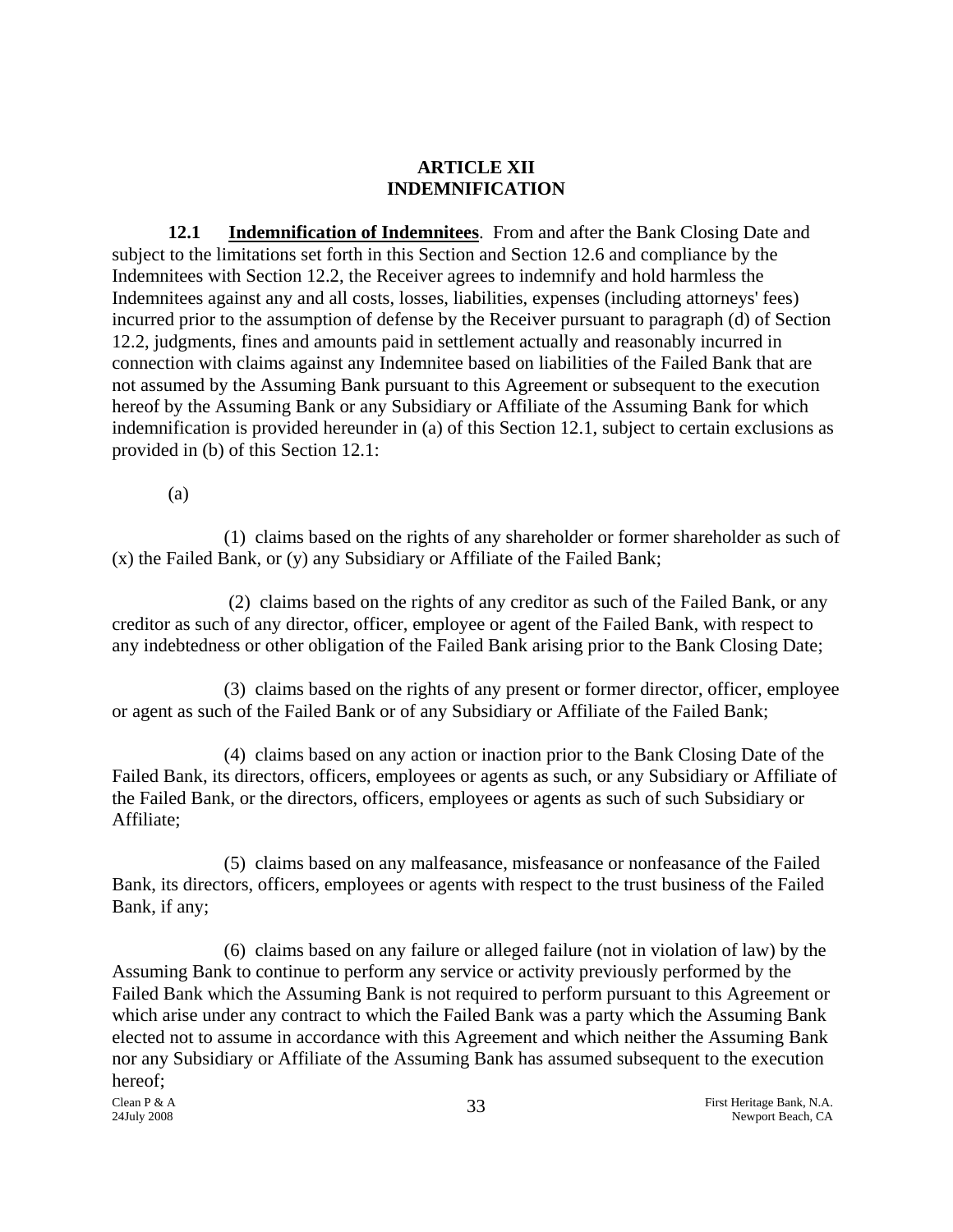(7) claims arising from any action or inaction of any Indemnitee, including for purposes of this Section 12.1(a)(7) the former officers or employees of the Failed Bank or of any Subsidiary or Affiliate of the Failed Bank that is taken upon the specific written direction of the Corporation or the Receiver, other than any action or inaction taken in a manner constituting bad faith, gross negligence or willful misconduct; and

(8) claims based on the rights of any depositor of the Failed Bank whose deposit has been accorded "withheld payment" status and/or returned to the Receiver or Corporation in accordance with Section 9.5 and/or has become an "unclaimed deposit" or has been returned to the Corporation or the Receiver in accordance with Section 2.3;

(b) provided, that, with respect to this Agreement, except for paragraphs (7) and (8) of Section 12.1(a), no indemnification will be provided under this Agreement for any:

(1) judgment or fine against, or any amount paid in settlement (without the written approval of the Receiver) by, any Indemnitee in connection with any action that seeks damages against any Indemnitee (a "counterclaim") arising with respect to any Asset and based on any action or inaction of either the Failed Bank, its directors, officers, employees or agents as such prior to the Bank Closing Date, unless any such judgment, fine or amount paid in settlement exceeds the greater of (i) the Repurchase Price of such Asset, or (ii) the monetary recovery sought on such Asset by the Assuming Bank in the cause of action from which the counterclaim arises; and in such event the Receiver will provide indemnification only in the amount of such excess; and no indemnification will be provided for any costs or expenses other than any costs or expenses (including attorneys' fees) which, in the determination of the Receiver, have been actually and reasonably incurred by such Indemnitee in connection with the defense of any such counterclaim; and it is expressly agreed that the Receiver reserves the right to intervene, in its discretion, on its behalf and/or on behalf of the Receiver, in the defense of any such counterclaim;

(2) claims with respect to any liability or obligation of the Failed Bank that is expressly assumed by the Assuming Bank pursuant to this Agreement or subsequent to the execution hereof by the Assuming Bank or any Subsidiary or Affiliate of the Assuming Bank;

(3) claims with respect to any liability of the Failed Bank to any present or former employee as such of the Failed Bank or of any Subsidiary or Affiliate of the Failed Bank, which liability is expressly assumed by the Assuming Bank pursuant to this Agreement or subsequent to the execution hereof by the Assuming Bank or any Subsidiary or Affiliate of the Assuming Bank;

(4) claims based on the failure of any Indemnitee to seek recovery of damages from the Receiver for any claims based upon any action or inaction of the Failed Bank, its directors, officers, employees or agents as fiduciary, agent or custodian prior to the Bank Closing Date: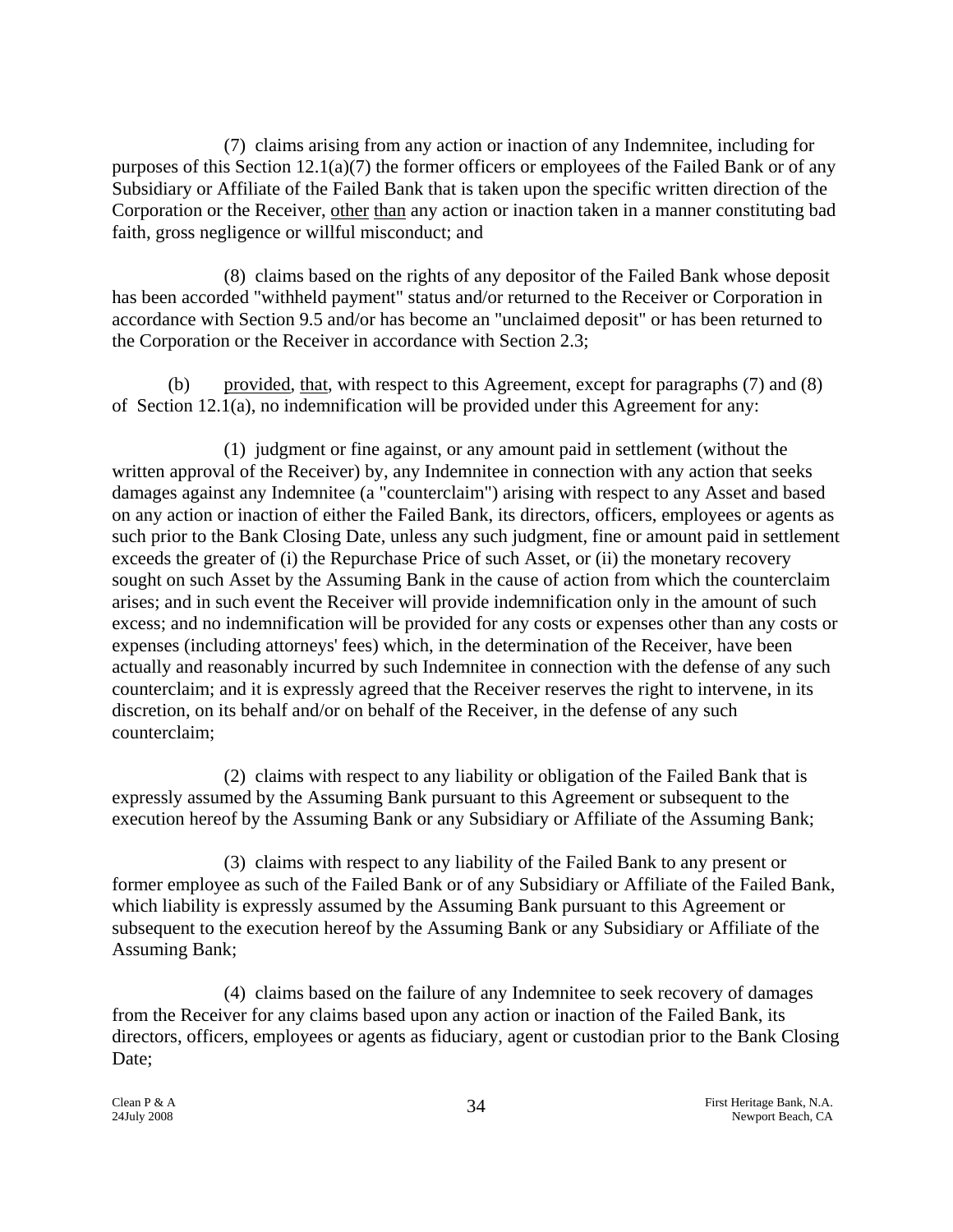(5) claims based on any violation or alleged violation by any Indemnitee of the antitrust, branching, banking or bank holding company or securities laws of the United States of America or any State thereof;

(6) claims based on the rights of any present or former creditor, customer, or supplier as such of the Assuming Bank or any Subsidiary or Affiliate of the Assuming Bank;

(7) claims based on the rights of any present or former shareholder as such of the Assuming Bank or any Subsidiary or Affiliate of the Assuming Bank regardless of whether any such present or former shareholder is also a present or former shareholder of the Failed Bank;

(8) claims, if the Receiver determines that the effect of providing such indemnification would be to (i) expand or alter the provisions of any warranty or disclaimer thereof provided in Section 3.3 or any other provision of this Agreement, or (ii) create any warranty not expressly provided under this Agreement;

(9) claims which could have been enforced against any Indemnitee had the Assuming Bank not entered into this Agreement;

(10) claims based on any liability for taxes or fees assessed with respect to the consummation of the transactions contemplated by this Agreement, including without limitation any subsequent transfer of any Assets or Liabilities Assumed to any Subsidiary or Affiliate of the Assuming Bank;

(11) except as expressly provided in this Article XII, claims based on any action or inaction of any Indemnitee, and nothing in this Agreement shall be construed to provide indemnification for (i) the Failed Bank, (ii) any Subsidiary or Affiliate of the Failed Bank, or (iii) any present or former director, officer, employee or agent of the Failed Bank or its Subsidiaries or Affiliates; provided, that the Receiver, in its discretion, may provide indemnification hereunder for any present or former director, officer, employee or agent of the Failed Bank or its Subsidiaries or Affiliates who is also or becomes a director, officer, employee or agent of the Assuming Bank or its Subsidiaries or Affiliates;

(12) claims or actions which constitute a breach by the Assuming Bank of the representations and warranties contained in Article XI;

(13) claims arising out of or relating to the condition of or generated by an Asset arising from or relating to the presence, storage or release of any hazardous or toxic substance, or any pollutant or contaminant, or condition of such Asset which violate any applicable Federal, State or local law or regulation concerning environmental protection; and

(14) claims based on, related to or arising from any asset, including a loan, acquired or liability assumed by the Assuming Bank, other than pursuant to this Agreement.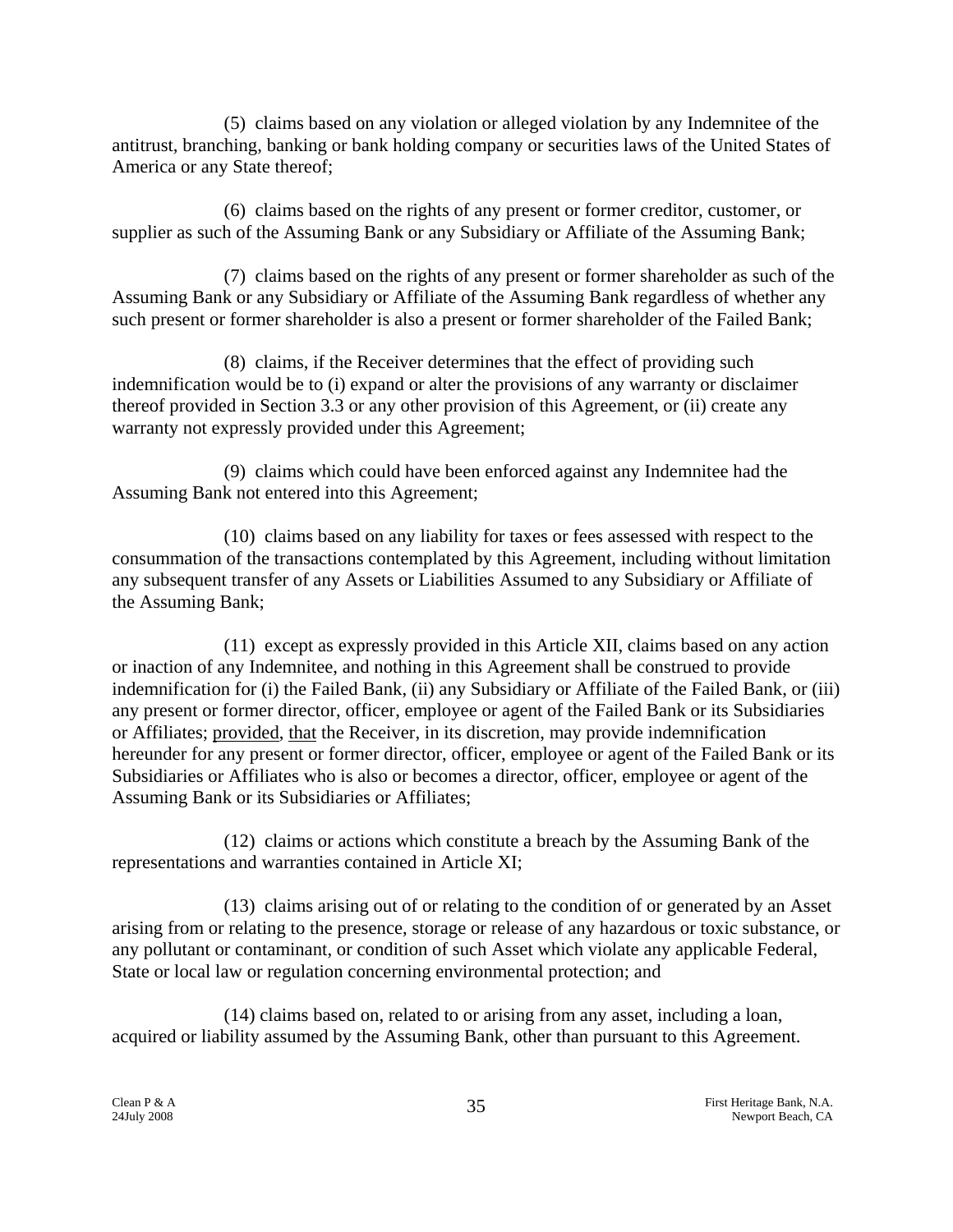<span id="page-39-0"></span> **12.2 Conditions Precedent to Indemnification**. It shall be a condition precedent to the obligation of the Receiver to indemnify any Person pursuant to this Article XII that such Person shall, with respect to any claim made or threatened against such Person for which such Person is or may be entitled to indemnification hereunder:

(a) give written notice to the Regional Counsel (Litigation Branch) of the Corporation in the manner and at the address provided in Section 13.7 of such claim as soon as practicable after such claim is made or threatened; provided, that notice must be given on or before the date which is six (6) years from the date of this Agreement;

(b) provide to the Receiver such information and cooperation with respect to such claim as the Receiver may reasonably require;

(c) cooperate and take all steps, as the Receiver may reasonably require, to preserve and protect any defense to such claim;

(d) in the event suit is brought with respect to such claim, upon reasonable prior notice, afford to the Receiver the right, which the Receiver may exercise in its sole discretion, to conduct the investigation, control the defense and effect settlement of such claim, including without limitation the right to designate counsel and to control all negotiations, litigation, arbitration, settlements, compromises and appeals of any such claim, all of which shall be at the expense of the Receiver; provided, that the Receiver shall have notified the Person claiming indemnification in writing that such claim is a claim with respect to which the Person claiming indemnification is entitled to indemnification under this Article XII;

(e) not incur any costs or expenses in connection with any response or suit with respect to such claim, unless such costs or expenses were incurred upon the written direction of the Receiver; provided, that the Receiver shall not be obligated to reimburse the amount of any such costs or expenses unless such costs or expenses were incurred upon the written direction of the Receiver;

(f) not release or settle such claim or make any payment or admission with respect thereto, unless the Receiver consents in writing thereto, which consent shall not be unreasonably withheld; provided, that the Receiver shall not be obligated to reimburse the amount of any such settlement or payment unless such settlement or payment was effected upon the written direction of the Receiver; and

(g) take reasonable action as the Receiver may request in writing as necessary to preserve, protect or enforce the rights of the indemnified Person against any Primary Indemnitor.

**12.3 No Additional Warranty**. Nothing in this Article XII shall be construed or deemed to (i) expand or otherwise alter any warranty or disclaimer thereof provided under Section 3.3 or any other provision of this Agreement with respect to, among other matters, the title, value, collectibility, genuineness, enforceability or condition of any (x) Asset, or (y) asset of the Failed Bank purchased by the Assuming Bank subsequent to the execution of this Clean P & A First Heritage Bank, N.A.  $\overline{36}$   $\overline{36}$   $\overline{36}$   $\overline{36}$   $\overline{36}$   $\overline{36}$   $\overline{36}$   $\overline{36}$   $\overline{36}$   $\overline{36}$   $\overline{36}$   $\overline{36}$   $\overline{36}$   $\overline{36}$   $\overline{36}$   $\overline{36}$   $\overline{36}$   $\overline{36}$   $\over$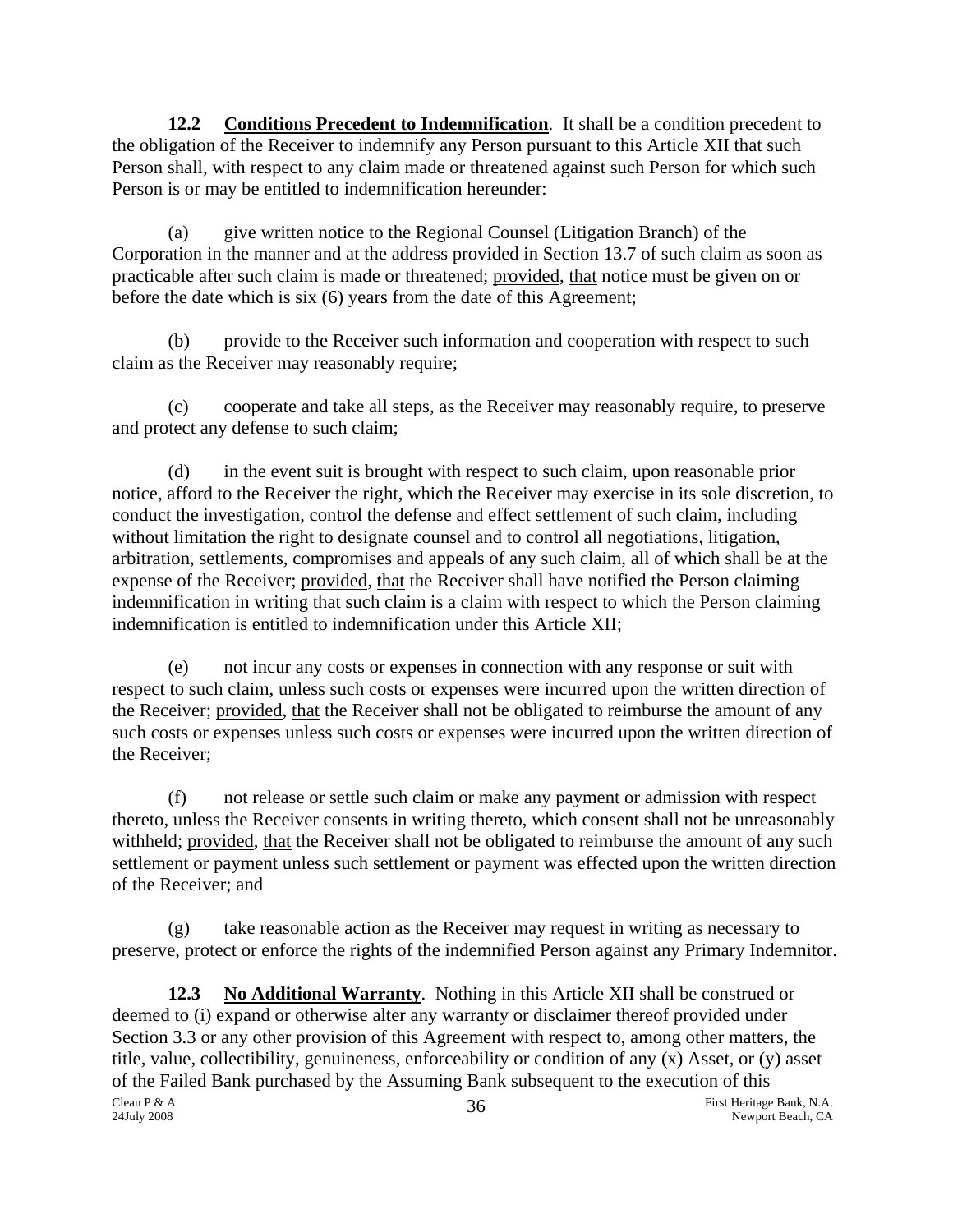<span id="page-40-0"></span>Agreement by the Assuming Bank or any Subsidiary or Affiliate of the Assuming Bank, or (ii) create any warranty not expressly provided under this Agreement with respect thereto.

**12.4 Indemnification of Receiver and Corporation**. From and after the Bank Closing Date, the Assuming Bank agrees to indemnify and hold harmless the Corporation and the Receiver and their respective directors, officers, employees and agents from and against any and all costs, losses, liabilities, expenses (including attorneys' fees), judgments, fines and amounts paid in settlement actually and reasonably incurred in connection with any of the following:

(a) claims based on any and all liabilities or obligations of the Failed Bank assumed by the Assuming Bank pursuant to this Agreement or subsequent to the execution hereof by the Assuming Bank or any Subsidiary or Affiliate of the Assuming Bank, whether or not any such liabilities subsequently are sold and/or transferred, other than any claim based upon any action or inaction of any Indemnitee as provided in paragraph (7) or (8) of Section 12.1(a); and

(b) claims based on any act or omission of any Indemnitee (including but not limited to claims of any Person claiming any right or title by or through the Assuming Bank with respect to Assets transferred to the Receiver pursuant to Section 3.4 or 3.6), other than any action or inaction of any Indemnitee as provided in paragraph (7) or (8) of Section 12.1(a).

**12.5 Obligations Supplemental**. The obligations of the Receiver, and the Corporation as guarantor in accordance with Section 12.7, to provide indemnification under this Article XII are to supplement any amount payable by any Primary Indemnitor to the Person indemnified under this Article XII. Consistent with that intent, the Receiver agrees only to make payments pursuant to such indemnification to the extent not payable by a Primary Indemnitor. If the aggregate amount of payments by the Receiver, or the Corporation as guarantor in accordance with Section 12.7, and all Primary Indemnitors with respect to any item of indemnification under this Article XII exceeds the amount payable with respect to such item, such Person being indemnified shall notify the Receiver thereof and, upon the request of the Receiver, shall promptly pay to the Receiver, or the Corporation as appropriate, the amount of the Receiver's (or Corporation's) payments to the extent of such excess.

**12.6 Criminal Claims**. Notwithstanding any provision of this Article XII to the contrary, in the event that any Person being indemnified under this Article XII shall become involved in any criminal action, suit or proceeding, whether judicial, administrative or investigative, the Receiver shall have no obligation hereunder to indemnify such Person for liability with respect to any criminal act or to the extent any costs or expenses are attributable to the defense against the allegation of any criminal act, unless (i) the Person is successful on the merits or otherwise in the defense against any such action, suit or proceeding, or (ii) such action, suit or proceeding is terminated without the imposition of liability on such Person.

**12.7 Limited Guaranty of the Corporation.** The Corporation hereby guarantees performance of the Receiver's obligation to indemnify the Assuming Bank as set forth in this Article XII. It is a condition to the Corporation's obligation hereunder that the Assuming Bank Clean P & A First Heritage Bank, N.A. 37 24July 2008 Published and Sample Associates and Sample Associates and S<br>24July 2008 24July 2008 24July 2008 25 24July 2008 25 25 26 27 27 28 29 29 2012 2012 2012 2013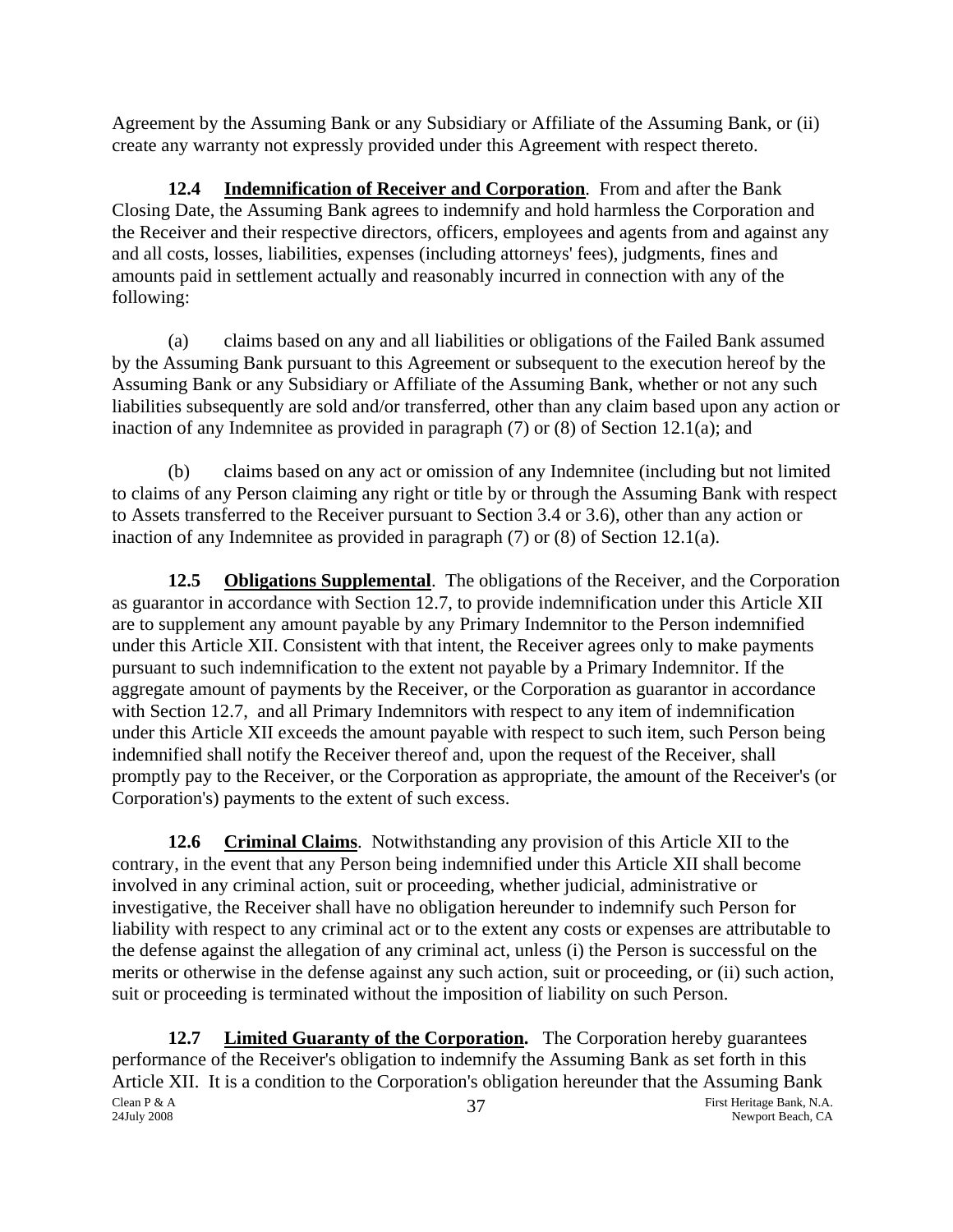<span id="page-41-0"></span>shall comply in all respects with the applicable provisions of this Article XII. The Corporation shall be liable hereunder only for such amounts, if any, as the Receiver is obligated to pay under the terms of this Article XII but shall fail to pay. Except as otherwise provided above in this Section 12.7, nothing in this Article XII is intended or shall be construed to create any liability or obligation on the part of the Corporation, the United States of America or any department or agency thereof under or with respect to this Article XII, or any provision hereof, it being the intention of the parties hereto that the obligations undertaken by the Receiver under this Article XII are the sole and exclusive responsibility of the Receiver and no other Person or entity.

**12.8 Subrogation.** Upon payment by the Receiver, or the Corporation as guarantor in accordance with Section 12.7, to any Indemnitee for any claims indemnified by the Receiver under this Article XII, the Receiver, or the Corporation as appropriate, shall become subrogated to all rights of the Indemnitee against any other Person to the extent of such payment.

#### **ARTICLE XIII MISCELLANEOUS**

**13.1 Entire Agreement**. This Agreement embodies the entire agreement of the parties hereto in relation to the subject matter herein and supersedes all prior understandings or agreements, oral or written, between the parties.

**13.2 Headings**. The headings and subheadings of the Table of Contents, Articles and Sections contained in this Agreement, except the terms identified for definition in Article I and elsewhere in this Agreement, are inserted for convenience only and shall not affect the meaning or interpretation of this Agreement or any provision hereof.

**13.3 Counterparts**. This Agreement may be executed in any number of counterparts and by the duly authorized representative of a different party hereto on separate counterparts, each of which when so executed shall be deemed to be an original and all of which when taken together shall constitute one and the same Agreement.

**13.4 GOVERNING LAW**. THIS AGREEMENT AND THE RIGHTS AND OBLIGATIONS HEREUNDER SHALL BE GOVERNED BY AND CONSTRUED IN ACCORDANCE WITH THE FEDERAL LAW OF THE UNITED STATES OF AMERICA, AND IN THE ABSENCE OF CONTROLLING FEDERAL LAW, IN ACCORDANCE WITH THE LAWS OF THE STATE IN WHICH THE MAIN OFFICE OF THE FAILED BANK IS LOCATED.

**13.5 Successors**. All terms and conditions of this Agreement shall be binding on the successors and assigns of the Receiver, the Corporation and the Assuming Bank. Except as otherwise specifically provided in this Agreement, nothing expressed or referred to in this Agreement is intended or shall be construed to give any Person other than the Receiver, the Corporation and the Assuming Bank any legal or equitable right, remedy or claim under or with respect to this Agreement or any provisions contained herein, it being the intention of the parties Clean P & A First Heritage Bank, N.A. 38 24July 2008 Pulled and Search Associated Bank, N.A. 24July 2008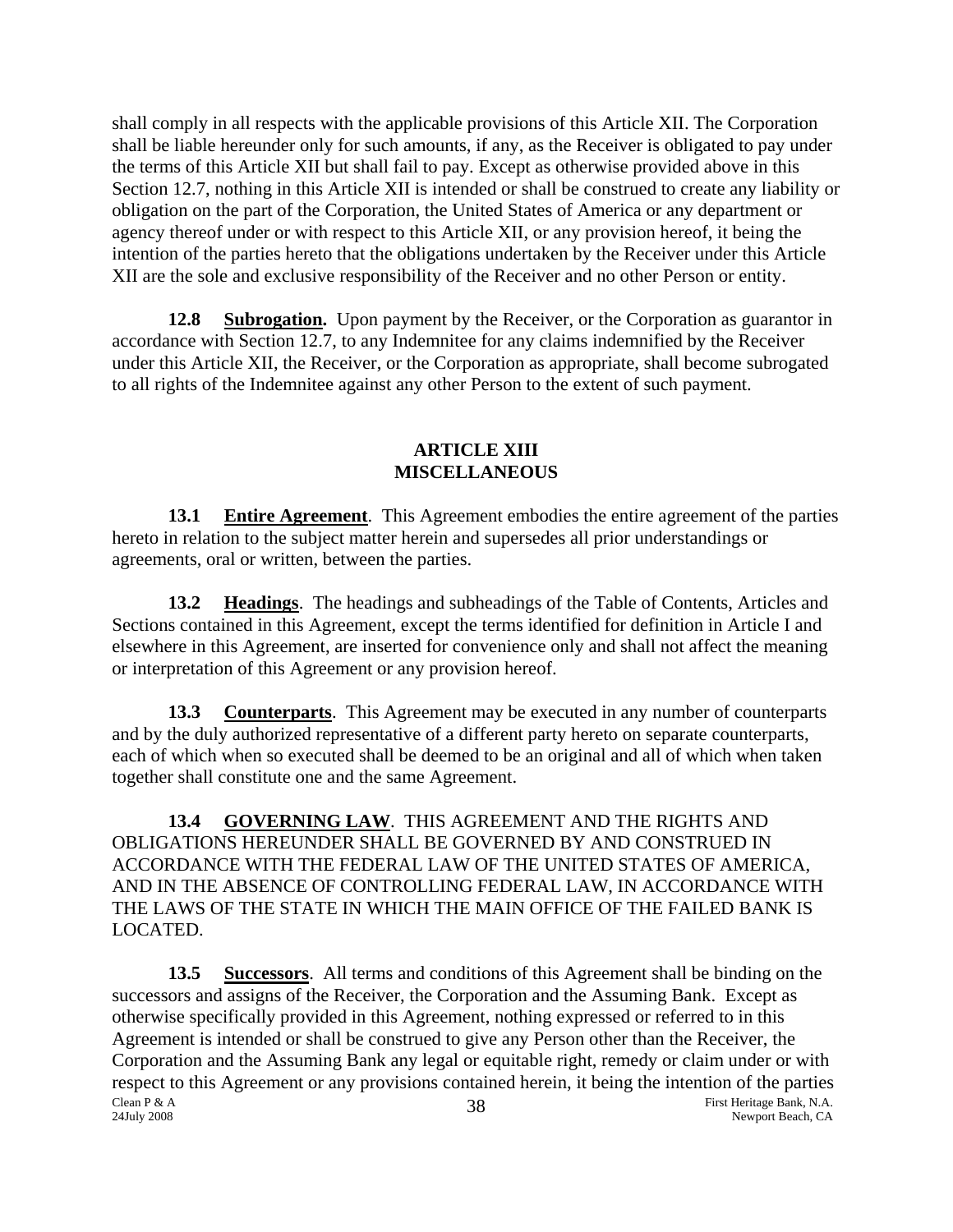<span id="page-42-0"></span>hereto that this Agreement, the obligations and statements of responsibilities hereunder, and all other conditions and provisions hereof are for the sole and exclusive benefit of the Receiver, the Corporation and the Assuming Bank and for the benefit of no other Person.

**13.6 Modification; Assignment**. No amendment or other modification, rescission, release, or assignment of any part of this Agreement shall be effective except pursuant to a written agreement subscribed by the duly authorized representatives of the parties hereto.

**13.7** Notice. Any notice, request, demand, consent, approval or other communication to any party hereto shall be effective when received and shall be given in writing, and delivered in person against receipt therefor, or sent by certified mail, postage prepaid, courier service, telex or facsimile transmission to such party (with copies as indicated below) at its address set forth below or at such other address as it shall hereafter furnish in writing to the other parties. All such notices and other communications shall be deemed given on the date received by the addressee.

### **Assuming Bank**

Jeffrey R. Schmid Chairman and Chief Executive Officer Mutual of Omaha Bank 3333 Farnam Street Omaha, NE 68131

## **Receiver and Corporation**

Federal Deposit Insurance Corporation, Receiver of First Heritage Bank, N.A., Newport Beach, CA 1601 Bryan Street Dallas, Texas 75201

Attention: Deputy Director (DRR-Field Operations Branch)

with copy to: Regional Counsel (Litigation Branch)

## **and with respect to notices under Article XII:**

Federal Deposit Insurance Corporation Receiver of First Heritage Bank, N.A., Newport Beach, CA 1601 Bryan St. Dallas, Texas 75201

Attention: Regional Counsel (Litigation Branch)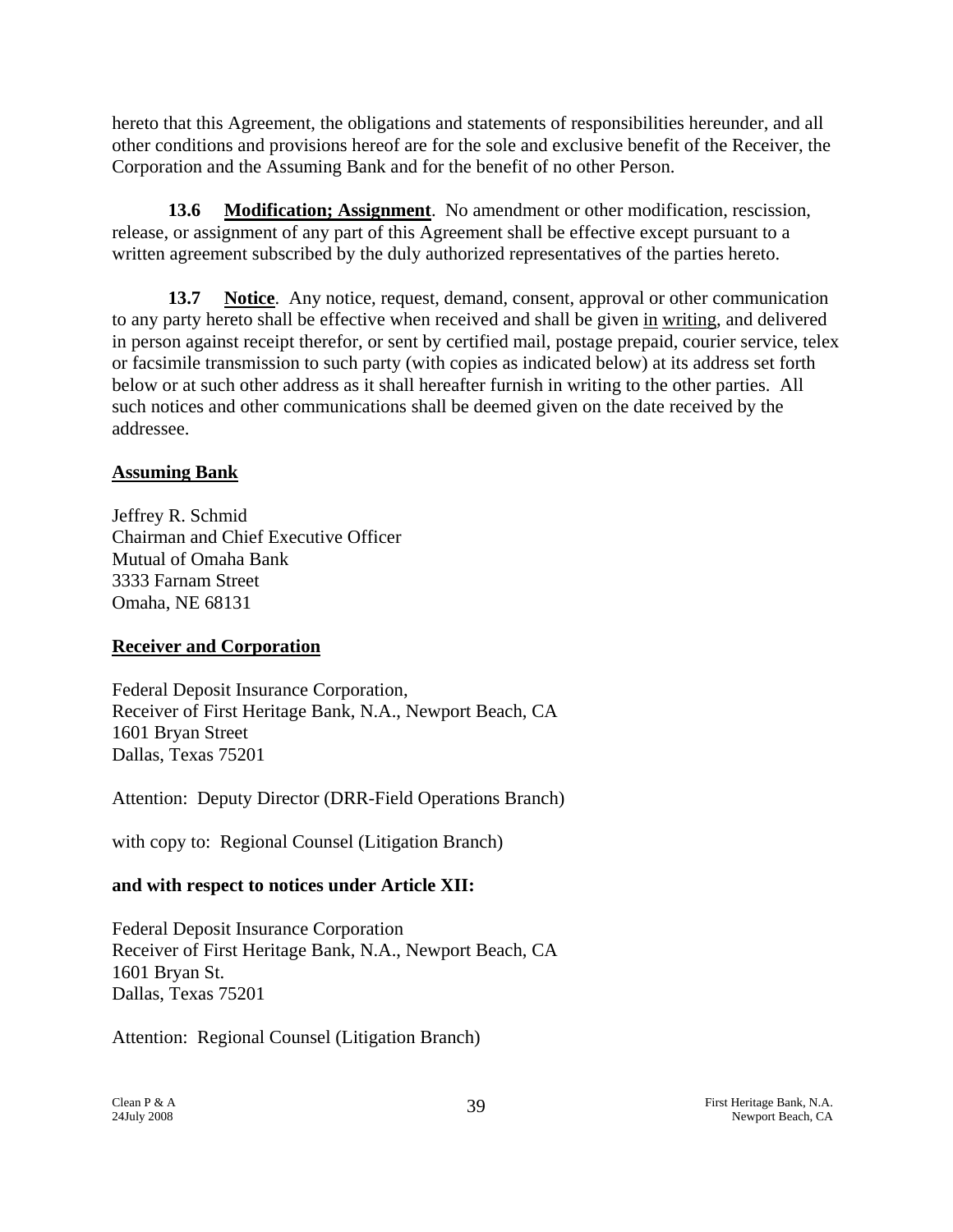<span id="page-43-0"></span>**13.8 Manner of Payment**. All payments due under this Agreement shall be in lawful money of the United States of America in immediately available funds as each party hereto may specify to the other parties; provided, that in the event the Receiver or the Corporation is obligated to make any payment hereunder in the amount of \$25,000.00 or less, such payment may be made by check.

**13.9 Costs, Fees and Expenses**. Except as otherwise specifically provided herein, each party hereto agrees to pay all costs, fees and expenses which it has incurred in connection with or incidental to the matters contained in this Agreement, including without limitation any fees and disbursements to its accountants and counsel; provided, that the Assuming Bank shall pay all fees, costs and expenses (other than attorneys' fees incurred by the Receiver) incurred in connection with the transfer to it of any Assets or Liabilities Assumed hereunder or in accordance herewith.

**13.10 Waiver**. Each of the Receiver, the Corporation and the Assuming Bank may waive its respective rights, powers or privileges under this Agreement; provided, that such waiver shall be in writing; and further provided, that no failure or delay on the part of the Receiver, the Corporation or the Assuming Bank to exercise any right, power or privilege under this Agreement shall operate as a waiver thereof, nor will any single or partial exercise of any right, power or privilege under this Agreement preclude any other or further exercise thereof or the exercise of any other right, power or privilege by the Receiver, the Corporation, or the Assuming Bank under this Agreement, nor will any such waiver operate or be construed as a future waiver of such right, power or privilege under this Agreement.

**13.11 Severability**. If any provision of this Agreement is declared invalid or unenforceable, then, to the extent possible, all of the remaining provisions of this Agreement shall remain in full force and effect and shall be binding upon the parties hereto.

**13.12 Term of Agreement**. This Agreement shall continue in full force and effect until the sixth (6th) anniversary of the Bank Closing Date; provided, that the provisions of Section 6.3 and 6.4 shall survive the expiration of the term of this Agreement. Provided, however, the receivership of the Failed Bank may be terminated prior to the expiration of the term of this Agreement; in such event, the guaranty of the Corporation, as provided in and in accordance with the provisions of Section 12.7 shall be in effect for the remainder of the term. Expiration of the term of this Agreement shall not affect any claim or liability of any party with respect to any (i) amount which is owing at the time of such expiration, regardless of when such amount becomes payable, and (ii) breach of this Agreement occurring prior to such expiration, regardless of when such breach is discovered.

**13.13 Survival of Covenants, Etc.** The covenants, representations, and warranties in this Agreement shall survive the execution of this Agreement and the consummation of the transactions contemplated hereunder.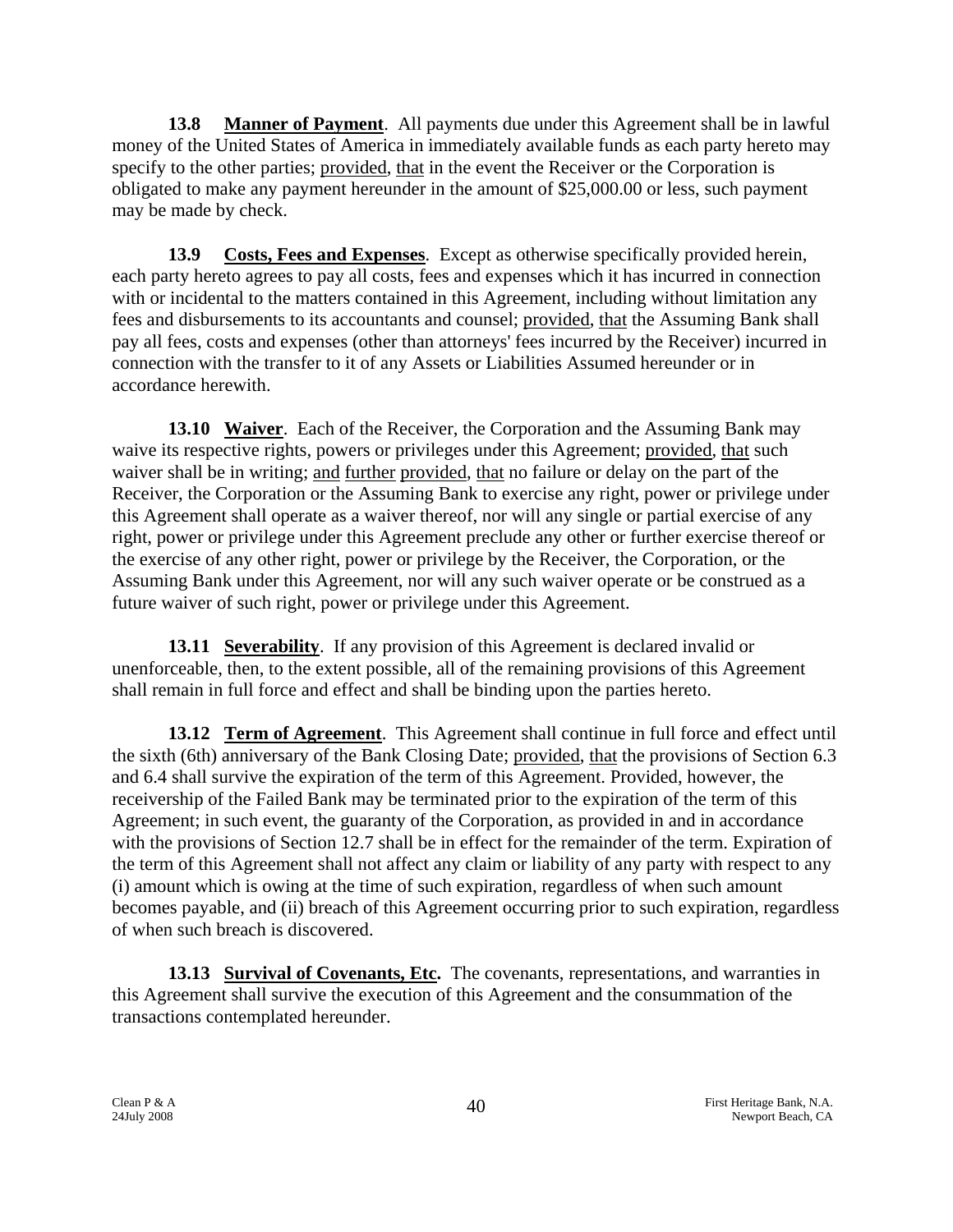**[Signature Page Follows]**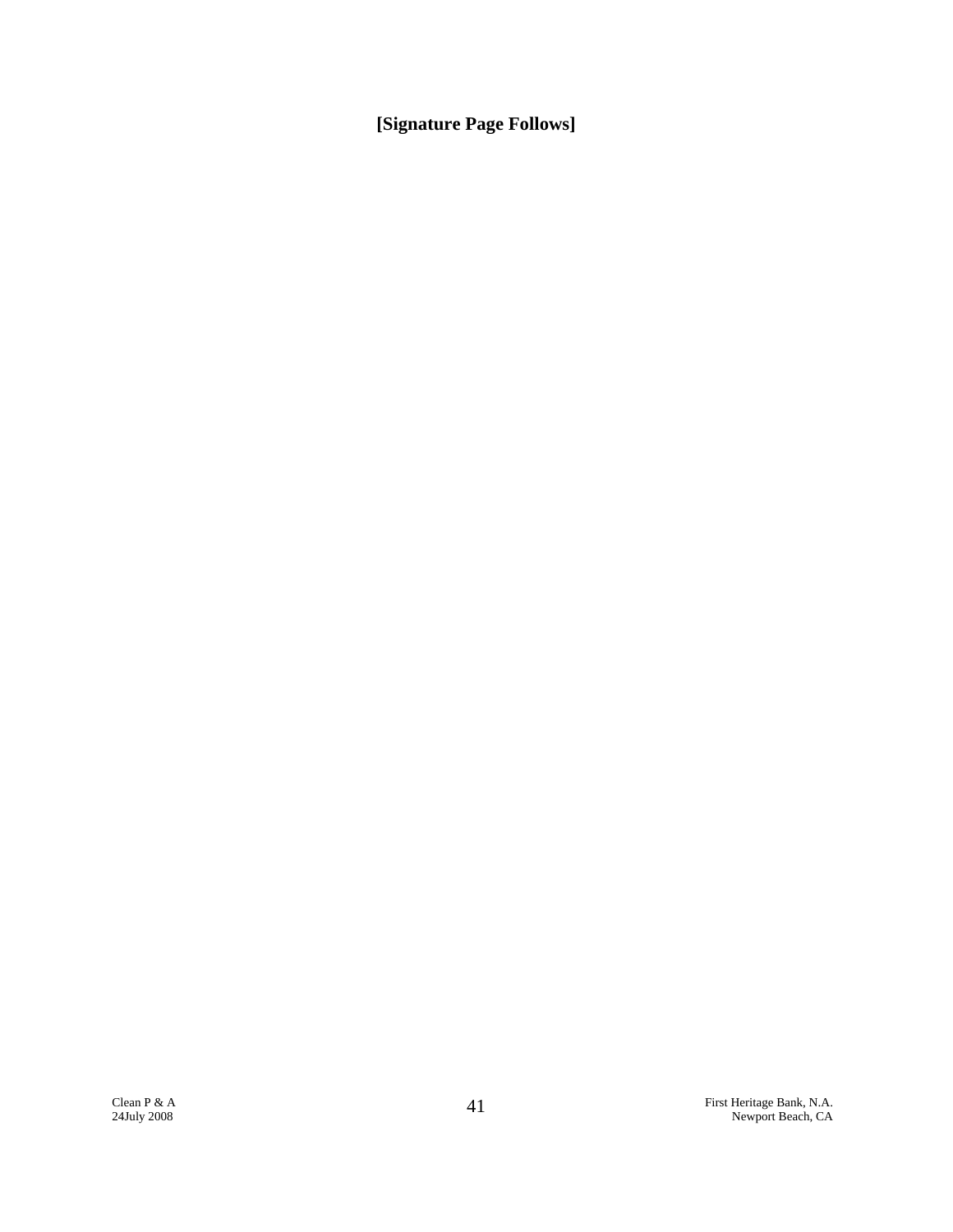IN WITNESS WHEREOF, the parties hereto have caused this Agreement to be executed by their duly authorized representatives as of the date first above written.

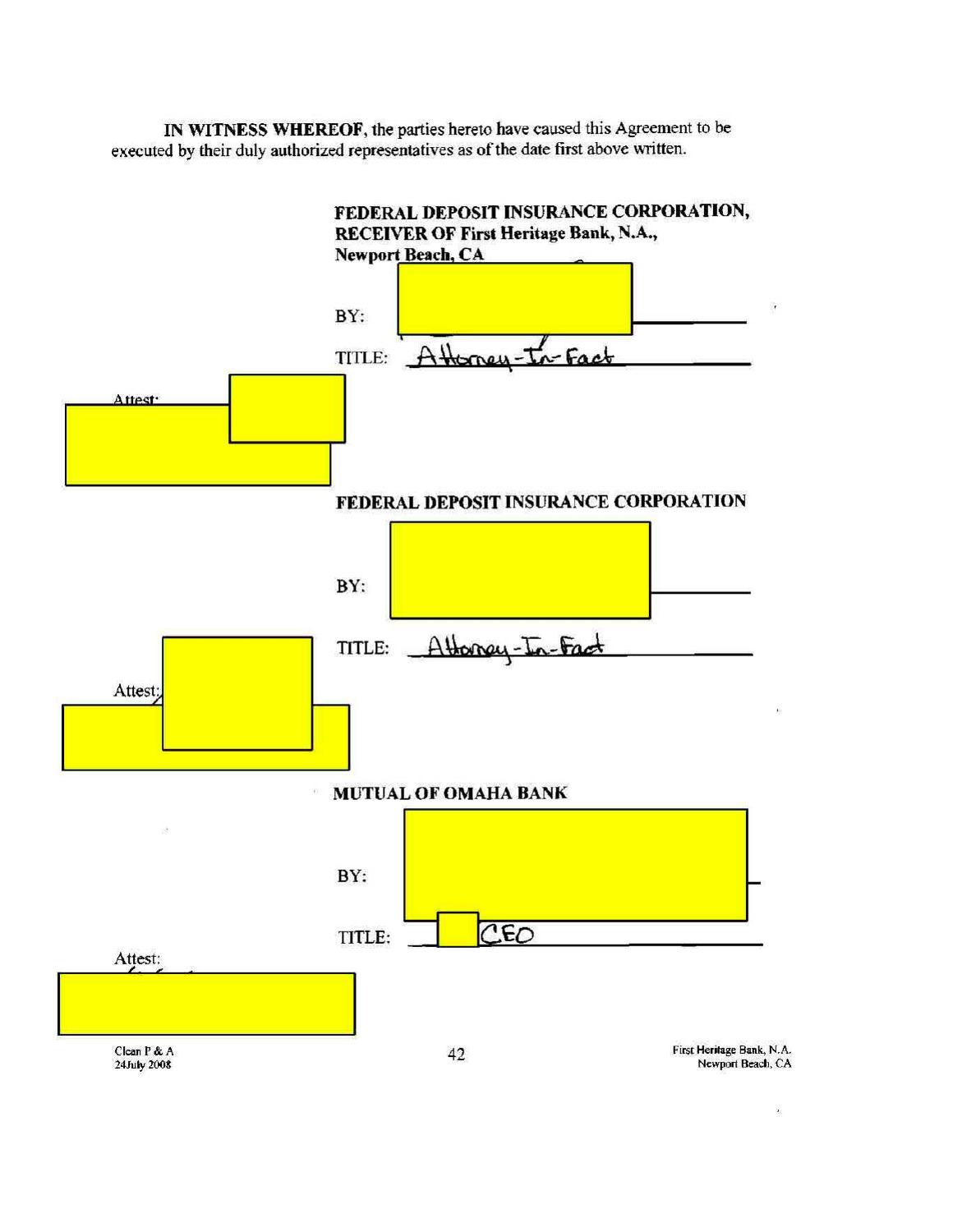<span id="page-46-0"></span>**SCHEDULE 2.1 - Certain Liabilities Assumed**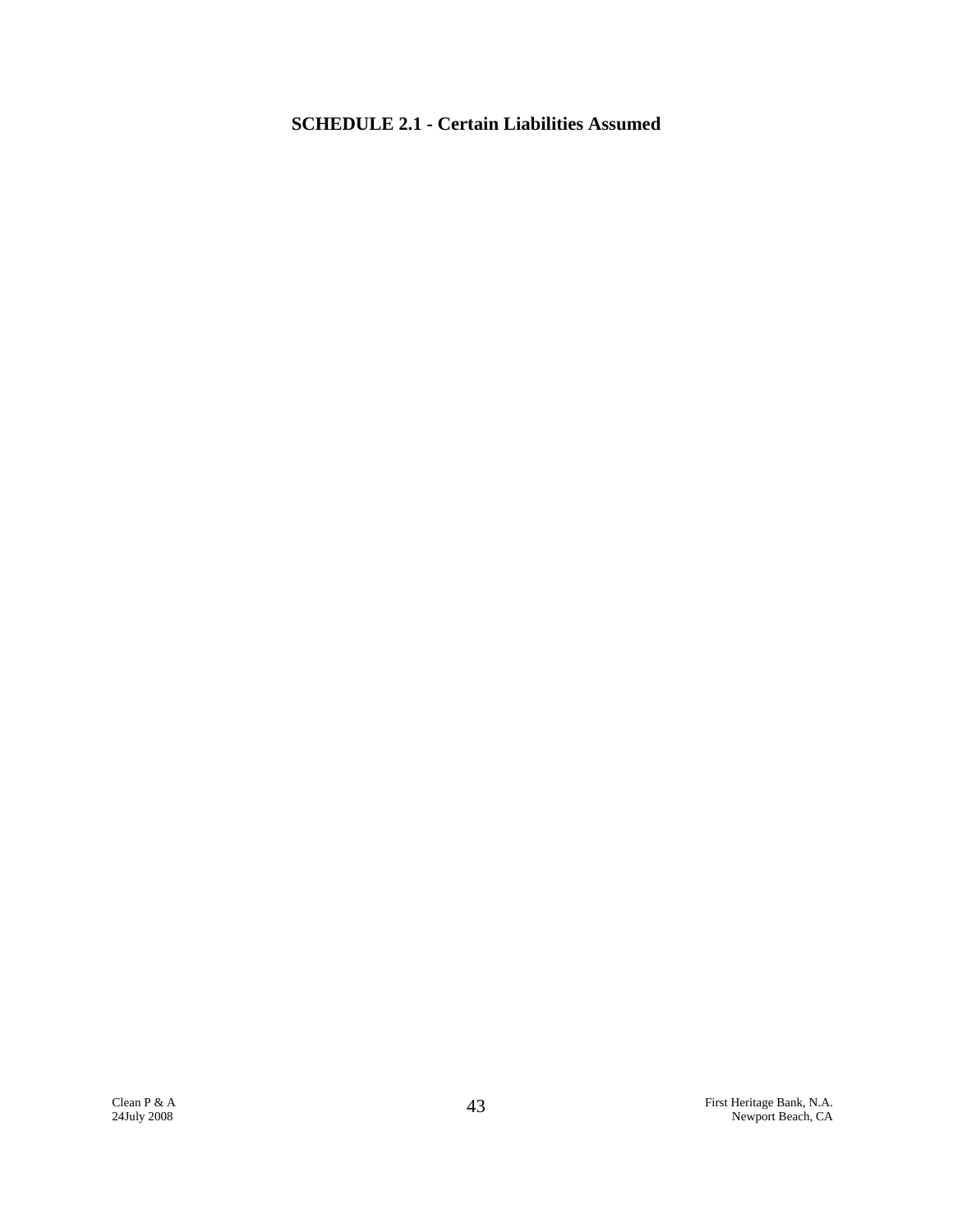<span id="page-47-0"></span>**SCHEDULE 3.1 - Certain Assets Purchased**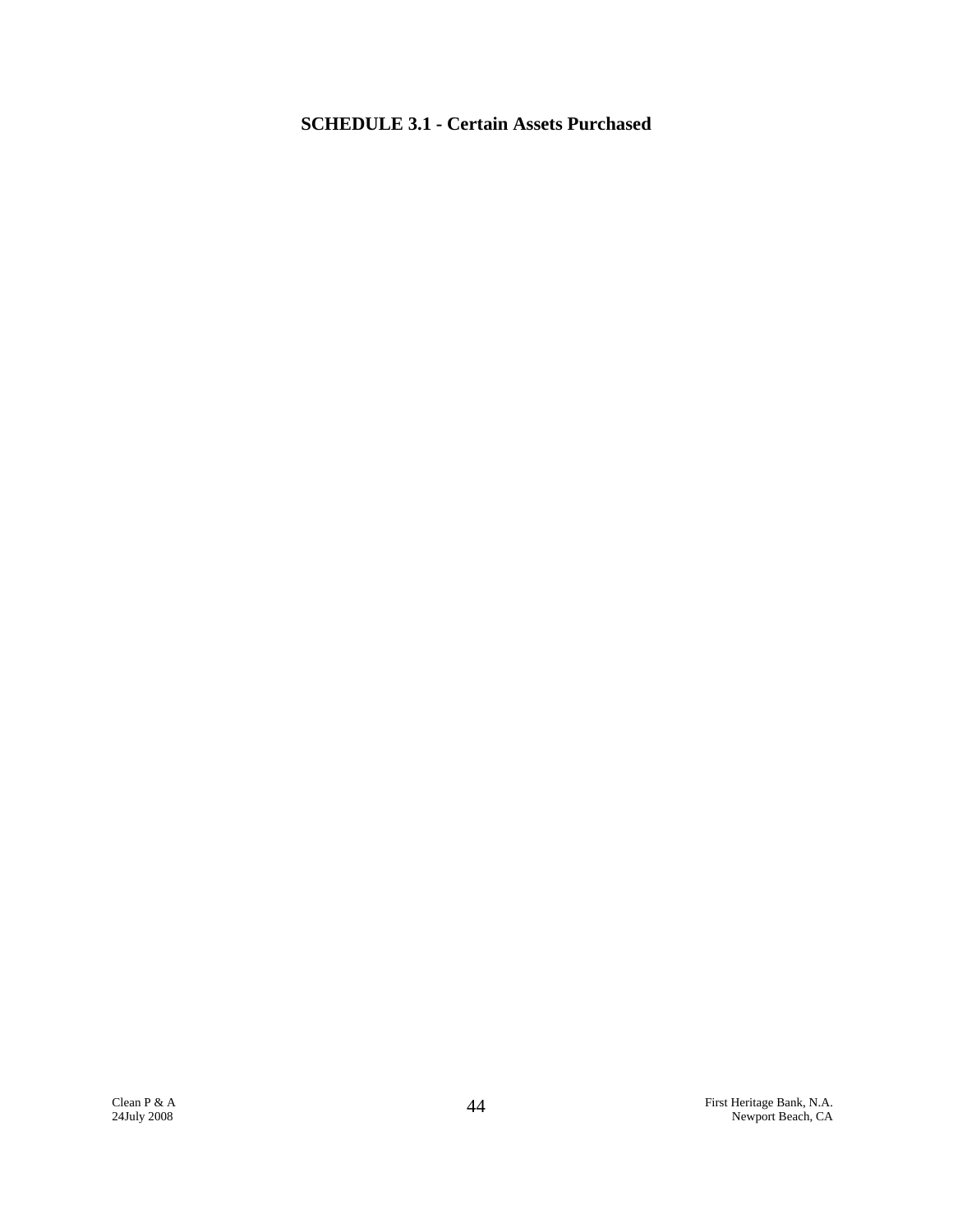### <span id="page-48-0"></span>**SCHEDULE 3.1(e) - Loans Secured, In Whole Or In Part, By Assumed Deposits Or Deposits At Other Depository Institutions, and home owners association loans**

### **SEE ATTACHED LIST**

## **TO BE FURNISHED POST CLOSING**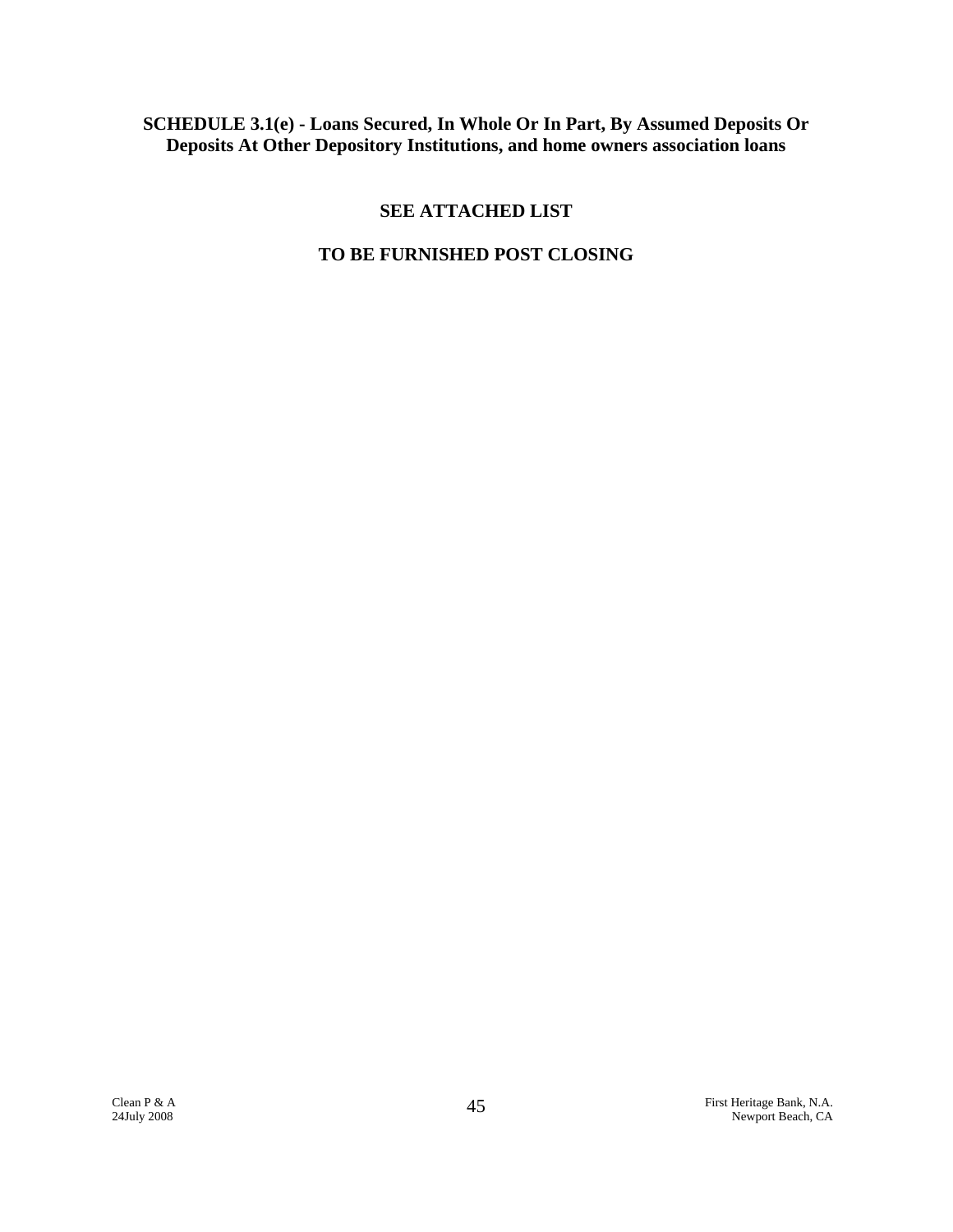<span id="page-49-0"></span>**SCHEDULE 3.1(i) - Acquired Subsidiaries** 

**NONE**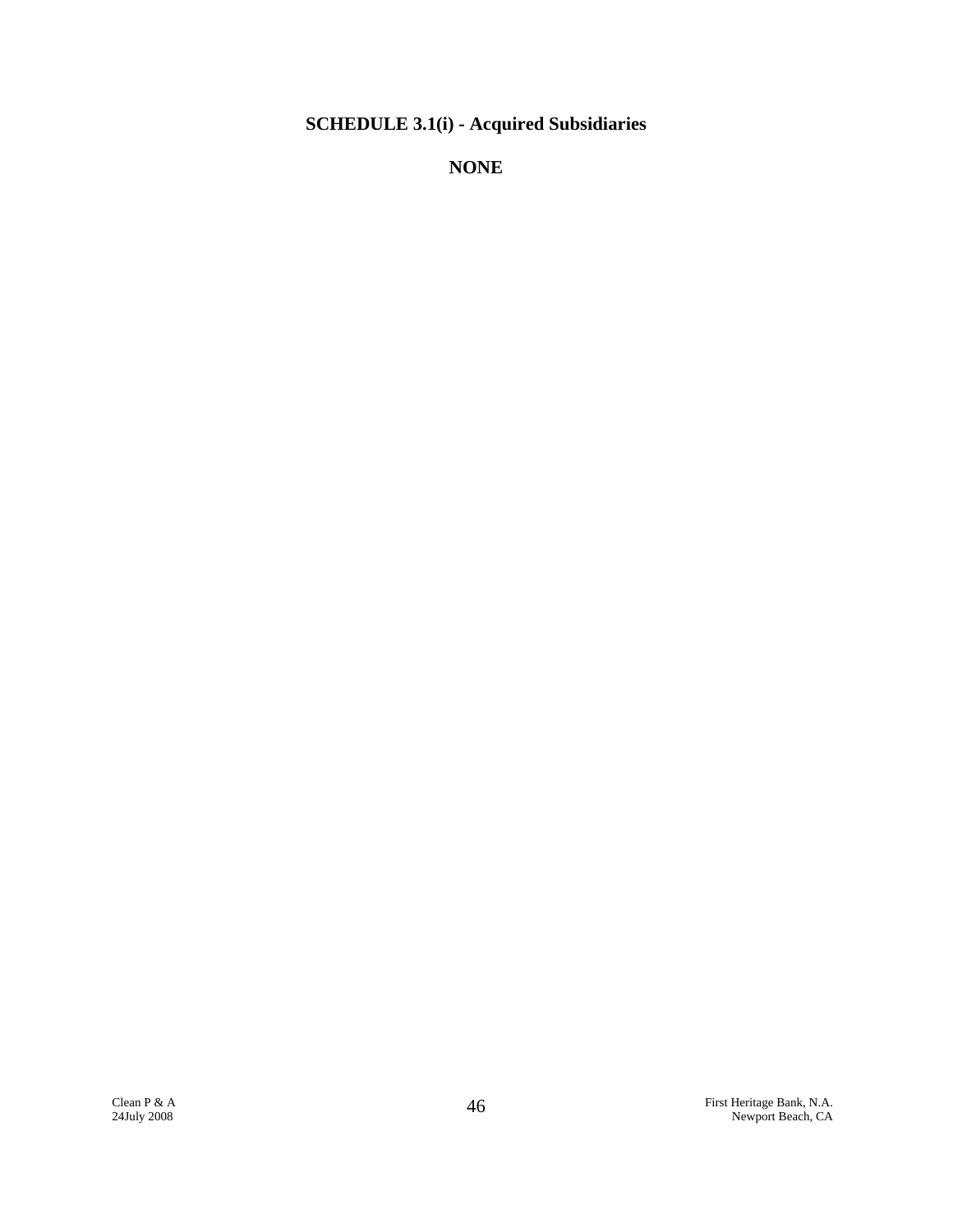## **SCHEDULE 3.2 - Purchase Price of Assets or assets**

<span id="page-50-0"></span>

| (a)                                      | cash and receivables from depository<br>institutions, including cash items in the<br>process of collection, plus<br>interest thereon: |    | <b>Book Value</b>                              |  |  |
|------------------------------------------|---------------------------------------------------------------------------------------------------------------------------------------|----|------------------------------------------------|--|--|
| (b)                                      | securities (exclusive of the capital stock of<br>Acquired Subsidiaries), plus interest<br>thereon:                                    |    | As provided in Section 3.2(b)                  |  |  |
| (c)                                      | Omitted                                                                                                                               |    |                                                |  |  |
| (d)                                      | Omitted                                                                                                                               |    |                                                |  |  |
| (e)                                      | Loans purchased pursuant to Section $3.1(e)$ :                                                                                        |    | <b>Book Value</b>                              |  |  |
| (f)                                      | Omitted                                                                                                                               |    |                                                |  |  |
| (g)                                      | Safe Deposit Boxes and related business,<br>safekeeping business and trust business, if<br>any:                                       |    | Fair Market Value                              |  |  |
| (h)                                      | Records and other documents:                                                                                                          |    | <b>Book Value</b>                              |  |  |
| (i)                                      | Omitted                                                                                                                               |    |                                                |  |  |
| (j)                                      | Omitted                                                                                                                               |    |                                                |  |  |
| (k)                                      | assets securing Deposits of public money, to<br>the extent not otherwise purchased<br>hereunder:                                      |    | Fair Market Value                              |  |  |
| (1)                                      | Overdrafts of customers:                                                                                                              |    | <b>Book Value</b>                              |  |  |
| assets subject to an option to purchase: |                                                                                                                                       |    |                                                |  |  |
| (a)                                      | <b>Bank Premises:</b>                                                                                                                 |    | <b>Fair Market Value</b>                       |  |  |
| (b)                                      | Furniture and Equipment:                                                                                                              |    | <b>Fair Market Value</b>                       |  |  |
| Clean P & A<br>24July 2008               |                                                                                                                                       | 47 | First Heritage Bank, N.A.<br>Newport Beach, CA |  |  |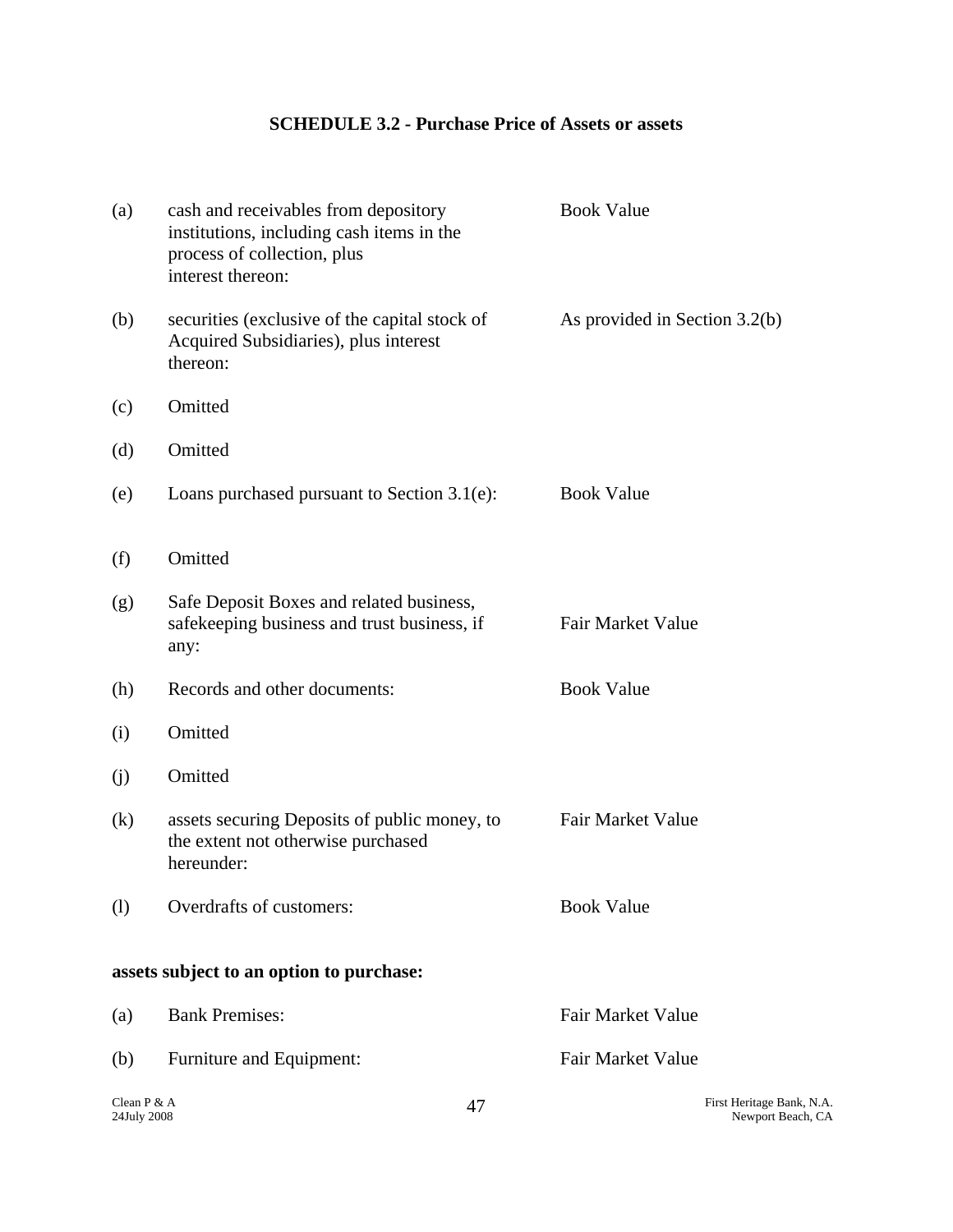(c) Fixtures: Fair Market Value

(d) Other Equipment: Fair Market Value